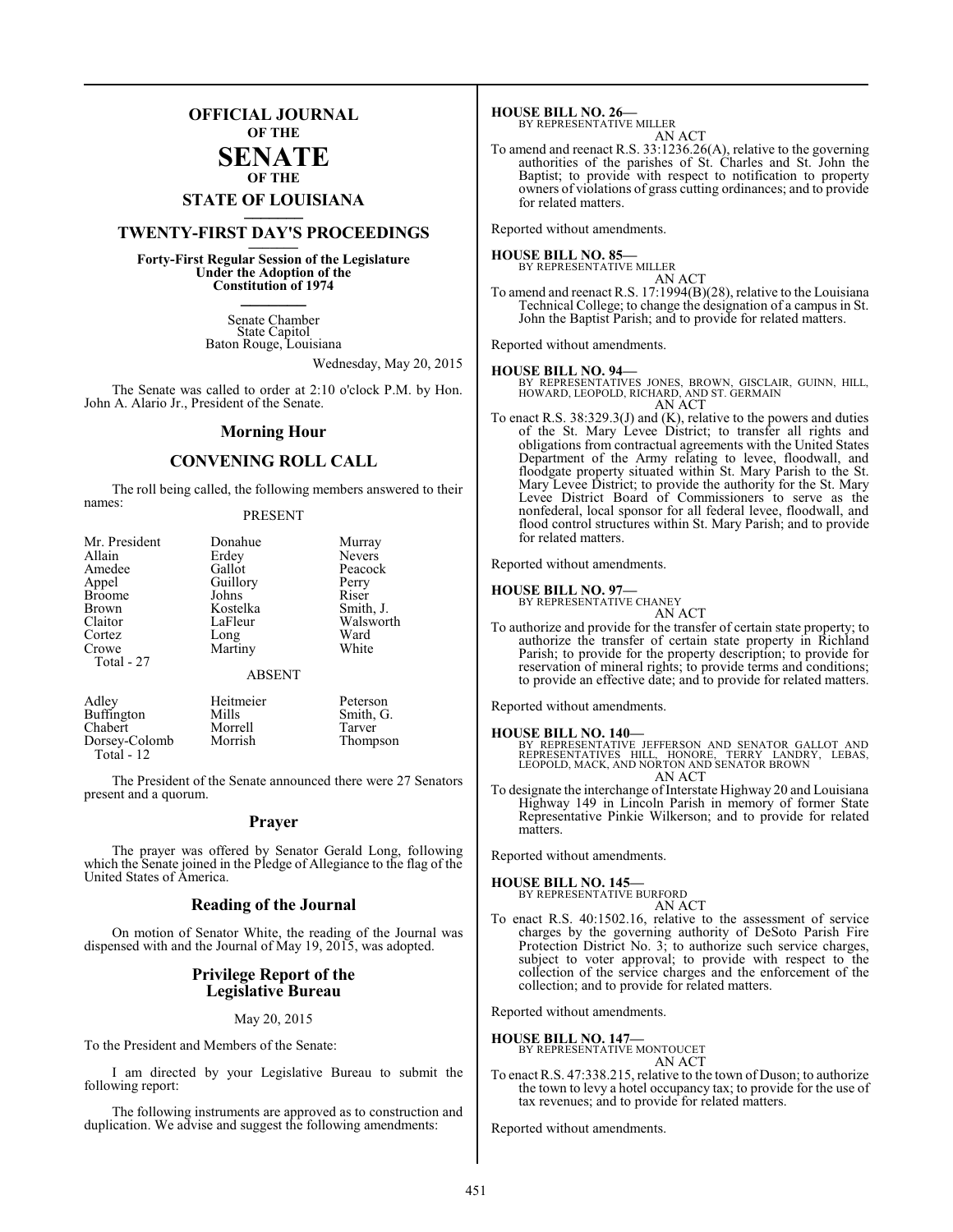### **HOUSE BILL NO. 154—**

BY REPRESENTATIVE CARTER AN ACT

To amend and reenact R.S.  $17:81(X)(2)(c)$ ,  $176(F)(1)$ , 407.2, 407.26(F)(3)(c), 407.27(B)(1), 407.33(A)(4), 407.38(B), 407.49, 407.51(F), (H), (J), and (K), 407.52, 407.64(A), 407.66(B), 407.70, 407.71(C) and (E), 407.72(A), 407.82(2), 3095(A)(1)(b) and (c), 3914(K)(3)(a) and (c)(introductory paragraph), 3921.2(B)(6), 4002.4(D)(2), 4002.6(B), 4017(B), 4019, 4022(3), and  $4035.1(D)$ , relative to various provisions in Title 17; to provide for technical corrections in various education laws including corrections in legal citations and corrections in names of programs and agencies; and to provide for related matters.

Reported without amendments.

#### **HOUSE BILL NO. 155—**

BY REPRESENTATIVE DANAHAY AN ACT

To authorize and provide for the transfer of certain state property; to authorize the transfer of certain state property in Calcasieu Parish; to provide for the property description; to provide for reservation of mineral rights; to provide terms and conditions; to provide an effective date; and to provide for related matters.

Reported without amendments.

# **HOUSE BILL NO. 178—** BY REPRESENTATIVE DOVE

AN ACT

To amend and reenact R.S. 38:291(U)(1), relative to the Terrebonne Levee and Conservation District; to provide for the transfer of certain land in the possession of the Atchafalaya Basin Levee District for certain purposes to the Terrebonne Levee and Conservation District; and to provide for related matters.

Reported without amendments.

#### **HOUSE BILL NO. 193—**

BY REPRESENTATIVES GUINN AND DANAHAY AN ACT

To authorize and provide for the transfer of certain state property; to authorize the transfer of certain state property in Calcasieu Parish; to provide for the property description; to provide for reservation of mineral rights; to provide terms and conditions; to provide an effective date; and to provide for related matters.

Reported without amendments.

**HOUSE BILL NO. 200—** BY REPRESENTATIVES HARRISON AND WHITNEY AN ACT

To amend and reenact R.S. 33:130.251, 130.252, 130.253, 130.254(A), 130.255, 130.256, 130.257(A) and (B)(introductory paragraph), 130.258, and 130.261(C) and (D), relative to the Terrebonne Economic Development Authority; to provide relative to purpose and governance of the authority; to provide relative to the membership of the governing board of the authority; to provide relative to the powers and duties of the authority and its governing board; and to provide for related matters.

Reported without amendments.

# **HOUSE BILL NO. 201—** BY REPRESENTATIVE MONTOUCET

AN ACT

To enact R.S. 33:4574(F)(9), relative to the Acadia Parish Convention and Visitors Commission; to provide for changes to the tourist commission's board of directors; and to provide for related matters.

Reported without amendments.

# **Page 2 SENATE 21st DAY'S PROCEEDINGS**

#### **HOUSE BILL NO. 219—**

BY REPRESENTATIVES BROWN AND SHADOIN AN ACT

To authorize and provide for the transfer of certain state property; to authorize the transfer of certain state property in Union Parish; to provide for the property description; to provide for reservation of mineral rights; to provide terms and conditions; to provide an effective date; and to provide for related matters.

Reported without amendments.

#### **HOUSE BILL NO. 303—**

BY REPRESENTATIVE GISCLAIR

AN ACT To amend and reenact R.S. 56:325.4(D), relative to stock assessments of certain finfish; to remove the requirement that the assessments for black drum, sheepshead, and flounder contain certain information for each species; and to provide for related matters.

Reported with amendments.

#### **LEGISLATIVE BUREAU AMENDMENTS**

Amendments proposed by Legislative Bureau to Engrossed House Bill No. 303 by Representative Gisclair

#### AMENDMENT NO. 1

On page 1, line 20, following "likely" and before "meet" change "to not" to "not to"

#### **HOUSE BILL NO. 327—**

BY REPRESENTATIVE DOVE AN ACT

To amend and reenact R.S. 38:291(T)(2)(a)(introductory paragraph) and (i), (b) and (c), and (4) and to enact R.S.  $38:291(T)(2)(d)$ , relative to the membership of the North Lafourche Conservation, Levee and Drainage District; to provide relative to the number of board commissioners; to provide for lengths of terms for board members; to remove requirement that members of the board of commissioners be from certain areas; to provide for a definition of a quorum; to provide for an effective date; and to provide for related matters.

Reported without amendments.

#### **HOUSE BILL NO. 332—**

BY REPRESENTATIVE BILLIOT

AN ACT To amend and reenact R.S. 56:305.6(B), relative to commercial crab trap gear licenses; to authorize certain wholesale/retail dealers to purchase a commercial crab trap gear license; and to provide for related matters.

Reported without amendments.

**HOUSE BILL NO. 339—** BY REPRESENTATIVE DOVE

AN ACT To amend and reenact R.S. 49:214.5.2(F), relative to functions and responsibilities of the Coastal Protection and Restoration Authority Board; to provide for the availability of certain resources to satisfymitigation requirements related to integrated coastal protection projects of the board; and to provide for related matters.

Reported without amendments.

**HOUSE BILL NO. 341—** BY REPRESENTATIVES GAROFALO AND HARRISON AN ACT

To amend and reenact R.S. 56:431(D), relative to penalties for theft of oysters; to provide additional penalties for theft of oysters from leased acreage; and to provide for related matters.

Reported without amendments.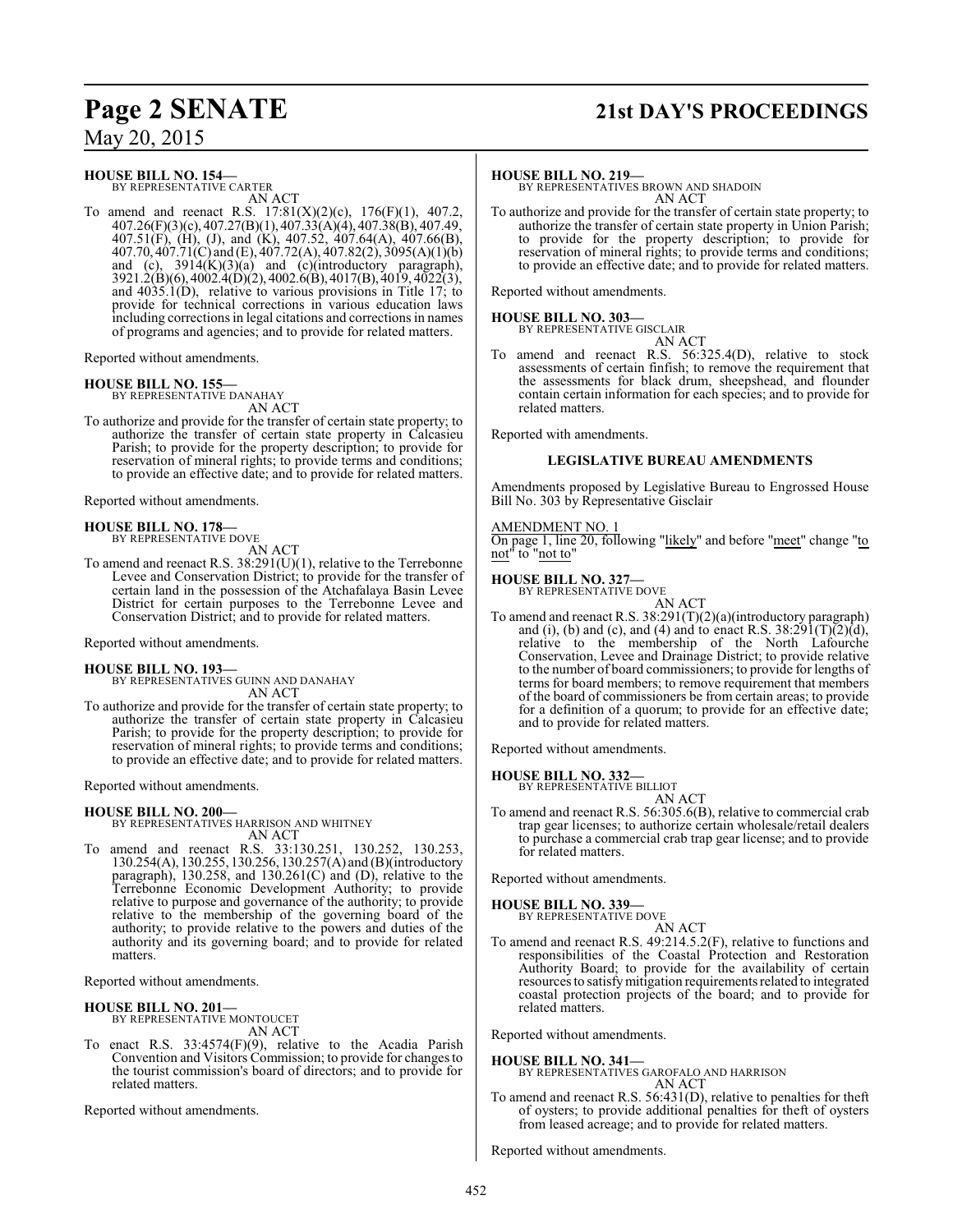# **21st DAY'S PROCEEDINGS Page 3 SENATE**

#### **HOUSE BILL NO. 345—**

BY REPRESENTATIVE HOFFMANN AN ACT

To amend and reenact R.S. 17:3883(A)(6)(a)(introductory paragraph), (b), and (c), relative to evaluations of public school teachers and administrators; to require the advisory subcommittee of the Accountability Commission to report and make recommendations regarding proposed modifications of regulations; and to provide for related matters.

Reported without amendments.

#### **HOUSE BILL NO. 352—** BY REPRESENTATIVE LEGER

AN ACT

To amend and reenact R.S. 41:1702(C), (D)(introductory paragraph) and (1), (2)(a)(i), (ii)(introductory paragraph), (dd), (b), (d), and  $(f), (G)(1)$  and  $(2), (H),$  and  $(I),$  relative to land reclamation for coastal protection and restoration purposes; to provide relative to approval of land reclamation by an "acquiring authority" for integrated coastal protection purposes; to provide relative to the administrative responsibility for reclamation of lands lost through erosion, compaction, subsidence, and sea level rise; and to provide for related matters.

Reported without amendments.

**HOUSE BILL NO. 384—** BY REPRESENTATIVES JACKSON, CHANEY, HOFFMANN, AND HUNTER AND SENATOR THOMPSON AN ACT

To amend and reenact R.S. 17:3351.15(A), relative to the Board of Supervisors for the University ofLouisiana System; to authorize the board to impose certain fee amounts for enrollment in the dental hygiene program at the University of Louisiana at Monroe; and to provide for related matters.

Reported without amendments.

# **HOUSE BILL NO. 420—** BY REPRESENTATIVE HENRY BURNS

AN ACT

To designate certain portions of Louisiana highways to honor the public service of Louisiana citizens; to designate a portion of Louisiana Highway 72 as "Private First Class Joshua C. Burrows Drive"; and to designate a portion of U.S. Highway 80 as "Sergeant Craig Nelson Memorial Highway".

Reported without amendments.

#### **HOUSE BILL NO. 463—**

BY REPRESENTATIVE BERTHELOT AN ACT

To amend and reenact R.S. 33:386(A) and (D), relative to Lawrason Act municipalities; to provide relative to the appointment of municipal officials; to provide relative to the first regular meeting of the board of aldermen when such appointments are made; to provide for a clarification as to the meaning of the first meeting of the board of aldermen; and to provide for related matters.

Reported without amendments.

# **HOUSE BILL NO. 529—** BY REPRESENTATIVE MILLER

AN ACT

To amend and reenact R.S. 38:334(A), relative to expenditures of taxes collected by the Lafourche Basin Levee District from property in St. Charles Parish located west of the Mississippi River; to provide that certain provisions of law relating to expenditures of taxes collected by the Lafourche Basin Levee District from property in St. Charles Parish located west of the Mississippi River shall not apply in certain circumstances; and to provide for related matters.

Reported without amendments.

#### **HOUSE BILL NO. 656—**

BY REPRESENTATIVE HARRISON AN ACT

To amend and reenact R.S. 33:140.62(A)(3) and (4), relative to state planning and development districts; to move St. Mary Parish to a new district; and to provide for related matters.

Reported without amendments.

#### **HOUSE BILL NO. 705—**

BY REPRESENTATIVE BROADWATER AN ACT

To amend and reenact R.S. 17:3042.1(A)(1)(e) and to enact Chapter 50 of Title 17 of the Louisiana Revised Statutes of 1950, to be comprised of R.S. 17:5001 through 5122 and to repeal Chapter 20-G of Title 17 of the Louisiana Revised Statutes of 1950, comprised of R.S. 17:3048.1 through 3048.7, all relative to the Taylor Opportunity Program for Students (TOPS); to provide for a technical recodification of TOPS provisions contained in statutory law; and to provide for related matters.

Reported without amendments.

Respectfully submitted, DANIEL R. MARTINY Chairman

May 20, 2015

#### **Adoption of Legislative Bureau Report**

On motion of Senator Martiny, the Legislative Bureau amendments were adopted and the Bills and Joint Resolutions were read by title and passed to a third reading.

#### **Introduction of Senate Resolutions**

Senator Broome asked for and obtained a suspension of the rules to read Senate Resolutions a first and second time.

# **SENATE RESOLUTION NO. 133—** BY SENATOR LONG

#### A RESOLUTION

To commend and congratulate Samuel Evan Phillips for being named the 2015 PricewaterhouseCoopers Outstanding Junior in Accounting at Louisiana State University and to recognize his extraordinary accomplishments.

The resolution was read by title and placed on the Calendar for a second reading.

#### **SENATE RESOLUTION NO. 134—**

BY SENATOR DORSEY-COLOMB A RESOLUTION

To express the sincere condolences of the Senate of the Legislature of Louisiana upon the death of Lynne G. Piglia Marino.

On motion of Senator Broome the resolution was read by title and adopted.

# **SENATE RESOLUTION NO. 135—**<br>BY SENATOR THOMPSON

A RESOLUTION

To express the sincere and heartfelt condolences of the Senate of the Legislature of Louisiana upon the death of Benny Don Milligan.

The resolution was read by title and placed on the Calendar for a second reading.

### **Introduction of Senate Concurrent Resolutions**

Senator Broome asked for and obtained a suspension ofthe rules to read Senate Concurrent Resolutions a first and second time.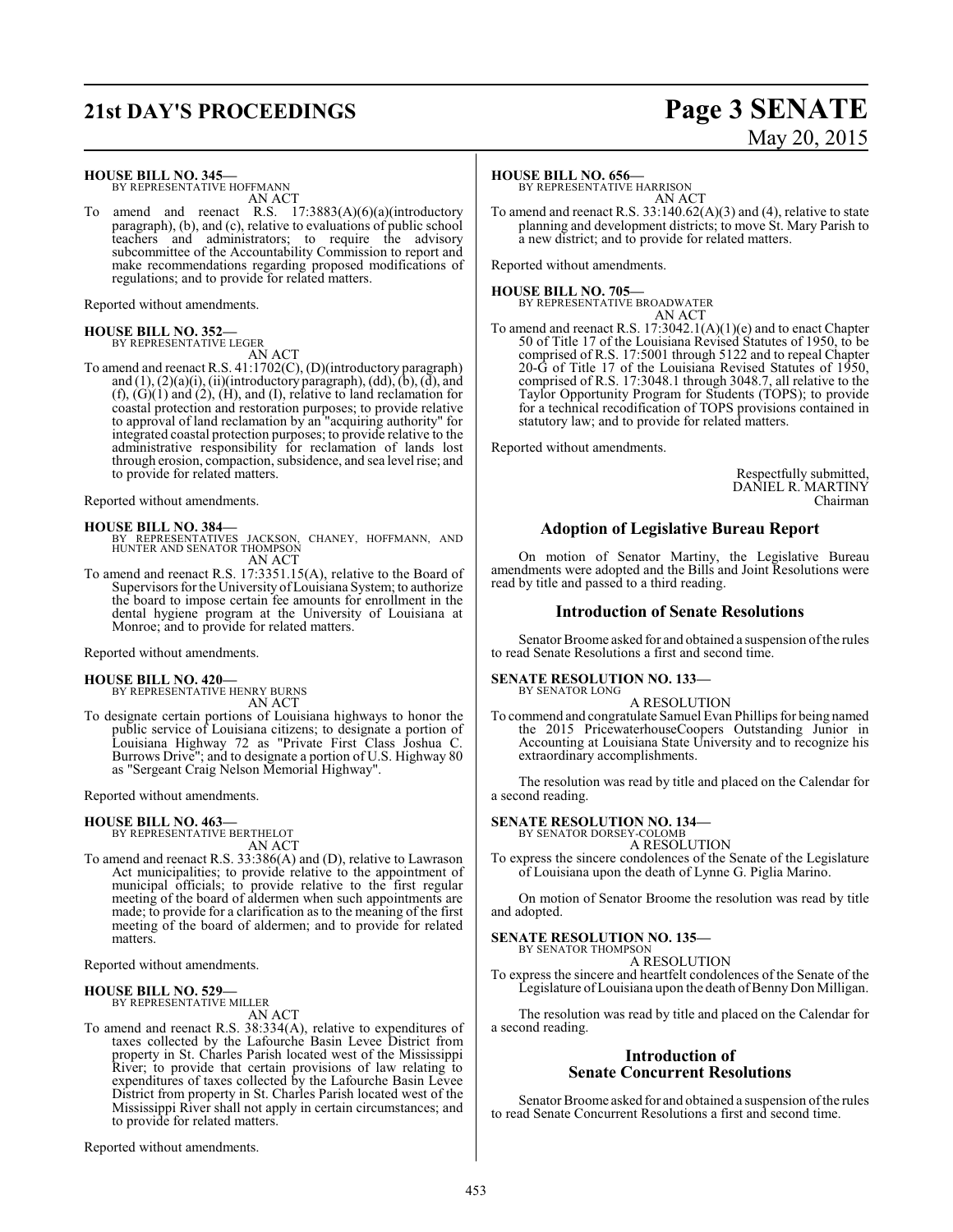# **Page 4 SENATE 21st DAY'S PROCEEDINGS**

May 20, 2015

#### **SENATE CONCURRENT RESOLUTION NO. 107—**

BY SENATOR DORSEY-COLOMB A CONCURRENT RESOLUTION To express the sincere condolences of the Legislature of Louisiana upon the death of Lynne G. Piglia Marino.

The concurrent resolution was read by title. Senator Broome moved to adopt the Senate Concurrent Resolution.

### **ROLL CALL**

The roll was called with the following result:

#### YEAS

| Mr. President | Erdey         | Peacock   |
|---------------|---------------|-----------|
| Adley         | Gallot        | Perry     |
| Allain        | Guillory      | Peterson  |
| Amedee        | Heitmeier     | Riser     |
| Appel         | Johns         | Smith, G. |
| <b>Broome</b> | Kostelka      | Smith, J. |
| Brown         | LaFleur       | Tarver    |
| Buffington    | Long          | Thompson  |
| Chabert       | Martiny       | Walsworth |
| Claitor       | Morrell       | Ward      |
| Cortez        | Morrish       | White     |
| Crowe         | Murray        |           |
| Donahue       | <b>Nevers</b> |           |
| Total - 37    |               |           |
|               | <b>NAYS</b>   |           |
|               |               |           |

Total - 0

#### ABSENT

Dorsey-Colomb Mills Total - 2

The Chair declared the Senate adopted the Senate Concurrent Resolution and ordered it sent to the House.

#### **SENATE CONCURRENT RESOLUTION NO. 108—** BY SENATOR WALSWORTH

A CONCURRENT RESOLUTION

To commend the Legislative Auditor's Office for winning the National State Auditors Association's 2015 Excellence in Accountability Award in the Forensic Report category.

The resolution was read by title and placed on the Calendar for a second reading.

# **SENATE CONCURRENT RESOLUTION NO. 109—**<br>BY SENATOR WALSWORTH A CONCURRENT RESOLUTION

To recognize May 27, 2015, as "Alzheimer's Awareness Day" at the state capitol and expresses the continued support of the Louisiana Alzheimer's Disease Task Force's Final Report and the implementation of its recommendations.

The resolution was read by title and placed on the Calendar for a second reading.

#### **Senate Bills and Joint Resolutions on Second Reading**

#### **SENATE BILL NO. 284— (Substitute of Senate Bill No. 223 by Senator Donahue)** BY SENATOR DONAHUE

AN ACT

To enact R.S. 47:6039, relative to tax credits; to establish the Student Assessment for a Valuable Education (SAVE) Credit Program; to grant a transferable SAVE credit for each student enrolling at a public institution of higher education; to provide for the determination of and limitation on the amount of credit granted and transferred; to require the transfer of the credit to the Board of Regents; to provide for distribution of funds pursuant to the

Board of Regent's formula for the equitable distribution of funds to public institutions of higher education; and to provide for related matters.

On motion of Senator Riser the bill was read by title, ordered engrossed and passed to a third reading.

#### **Senate Resolutions on Second Reading**

#### **SENATE RESOLUTION NO. 127—** BY SENATOR LONG

A RESOLUTION

To commend Joshua Phillips for leading a team of Louisiana State University and Agricultural and Mechanical College (LSU) students to the country of China for a one-year humanitarian mission to broaden good will and cultural exchange between the United States and China.

On motion of Senator Long the resolution was read by title and adopted.

#### **SENATE RESOLUTION NO. 128—**

BY SENATOR PERRY A RESOLUTION

To commend and congratulate Keith Thomas Reed on completing the 2015 Memorial Hermann Ironman North American Championship Texas.

On motion of Senator Perry the resolution was read by title and adopted.

#### **SENATE RESOLUTION NO. 129—** BY SENATOR WALSWORTH

A RESOLUTION

To commend and congratulate Cory Bahr on his numerous contributions and extraordinary accomplishments, on his inspiration to others, and on his individual promotion of Louisiana and all the state has to offer.

On motion of Senator Walsworth the resolution was read by title and adopted.

#### **SENATE RESOLUTION NO. 130—**

BY SENATOR BROOME A RESOLUTION

To urge and request the Board of Elementary and Secondary Education and the state Department of Education to study the effectiveness of the Positive Behavioral Interventions and Supports program in public schools.

The resolution was read by title and referred by the President to the Committee on Education.

#### **SENATE RESOLUTION NO. 131—**

BY SENATOR DORSEY-COLOMB A RESOLUTION

To express the sincere condolences of the Senate of the Legislature of Louisiana upon the death of Lloyd Francis Reynaud.

On motion of Senator Broome the resolution was read by title and returned to the Calendar, subject to call.

#### **Senate Concurrent Resolutions on Second Reading**

#### **SENATE CONCURRENT RESOLUTION NO. 105—** BY SENATOR GALLOT

A CONCURRENT RESOLUTION To urge and request the Louisiana State Law Institute to study and make recommendations regarding whether the Constitution of Louisiana should be amended to provide that mineral interests of the state, school boards, or levee districts should be subject to loss by prescription or other means, and that private purchasers of land belonging to the state, school boards, or levee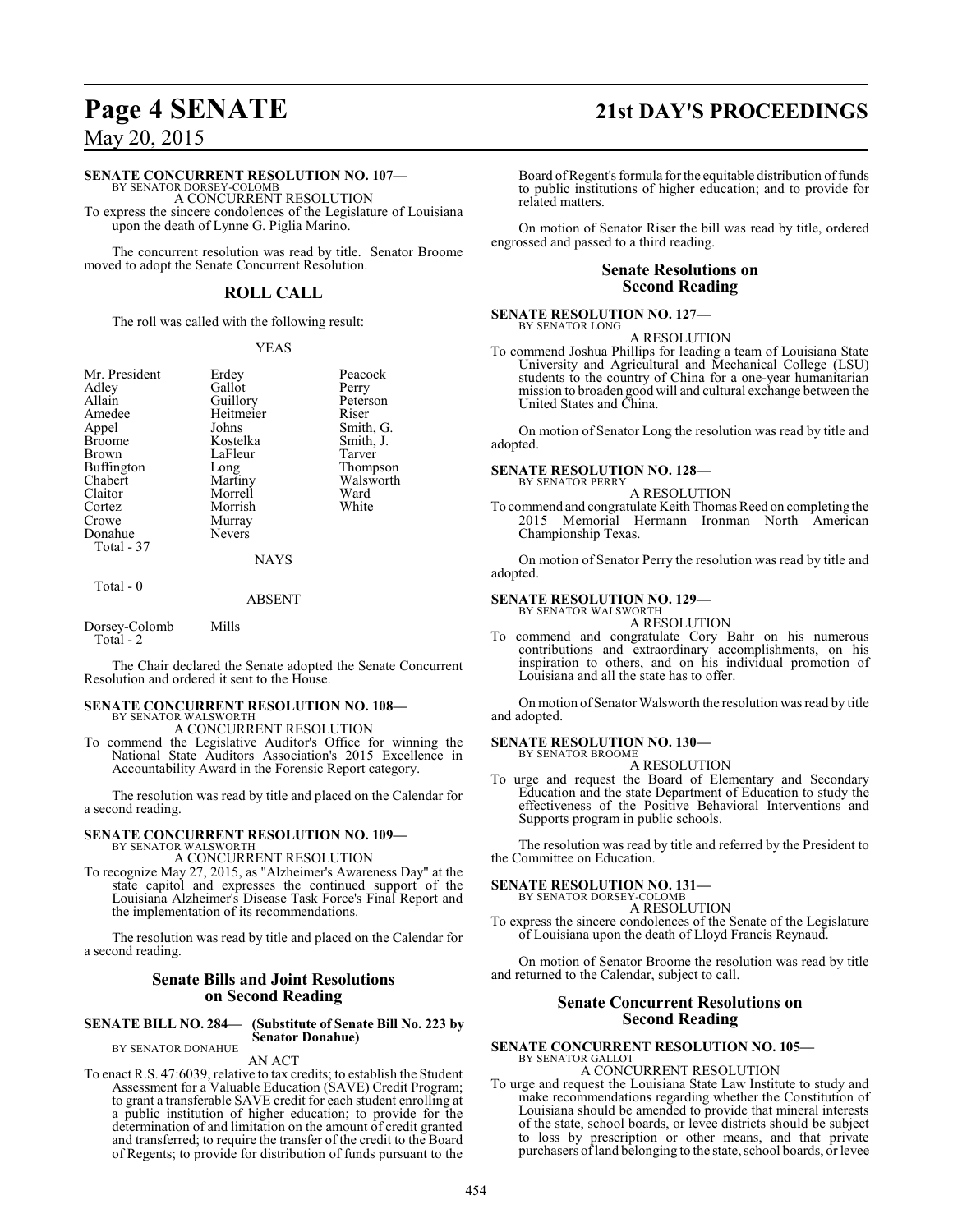# **21st DAY'S PROCEEDINGS Page 5 SENATE**

# May 20, 2015

districts should gain the ability to acquire the mineral interests in those lands upon prescription resulting from nonuse without interruption or other means.

The resolution was read by title and referred by the President to the Committee on Natural Resources.

**SENATE CONCURRENT RESOLUTION NO. 106—** BY SENATOR WALSWORTH A CONCURRENT RESOLUTION

To commend CenturyLink, Inc. and its employees for eighty-five years of service to the citizens of Louisiana and customers across our nation and for following an exemplary corporate philosophy.

The concurrent resolution was read by title. Senator Walsworth moved to adopt the Senate Concurrent Resolution.

## **ROLL CALL**

The roll was called with the following result:

#### YEAS

| Mr. President     | Donahue   | Morrish       |
|-------------------|-----------|---------------|
| Adley             | Erdey     | Murray        |
| Allain            | Gallot    | <b>Nevers</b> |
| Amedee            | Guillory  | Peacock       |
| Appel             | Heitmeier | Peterson      |
| <b>Broome</b>     | Johns     | Riser         |
| <b>Brown</b>      | Kostelka  | Smith, G.     |
| <b>Buffington</b> | LaFleur   | Smith, J.     |
| Chabert           | Long      | Thompson      |
| Claitor           | Martiny   | Walsworth     |
| Cortez            | Mills     | Ward          |
| Crowe             | Morrell   | White         |
| Total $-36$       |           |               |
|                   | NAYS      |               |

Total - 0

# ABSENT

| Dorsey-Colomb<br>Total - 3 | Perry | Tarver |
|----------------------------|-------|--------|
|                            |       |        |

The Chair declared the Senate adopted the Senate Concurrent Resolution and ordered it sent to the House.

### **Message from the House**

#### **ASKING CONCURRENCE IN HOUSE BILLS AND JOINT RESOLUTIONS**

#### May 20, 2015

To the Honorable President and Members of the Senate:

I am directed to inform your honorable body that the House of Representatives has finally passed and asks your concurrence in the following House Bills and Joint Resolutions:

| $HB$ No. 61 | HB No. 69  | HB No. 198 |
|-------------|------------|------------|
| HB No. 400  | HB No. 446 | HB No. 455 |
| HB No. 579  | HB No. 734 | HB No. 737 |
| HB No. 766  | HB No. 784 | HB No. 287 |
| HB No. 342  | HB No. 837 | HB No. 84  |

Respectfully submitted, ALFRED W. SPEER Clerk of the House of Representatives

#### **House Bills and Joint Resolutions on First Reading**

# **HOUSE BILL NO. 61—** BY REPRESENTATIVE CARMODY

A JOINT RESOLUTION

Proposing to amend Article VIII, Section 5(E) and to add Article VII, Section 2.1(C) of the Constitution of Louisiana, relative to requirements in relation to the imposition of or increase in fees and civil fines; to provide exceptions relative to public postsecondary education tuition and fees; to provide further relative to the authority to establish such tuition and fees; to provide for submission of the proposed amendment to the electors; and to provide for related matters.

The bill was read by title and placed on the Calendar for a second reading.

# **HOUSE BILL NO. 69—** BY REPRESENTATIVE JAMES

AN ACT To enact R.S. 13:2002.2, relative to city courts; to authorize the clerk of the Baton Rouge CityCourt to collect additional costs in civil matters; to authorize the judges of the Baton Rouge City Court to assess an additional fee in all criminal matters; to authorize the creation of a court technology fund for Baton Rouge City Court; to provide for the disposition and use of such funds; and to provide for related matters.

The bill was read by title and placed on the Calendar for a second reading.

### **HOUSE BILL NO. 84—**

BY REPRESENTATIVE MILLER

AN ACT To amend and reenact R.S. 47:301(14)(e), relative to sales and use tax; to provide relative to the definition of "sales of services" for purposes of the levy of sales and use tax; and to provide for related matters.

The bill was read by title and placed on the Calendar for a second reading.

## **HOUSE BILL NO. 198—**

BY REPRESENTATIVE ST. GERMAIN AN ACT

To amend and reenact R.S.  $56:305(B)(2)$  and  $(C)(1)$ , relative to commercial crab fishing; to increase the fees for participation in the commercial crab fishery; to increase the dedications to certain accounts from the funds collected by the crab trap gear license; to establish an exception to the senior commercial fishing license exemption; and to provide for related matters.

The bill was read by title and placed on the Calendar for a second reading.

#### **HOUSE BILL NO. 287—**

| - - - - - - - - - - - - - - - - |  |
|---------------------------------|--|
| BY REPRESENTATIVE REYNOLDS      |  |
| AN ACT                          |  |

To amend and reenact R.S. 17:7(4), 22(2)(e), 1964(D)(9), 1970.4(D)(2)(I), and 1970.24(E)(1)(h), to enact R.S. 17:351.1 and 356, and to repeal R.S. 17:8 through 8.2, 351, 352, and 415.1, relative to textbooks and other instructional materials for use in elementary and secondary schools; to provide relative to the duties, functions, and responsibilities of the State Board of Elementary and Secondary Education, the state Department of Education, and public school governing authorities; to provide relative to funding; to provide relative to the reviewoftextbooks and other instructional materials by the state Department of Education, parents, and the public; to provide relative to contracts with publishers for the purchase, lease, and use of textbooks and other instructional materials; to provide relative to depositories for textbooks and other instructional materials; to provide relative to rules and regulations; to provide relative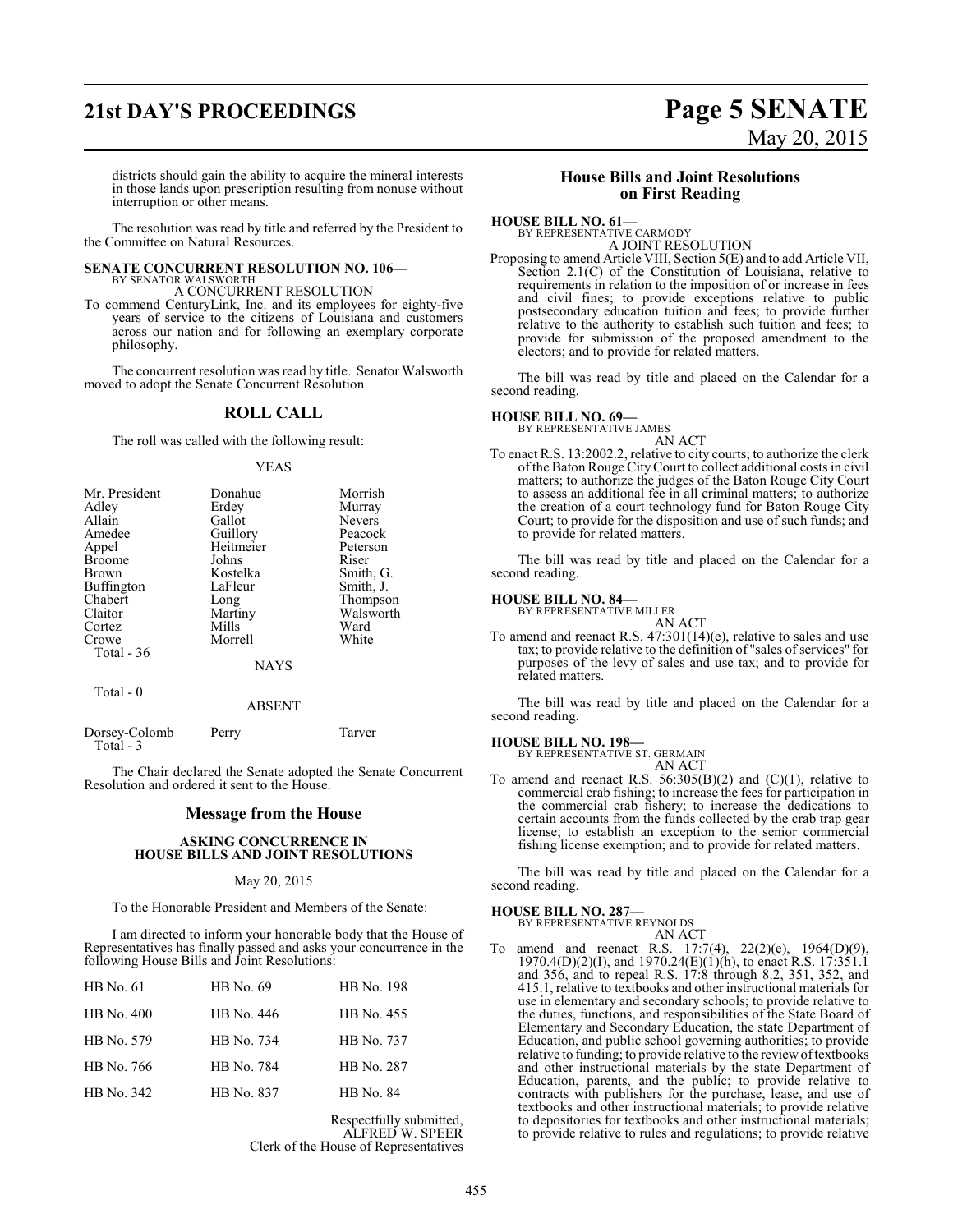# **Page 6 SENATE 21st DAY'S PROCEEDINGS**

to the Task Force on Textbooks and Instructional Materials; and to provide for related matters.

The bill was read by title and placed on the Calendar for a second reading.

#### **HOUSE BILL NO. 342—**

BY REPRESENTATIVES GISCLAIR, WESLEY BISHOP, HENRY BURNS, CARMODY, EDWARDS, HALL, REYNOLDS, AND SMITH AN ACT

To amend and reenact R.S.  $17:170(A)(2)$ , relative to immunizations of persons entering educational institutions for the first time; to add vaccinations for meningococcal disease to list of required vaccinations; and to provide for related matters.

The bill was read by title and placed on the Calendar for a second reading.

#### **HOUSE BILL NO. 400—**

BY REPRESENTATIVE SCHEXNAYDER AN ACT

To amend and reenact R.S. 30:551(B) and 703 and to enact R.S. 30:4(P) and 551(C) and (D), relative to the powers and duties of the commissioner of conservation; to authorize the commissioner to regulate liquefied natural gas facilities in the state; and to provide for related matters.

The bill was read by title and placed on the Calendar for a second reading.

## **HOUSE BILL NO. 446—**

BY REPRESENTATIVES MIGUEZ AND STUART BISHOP AN ACT

To enact R.S. 17:282.5, relative to permitted courses of study; to authorize each city, parish, and other local public school board to provide classroom instruction regarding firearm accident prevention and safety to elementary school students; and to provide for related matters.

The bill was read by title and placed on the Calendar for a second reading.

## **HOUSE BILL NO. 455—**

BY REPRESENTATIVE THIBAUT AN ACT

To amend and reenact R.S. 9:1110, relative to False River; to provide for a delineation of the boundary between state ownership and private land ownership of the land adjacent to the water body; and to provide for related matters.

The bill was read by title and placed on the Calendar for a second reading.

#### **HOUSE BILL NO. 579—**

BY REPRESENTATIVE GAROFALO AN ACT

To amend and reenact R.S. 56:428(C), relative to oyster harvesting; to increase the rental payments for oyster leases; and to provide for related matters.

The bill was read by title and placed on the Calendar for a second reading.

# **HOUSE BILL NO. 734—** BY REPRESENTATIVE SEABAUGH

AN ACT

To amend and reenact R.S.  $15:587.1(A)(1)(a)$  and  $(D)(2)$ , the heading of Part X-C of Chapter 1 of Title 17, R.S. 17:407.61, 407.62(4) through  $(6)$ , and  $407.63$  through  $407.72$  and to enact R.S.  $17:407.62(7)$ , relative to regulation of certain child care providers; to provide relative to definitions; to provide relative to registration, criminal background checks, education, inspection, and regulation of such providers; to provide relative to the powers and duties of the State Board of Elementary and Secondary Education with respect to such providers; to provide relative to the powers and duties of the state Department of Education with respect to such providers; to provide with respect to the powers and duties of the State Fire Marshal with respect to such providers; to provide relative to revocation and reinstatement of registration for such providers; to provide relative to penalties, fees, and fines assessed against such providers; to provide for an effective date; and to provide for related matters.

The bill was read by title and placed on the Calendar for a second reading.

#### **HOUSE BILL NO. 737—**

BY REPRESENTATIVE ORTEGO

AN ACT To enact Part XVII of Chapter 3 of Title 32 of the Louisiana Revised Statutes of 1950, to be comprised of R.S. 32:691 through 697, relative to recording devices in motor vehicles; to provide for disclosure of the existence of a recording device to the owner of a motor vehicle; to provide for ownership of a motor vehicle recording device; to provide exceptions for ownership; to provide for access to recorded data on a motor vehicle recording device; to provide for a condition precedent to a request for recorded data; to provide for a prohibition on conditioning insurance coverage and payment of a claim on the release of recorded data; to provide for a prohibition on the download of recorded data; to provide for commercial availability of a tool capable of accessing and retrieving recorded data; and to provide for related matters.

The bill was read by title and placed on the Calendar for a second reading.

#### **HOUSE BILL NO. 766—** BY REPRESENTATIVE ADAMS

AN ACT

To amend and reenact R.S. 17:3139.2(introductory paragraph), 3139.5, and 3139.6(1), relative to public colleges and universities; to remove institutional performance criteria as conditions on institutions receiving certain exceptions and exemptions fromstate regulations oftheir operations; to provide certain financial solvency criteria on the receipt of such exceptions and exemptions; to provide relative to the exceptions and exemptions that an institution may receive; and to provide for related matters.

The bill was read by title and placed on the Calendar for a second reading.

#### **HOUSE BILL NO. 784—**

BY REPRESENTATIVE DOVE

AN ACT To amend and reenact R.S. 30:21(B)(1) and 136.1(D) and to enact R.S. 30:4(P), relative to fees collected by the commissioner of conservation; to provide for fees for activities regulated by the office of conservation; to provide for application, compliance, and fees; to authorize the commissioner of conservation to develop and implement an expedited permitting processing program; to provide for notice of an expedited permit; and to provide for related matters.

The bill was read by title and placed on the Calendar for a second reading.

#### **HOUSE BILL NO. 837— (Substitute for House Bill No. 100 by Representative Price)** BY REPRESENTATIVE PRICE

AN ACT

To amend and reenact Code of Criminal Procedure Articles 977(A)(introductory paragraph) and 978(A)(introductory paragraph) and (B)(1) and to enact Code of Criminal Procedure Articles  $977(A)(3)$  and  $978(A)(3)$  and  $(E)$ , relative to expungement; to provide for eligibility for an expungement in cases of factual innocence; to provide for the expungement of certain crimes of violence after a cleansing period; and to provide for related matters.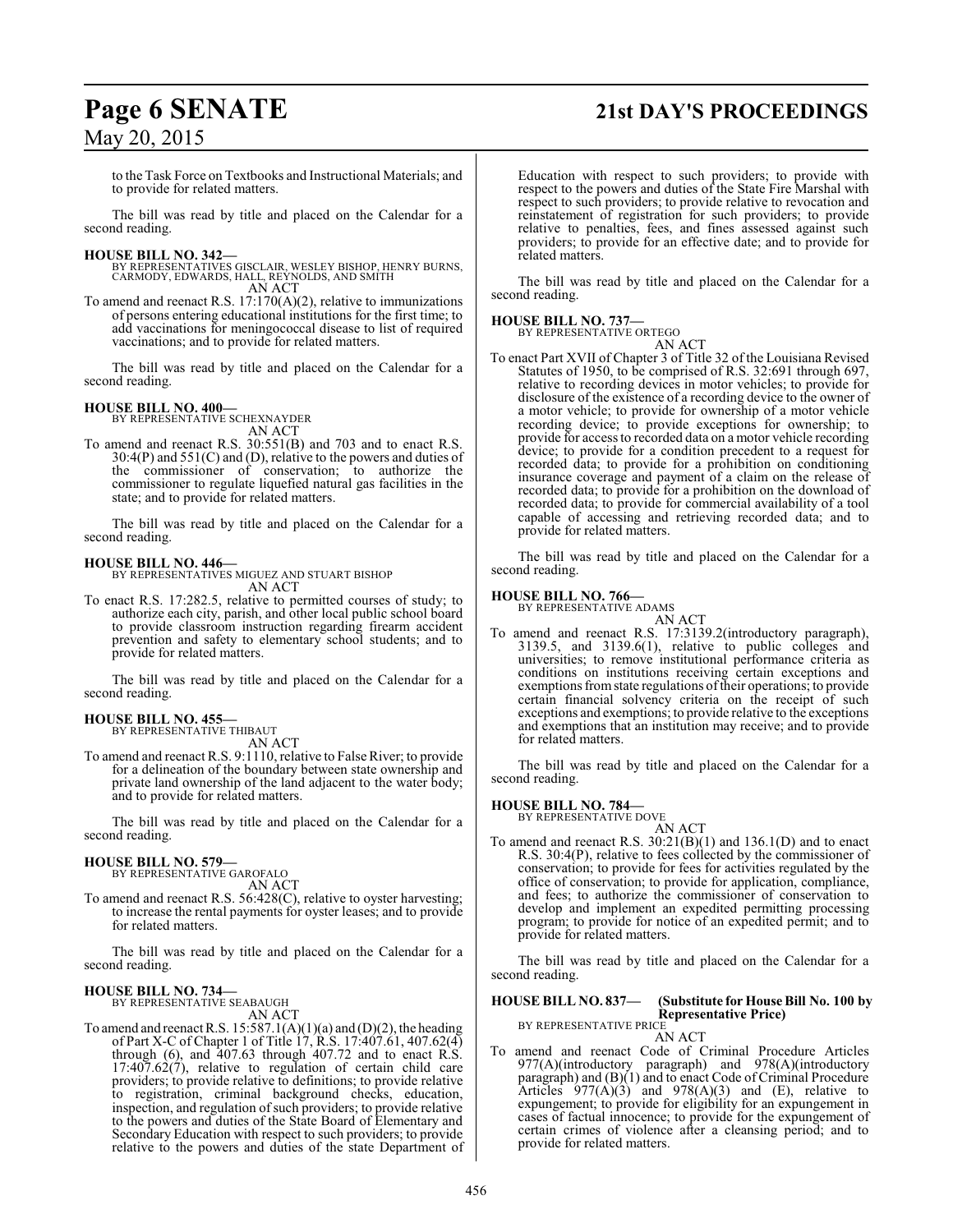# **21st DAY'S PROCEEDINGS Page 7 SENATE**

The bill was read by title and placed on the Calendar for a second reading.

#### **Message from the House**

#### **ASKING CONCURRENCE IN HOUSE CONCURRENT RESOLUTIONS**

May 19, 2015

To the Honorable President and Members of the Senate:

I am directed to inform your honorable body that the House of Representatives has finally passed and asks your concurrence in the following House Concurrent Resolutions:

HCR No. 160 HCR No. 161 HCR No. 163

HCR No. 164

Respectfully submitted, ALFRED W. SPEER Clerk of the House of Representatives

#### **House Concurrent Resolutions on First Reading**

## **HOUSE CONCURRENT RESOLUTION NO. 160—** BY REPRESENTATIVE JEFFERSON AND SENATOR GALLOT

A CONCURRENT RESOLUTION

To commend the New Living Word High School boys' track and field team upon winning the 2015 Class C outdoor track and field championship.

The resolution was read by title and placed on the Calendar for a second reading.

## **HOUSE CONCURRENT RESOLUTION NO. 161—**

BY REPRESENTATIVE BADON A CONCURRENT RESOLUTION

To urge and request Louisiana's public universities to continue to develop and offer online courses such that all bachelor's degrees can be completed entirely online.

The resolution was read by title and placed on the Calendar for a second reading.

# **HOUSE CONCURRENT RESOLUTION NO. 163—** BY REPRESENTATIVE ARMES

A CONCURRENT RESOLUTION

To urge and request the governor of Louisiana to express support of the U.S. Armed Services Active Duty, Reserve Component, and National Guard; to recognize the impact of the military on Louisiana's economy; to resource adequately those efforts designed to protect and promote the missions, quality of life, and economic viability of Louisiana's military installation and defense communities.

The resolution was read by title and placed on the Calendar for a second reading.

# **HOUSE CONCURRENT RESOLUTION NO. 164—** BY REPRESENTATIVE HOWARD AND SENATOR LONG A CONCURRENT RESOLUTION

To commend the Florien High School baseball team upon winning the Louisiana High School Athletic Association Class B state championship on May 16, 2015.

The resolution was read by title and placed on the Calendar for a second reading.

# May 20, 2015

## **House Bills and Joint Resolutions on Second Reading**

# **HOUSE BILL NO. 167—** BY REPRESENTATIVE BURFORD

AN ACT

To amend and reenact R.S. 56:116.1(D)(2), relative to taking of outlaw quadrupeds, nutria, and beaver; to allow the night taking of feral hogs and coyotes at any time throughout the year; and to provide for related matters.

The bill was read by title and referred by the President to the Committee on Natural Resources.

#### **HOUSE BILL NO. 180—**

BY REPRESENTATIVES BOUIE, ARMES, ARNOLD, BADON, BARROW, BILLIOT, WESLEY BISHOP, TIM BURNS, BURRELL, COX, EDWARDS, GISCLAIR, GUILLORY, HALL, HARRISON, HONORE, HUNTER, JACKSON, JAMES, JEFFERSON, JONES, TERRY LANDRY, LEBAS, L

To enact R.S. 17:173, relative to the construction of schools; to prohibit the construction of certain schools on certain former waste sites; and to provide for related matters.

The bill was read by title and referred by the President to the Committee on Education.

#### **Reports of Committees**

The following reports of committees were received and read:

#### **REPORT OF COMMITTEE ON**

## **HEALTH AND WELFARE**

Senator David R. Heitmeier, O.D., Chairman on behalf of the Committee on Health and Welfare, submitted the following report:

#### May 20, 2015

To the President and Members of the Senate:

I am directed by your Committee on Health and Welfare to submit the following report:

#### **SENATE RESOLUTION NO. 109—** BY SENATOR HEITMEIER

A RESOLUTION

To commend the United States Congress on the passage of bipartisan legislation to permanently set the payment amounts that Medicare pays for physician services, known as the doc fix.

Reported favorably.

## **HOUSE CONCURRENT RESOLUTION NO. 92—** BY REPRESENTATIVE WILLMOTT A CONCURRENT RESOLUTION

To authorize and direct the Department of Health and Hospitals to require through administrative rulemaking that licensed ambulance services establish protocols related to the assessment and transport of patients with cardiac and stroke emergencies.

Reported favorably.

#### **HOUSE BILL NO. 158—**

BY REPRESENTATIVES HOFFMANN AND LEGER AN ACT

To enact Part LXXX of Chapter 5 of Title 40 of the Louisiana Revised Statutes of 1950, to be comprised of R.S. 40:1300.431 through 1300.435, relative to smoking cessation programs and services; to provide for online publication by the Department of Health and Hospitals of certain information concerning smoking cessation; to provide for duties of the secretary of the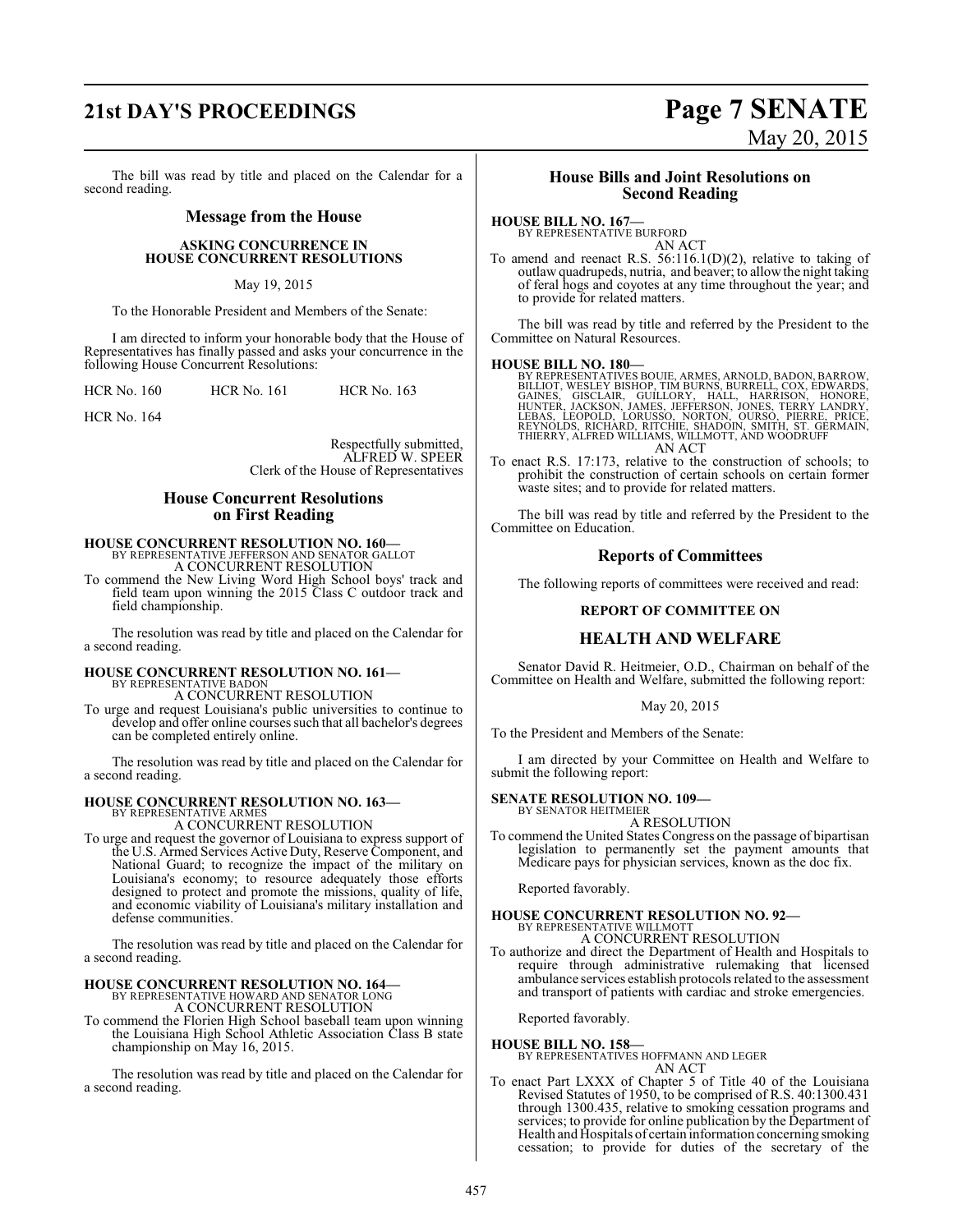Department of Health and Hospitals relative to coordination of certain departmental programs with programs of the Smoking Cessation Trust; to provide for a termination date; and to provide for related matters.

Reported favorably.

**HOUSE BILL NO. 159—** BY REPRESENTATIVES HOFFMANN, BURRELL, CHANEY, HUNTER, JACKSON, LEBAS, JAY MORRIS, PONTI, AND SHADOIN AND SENATORS KOSTELKA, MILLS, RISER, THOMPSON, AND WALSWORTH

AN ACT

To amend and reenact R.S. 37:1184(introductory paragraph), (2)(a), and  $(3)(a)$ ,  $1207(A)$ , and  $1230(A)$ , relative to fees of the Louisiana Board of Pharmacy; to establish the pharmacy education support fee to be collected by the board; to provide for assessment of the fee at the time of pharmacist license renewal and pharmacy permit renewal; to provide an option for pharmacists and pharmacies to elect not to remit the fee; to dedicate the proceeds of the fee to certain public university pharmacy schools; to provide for disbursement of the proceeds of the fee; and to provide for related matters.

Reported favorably.

#### **HOUSE BILL NO. 379—** BY REPRESENTATIVE HOLLIS

AN ACT To amend and reenact R.S. 49:1002(J) and 1005(A)(introductory paragraph) and to enact R.S. 49:1001(14), relative to drug testing standards; to provide for drug testing by CAP-FDTcertified laboratories; and to provide for related matters.

Reported favorably.

Respectfully submitted, DAVID R. HEITMEIER, O.D. Chairman

#### **REPORT OF COMMITTEE ON**

#### **SENATE AND GOVERNMENTAL AFFAIRS**

Senator Lee "Jody" Amedee, Chairman on behalf of the Committee on Senate and Governmental Affairs, submitted the following report:

#### May 20, 2015

To the President and Members of the Senate:

I am directed by your Committee on Senate and Governmental Affairs to submit the following report:

#### **SENATE CONCURRENT RESOLUTION NO. 20—** BY SENATOR MURRAY

A CONCURRENT RESOLUTION

To urge and request the Louisiana Board of Ethics to issue an advisory opinion determining whether the employees of a private charter school operator who work at the public charter school operated by their employer are "public employees" as defined in the Louisiana Code of Governmental Ethics.

Reported with amendments.

#### **SENATE BILL NO. 119—** BY SENATOR PERRY

A JOINT RESOLUTION

Proposing to amend Article XIII, Section 1(B) of the Constitution of Louisiana, relative to constitutional amendments; to provide for submission of amendments to the electorate; to limit the number of constitutional amendments that may be presented per election; and to specify an election for submission of the proposition to electors and provide a ballot proposition.

# **Page 8 SENATE 21st DAY'S PROCEEDINGS**

Reported favorably.

## **SENATE BILL NO. 239—**

BY SENATOR LAFLEUR

AN ACT To amend and reenact R.S. 24:513(A)(3), relative to the legislative auditor; to provide for local auditees; to provide for the content of financial statements of local auditees; to provide for supplemental reports; and to provide for related matters.

Reported with amendments.

**HOUSE BILL NO. 123—**

BY REPRESENTATIVE THIBAUT

AN ACT To amend and reenact R.S. 24:513(J)(1)(c)(introductory paragraph),  $(i)(aa)$  and  $(bb)$ ,  $(ii)$ , and  $(v)(aa)$  and  $(3)$ , relative to audits; to provide relative to the threshold amount for certain audit requirements; and to provide for related matters.

Reported with amendments.

**HOUSE BILL NO. 131—**

BY REPRESENTATIVE BERTHELOT AN ACT

To amend and reenact R.S. 18:1300.13(B)(2), relative to public officers who have been recalled and removed from office; to provide that certain public officers who have been recalled and removed from office are ineligible to become candidates in certain elections; and to provide for related matters.

Reported favorably.

#### **HOUSE BILL NO. 189—**

BY REPRESENTATIVE RITCHIE

A JOINT RESOLUTION Proposing to amend Article III, Section  $2(A)(3)$  and (4) of the Constitution of Louisiana, to provide relative to regular legislative sessions; to provide for the convening of and subject matter limitations on the consideration of legislative instruments during regular legislative sessions in even- and odd-numbered years; to provide for submission of the proposed amendment to the electors; and to provide for related matters.

Reported favorably.

**HOUSE BILL NO. 451—**

BY REPRESENTATIVE SCHEXNAYDER

AN ACT To amend and reenact R.S. 25:380.75 and 380.76 andR.S. 36:744(U) and 851(A), and to repeal R.S. 25:380.72 and 380.73, Chapter 34 of Title 25 of the Louisiana Revised Statutes of 1950, comprised of R.S. 25:1311 through 1316, R.S. 36:509(R) and (T), and 801.14, Part XXV of Chapter 13 of Title 38 of the Louisiana Revised Statutes of 1950, comprised of R.S. 38:3087.171 through 3087.185, and Part XXIX ofChapter 13 of Title 38 of the Louisiana Revised Statutes of 1950, comprised of R.S. 38:3087.241 through 3087.255, relative to boards, commissions, authorities, districts, and like entities; to provide relative to the functional organization of state government by abolishing certain boards, commissions, councils, authorities, districts, and like entities; to transfer certain powers, functions, and duties; to remove references to certain abolished entities; to remove references to, provisions for, and the powers, functions, and duties of the Allen Parish Reservoir District and its board of commissioners, the South Louisiana Wetlands DiscoveryCenter and its commission, and the West Ouachita Parish Reservoir District and its board of commissioners; to remove references to, provisions for, and the powers, functions, and duties of the governing board of the Jean Lafitte Marine Fisheries Museum and transfer specific authority over the museum to the secretary of state and the Department of State; and to provide for related matters.

Reported with amendments.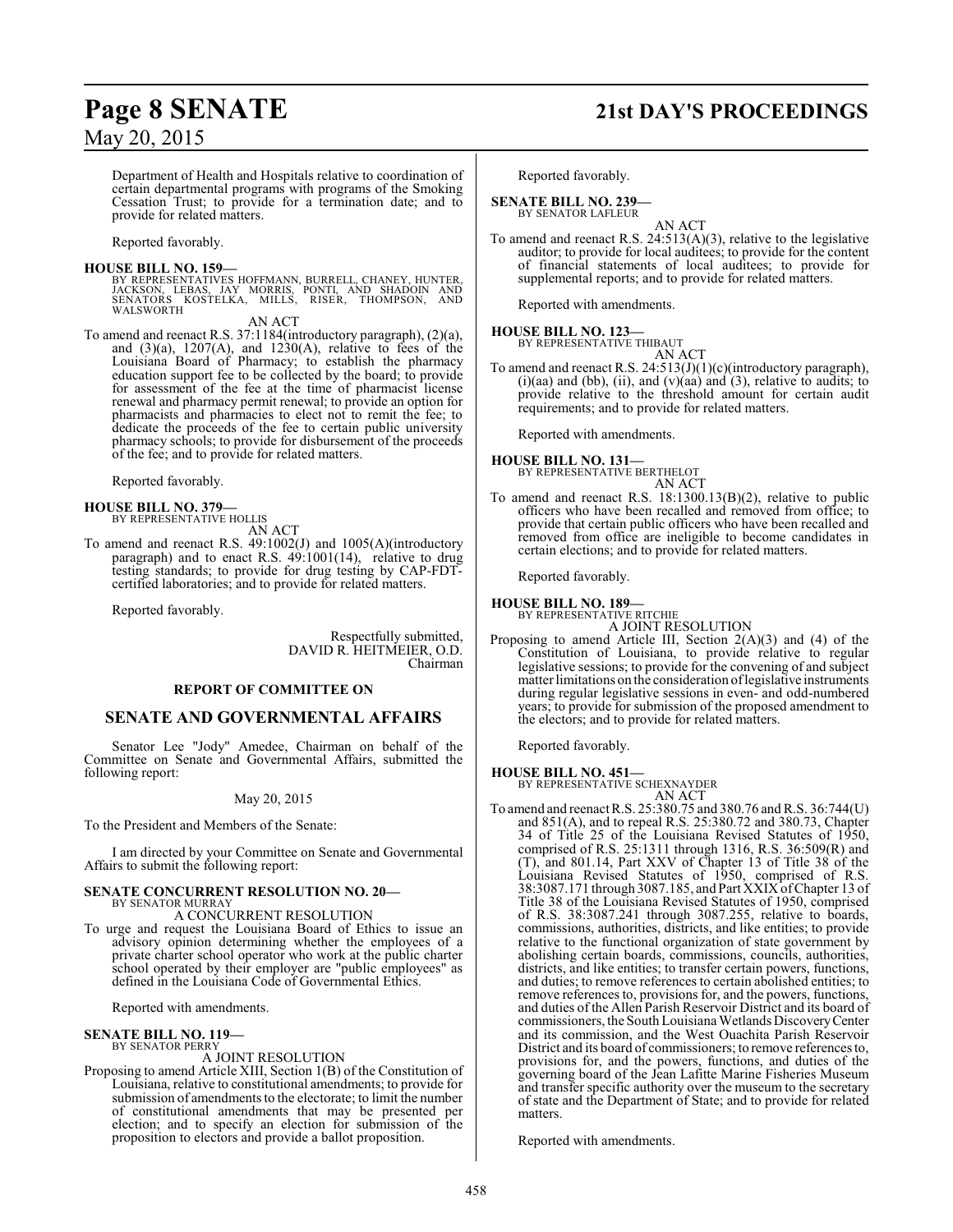# **21st DAY'S PROCEEDINGS Page 9 SENATE**

**HOUSE BILL NO. 518—**

BY REPRESENTATIVE STOKES A JOINT RESOLUTION

Proposing to amend Article III, Section 2(A)(4)(b) of the Constitution of Louisiana, relative to regular sessions of the legislature; to provide for the consideration of certain matters during certain regular sessions; to provide for submission of the proposed amendment to the electors; and to provide for related matters.

Reported favorably.

Respectfully submitted, LEE "JODY" AMEDEE Chairman

#### **Senate Bills and Joint Resolutions on Second Reading Reported by Committees**

**SENATE BILL NO. 18—** BY SENATOR ADLEY

#### AN ACT

To enact Part XII of Chapter 2 of Subtitle II of Title 11, to be comprised of R.S. 11:961 through 966, relative to the payment of the unfunded accrued liability of the Teachers' Retirement Systemof Louisiana; to allow certain participating employers to elect to pay their proportional share of the unfunded accrued liabilities and to incur no further liabilities; to provide for the calculation of the necessary payment associated with this election; to provide for review of the calculation; to provide for funding of the necessary payments; to provide for the powers and duties of the board of trustees of the retirement system concerning the necessary payments; to provide for an effective date; and to provide for related matters.

Reported by substitute by the Committee on Retirement. The bill was read by title; the committee substitute bill was read.

#### **SENATE BILL NO. — (Substitute of Senate Bill No. 18 by Senator Adley, which was prefiled pursuant to Article III, Section 2(A)(4)(b)(i) of the Constitution of Louisiana.)**

BY SENATOR ADLEY

AN ACT To amend and reenact R.S. 11:102(D) and to enact R.S. 11:102(E), relative to the payment of the unfunded accrued liability of the Teachers' Retirement System of Louisiana; to provide for calculation of particularized unfunded accrued liability payments; to provide for calculation of employer contribution rates; to provide for an effective date; and to provide for related matters.

Notice of intention to introduce this Act has been published. Be it enacted by the Legislature of Louisiana:

- Section 1. R.S. 11:102(D) is hereby amended and reenacted and R.S. 11:102(E) is hereby enacted to read as follows:
	- §102. Employer contributions; determination; state systems

\* \* \* D.(1) This Subsection shall be applicable to the Teachers' Retirement System of Louisiana effective for the June 30, 2011, system valuation and beginning Fiscal Year 2012-2013. For purposes ofthis Subsection, "plan" or "plans" shall mean a subgroup within the system characterized by the following employee classifications:

(a) <del>School lunch Plan A.</del>

(b) School lunch Plan B.

 $\overrightarrow{e}$  Employees of an institution of postsecondary education, the Board of Regents, or a postsecondary education management board who are not employed for the sole purpose of providing instruction or administrative services at the primary or secondarylevel, including at any lab school and the Louisiana School for Math, Science, and the Arts. **This plan shall be known as "specialty plan 1".**

# May 20, 2015

(d)**(b)** Any other specialty retirement plan provided for a subgroup of system members. If the legislation enacting such a plan is silent as to the application of this Subsection, the Public Retirement Systems' Actuarial Committee shall provide for the application to such plan.

(e)**(c)** All other teachers, as defined in R.S. 11:701(33)**, including members paid from school food service funds as provided in R.S. 11:801 and 811. This plan shall be known as "specialty plan 2"**.

(2) For the Teachers' Retirement System of Louisiana, effective for the June 30, 2011, system valuation and beginning with Fiscal Year 2012-2013, the normal cost calculated pursuant to Subparagraph  $(B)(3)(a)$  of this Section, shall be calculated separately for each particular plan within the system. An employer shall pay employer contributions for each employee at the rate applicable to the plan of which that employee is a member.

(3) For the Teachers' Retirement System of Louisiana, effective for the June 30, 2011, system valuation and beginning with Fiscal Year 2012-2013, changes in actuarial liability due to legislation, changes in governmental organization, or reclassification of employees or positions shall be calculated individually for each particular plan within the system based on each plan's actuarial experience as further provided in Subparagraph (4)(c) of this Subsection.

(4) For each plan referenced in Paragraph (1) of this Subsection, the legislature shall set the required employer contribution rate equal to the sum of the following:

(a) The particularized normal cost rate. The normal cost rate for each fiscal year shall be the employer's normal cost for employees in the plan computed by applying the method specified in Paragraph  $(B)(1)$  and Subparagraph  $(B)(3)(a)$  of this Section to the plan.

(b) The shared unfunded accrued liability rate. A single rate shall be computed for each fiscal year, applicable to all plans for actuarial changes, gains, and losses existing on June 30, 2011, or occurring thereafter, including experience and investment gains and losses, which are independent of the existence of the plans listed in Paragraph (1) of this Subsection, the payment and rate therefor shall be calculated as provided in Paragraphs (B)(1) and (3) of this Section. **For years in which Subsection E of this Section is effective, the shared unfunded accrued liability rate shall be replaced with the particularized unfunded accrued liability rates as provided for in Subsection E of this Section.**

(c) The particularized unfunded accrued liability rate. For actuarial changes, gains, and losses, excluding experience and investment gains and losses, first recognized in the June 30, 2011, valuation or in any later valuation, attributable to one or more, but not all, plans listed in Paragraph (1) of this Subsection or to some new plan or plans, created, implemented, or enacted after July 1, 2011, a particularized contribution rate shall be calculated as provided in Paragraphs (B)(1) and (3) of this Section.

(d) The shared gross employer contribution rate difference. The gross employer contribution rate difference shall be the difference between the minimum gross employer contribution rate provided in Paragraph (B)(5) of this Section and the aggregate employer contribution rate calculated pursuant to the provisions of Subsection B of this Section.

(5) Each entity funding a portion of the member's salary shall also fund the employer's contribution on that portion of the member's salary at the employer contribution rate specified in this Subsection.

(6) For purposes of Paragraph (B)(2) of this Section the actuarially required employer contributions and the employer contributions actually received for all plans shall be totaled and treated as a single contribution.

(7) If provisions of this Section cover matters not specifically addressed by the provisions ofthis Subsection, then those provisions shall be applicable.

**E.(1) Effective for the employer contributions required in Fiscal Year 2015-2016 and thereafter, the unfunded accrued liability (UAL) contribution rates of the Teachers' Retirement System of Louisiana shall be particularized as further provided in this Section.**

**(2) For the purpose of this Section the following shall apply:**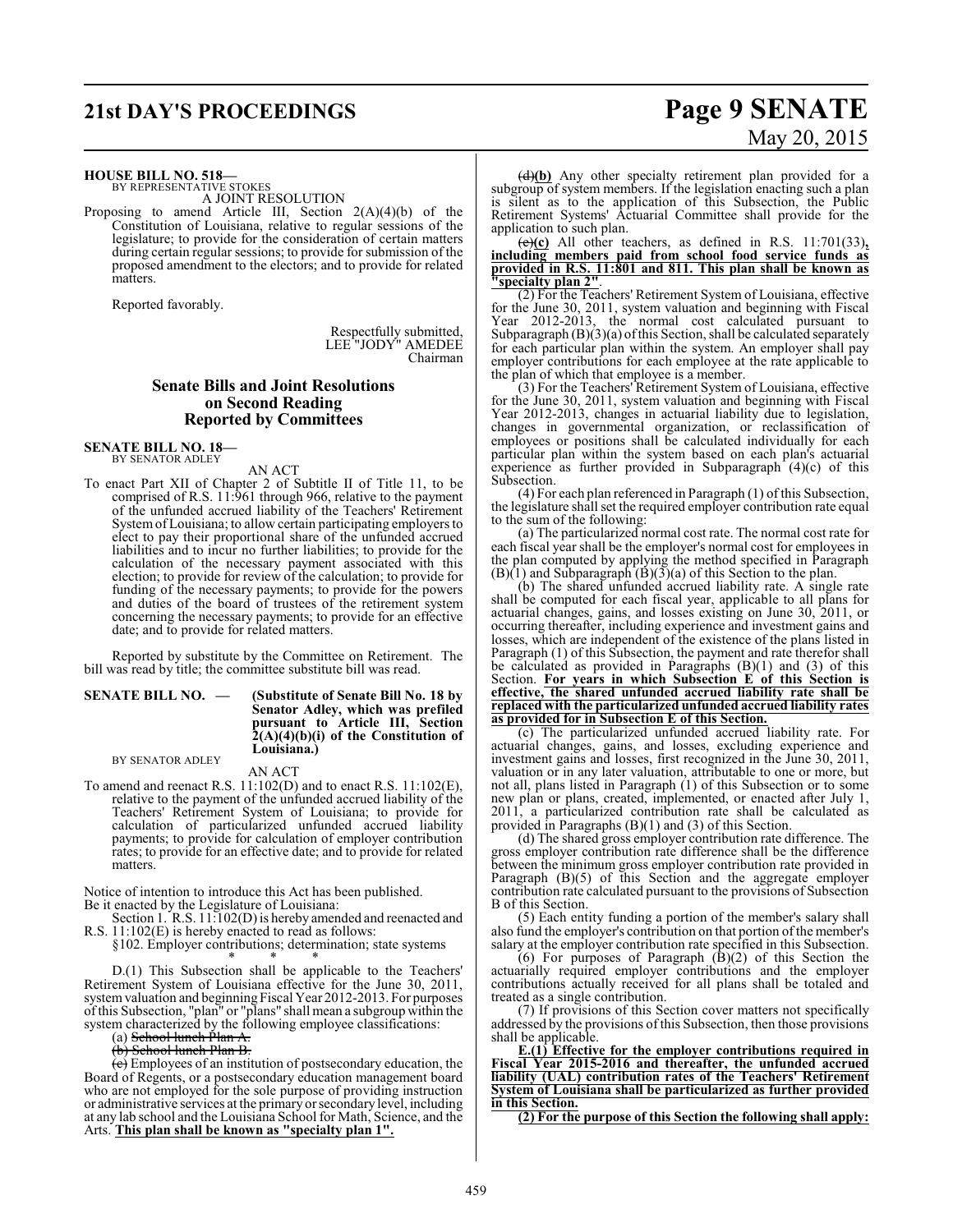# **Page 10 SENATE 21st DAY'S PROCEEDINGS**

May 20, 2015

**(a) Specialty plan 1 accrued liability shall be the accrued liabilities attributable to the population of specialty plan 1 on the June thirtieth of the applicable valuation year.**

**(b) Specialty plan 2 accrued liability shall be the accrued liabilities attributable to the population of specialty plan 2 on the June thirtieth of the applicable valuation year.**

**(c) Total system accrued liability shall be the sum of the amounts determined pursuant to Subparagraphs (a) and (b) of this Paragraph.**

**(d) Specialty plan 1 share shall be the percentage resulting from dividing the accrued liability of specialty plan 1 by the total system liability.**

**(e) Specialty plan 2 share shall be the percentage resulting from dividing the accrued liability of specialty plan 2 by the total system liability.**<br>(f) Speci

**(f) Specialty plan 1 assets shall be determined by multiplying the total system assets by the specialty plan 1 share established in Subparagraph (d) of this Paragraph.**

**(g) Specialty plan 2 assets shall be determined by subtracting the specialty plan 1 assets determined in Subparagraph (f) of this Paragraph from the total system assets.**

**(h) Specialty plan 1 UAL shall be the accrued liability determined in Subparagraph (a) of this Paragraph minus the assets determined in Subparagraph (f) of this Paragraph.**

**(i) Specialty plan 2 UAL shall be the accrued liability determined pursuant to Subparagraph (b) of this Paragraph minus the assets determined in Subparagraph (g) of this Paragraph.**

**(3)(a) Each system valuation shall contain three schedules of amortization bases: the aggregate schedule, specialty plan 1 schedule, and specialty plan 2 schedule.**

**(b) For Fiscal Year 2015-2016 and for each valuation to which Subparagraph (5)(b) of this Subsection applies, each existing amortization base in the aggregate, positive or negative, shall be allocated between specialty plan 1 and specialty plan 2 by applying the share proportions established in Subparagraphs (1)(d) and (e) of this Subsection. Amortization periods and payment schedules shall be the same for each particularized amortization base as they are for the aggregate amortization base. These particularized amortization schedules shall be used to calculate particularized UAL payments for specialty plan 1 and specialty plan 2 in the same manner as an aggregate UAL payment would otherwise be calculated using the schedule of system amortization bases.**

**(4) The contribution rate for each specialty plan shall be the sum of:**

**(a) The particularized normal cost rate as provided in Subparagraph (D)(4)(a) of this Section.**

**(b) The particularized amortization payment calculated in accordance with the particularized amortization schedule provided in this Subsection divided by payroll of all systemcovered positions in that specialty plan.**

**(c) The total of all over and underpayments determined pursuant to Subparagraph (D)(3)(c) and (E)(5)(d) of this Section divided by payroll of all system-coveredpositions in that specialty plan.**

**(d) Any additional particularized amortization rate calculated pursuant to Subparagraph (D)(4)(c) of this Section.**

**(5)(a) For Fiscal Year 2015-2016, all actuarial assumptions and methods necessary for determining the particularized UAL payments pursuant to this Section shall be based on the assumptions and methods in the June 30, 2014 valuation adopted by the Public Retirement Systems' Actuarial Committee on November 19, 2014.**

**(b) For each valuation that first applies the latest quinquennial experience study as required by R.S. 11:834(A)(2), the total unfunded accrued liability for the system shall be reallocated as provided for in Paragraph (2) of this Subsection using the actuarial assumptions and methods in that valuation.**

**(c) For years in which no experience study takes place and after determination of that year's funded percentage and allocations required pursuant to this Section and R.S. 11:102.2 and 883.1, except as provided in Subparagraph (d) of this Paragraph, all gains and losses of the system that would**

**otherwise form a new shared positive or negative amortization base under Subsection D of this Section shall be allocated by applying the shares established in Subparagraphs (2)(d) and (e) of this Subsection.**

**(d) Beginning with the valuation at the close of Fiscal Year 2015-2016, over and underpayments provided for in Subparagraph (B)(3)(c) of this Section shall be allocated to each specialty plan based on the actual collections and shall not be allocated pursuant to Subparagraph (c) of this Paragraph.**

**(5) Contribution rates in this Subsection shall only be effective for a fiscal year in which the Legislative Auditor provides written certification to the system that funds have been appropriated by the legislature through direct appropriation in a law which has become effective which, upon receipt by the system, will be sufficient to offset the increase in the total contributions required by this Subsection to be paid by the specialty plan employers.**

Section 2. The Public Retirement Systems' Actuarial Committee shall meet as soon as practicable after the effective date of this Act to adopt a revised actuarial valuation in accordance with the provisions of this Act to be utilized by the Teachers' Retirement System of Louisiana for the 2015-2016 Fiscal Year.

Section 3. This Act shall become effective upon signature by the governor or, if not signed by the governor, upon expiration of the time for bills to become law without signature by the governor, as provided by Article III, Section 18 of the Constitution of Louisiana. If vetoed by the governor and subsequently approved by the legislature, this Act shall become effective on the day following such approval.

On motion ofSenator Guillory, the committee substitute bill was adopted and becomes Senate Bill No. 285 by Senator Adley, substitute for Senate Bill No. 18 by Senator Adley.

#### **SENATE BILL NO. 285— (Substitute of Senate Bill No. 18 by Senator Adley, which was prefiled pursuant to Article III, Section 2(A)(4)(b)(i) of the Constitution of Louisiana.)**

BY SENATOR ADLEY

AN ACT To amend and reenact R.S. 11:102(D) and to enact R.S. 11:102(E), relative to the payment of the unfunded accrued liability of the Teachers' Retirement System of Louisiana; to provide for calculation of particularized unfunded accrued liability payments; to provide for calculation of employer contribution rates; to provide for an effective date; and to provide for related matters.

The bill was read by title and placed on the Calendar for a second reading.

#### **SENATE BILL NO. 51—**

BY SENATOR CROWE A JOINT RESOLUTION

Proposing to amend Article VII, Section 10(F)(2)(a) and (b) of the Constitution of Louisiana, relative to the expenditure of state funds; to authorize the limited redirection and transfer of funds supporting appropriations or allocations from the state general fund and dedicated funds, including those constitutionally protected or mandated, to be used for other nonmandatory purposes under certain circumstances; and to specify an election for submission ofthe proposition to electors and provide a ballot proposition.

Reported favorably by the Committee on Finance. The bill was read by title, ordered engrossed and passed to a third reading.

## **SENATE BILL NO. 54—**

BY SENATOR BROOME AN ACT

To enact R.S.  $17:416(J)$ , relative to discipline of students; to prohibit the suspension or expulsion of students in grades kindergarten through three from school or from riding a school bus; to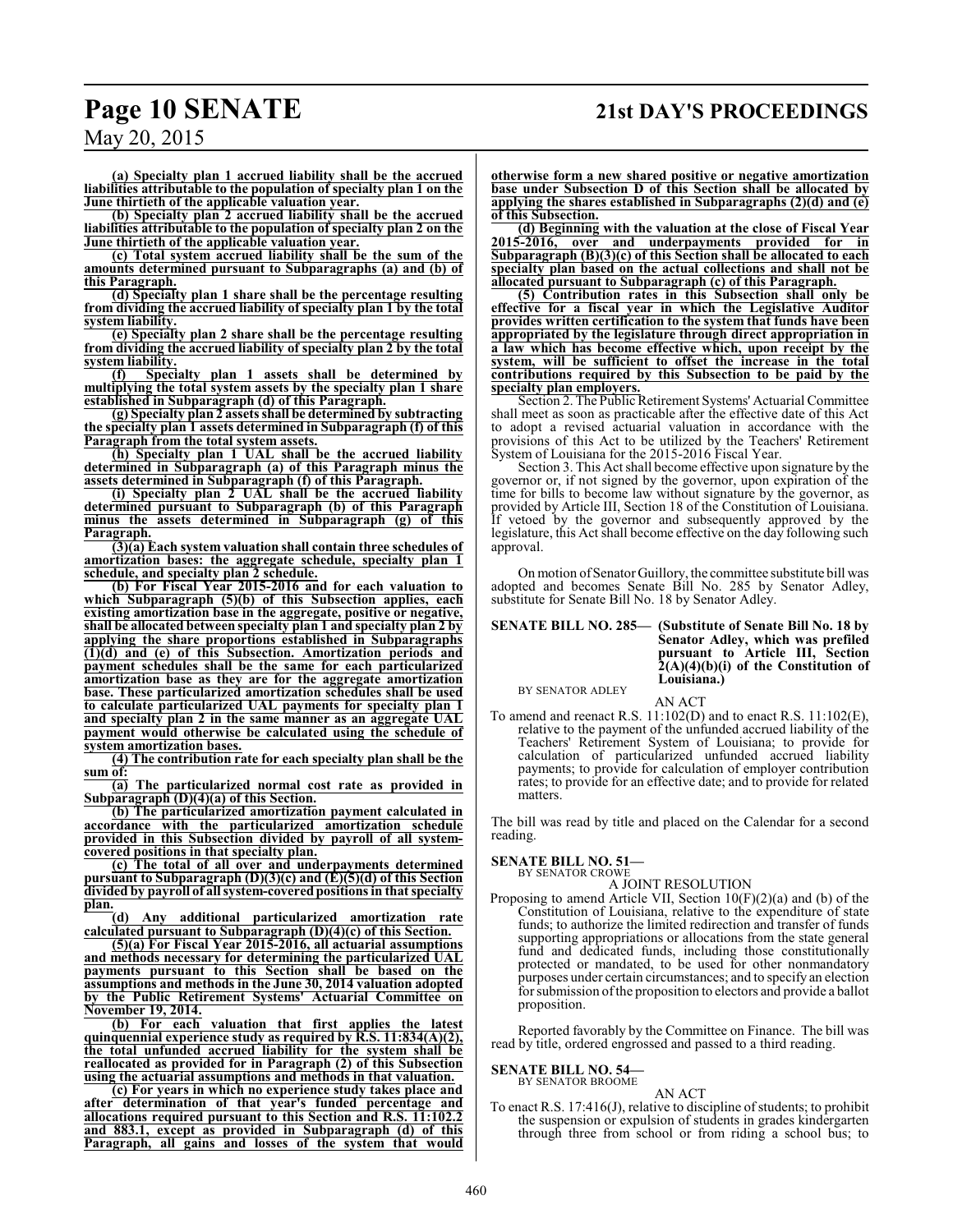# **21st DAY'S PROCEEDINGS Page 11 SENATE**

# May 20, 2015

provide for measures to address unacceptable behavior; and to provide for related matters.

Reported with amendments by the Committee on Finance.

#### **SENATE COMMITTEE AMENDMENTS**

Amendments proposed by Senate Committee on Finance to Engrossed Senate Bill No. 54 by Senator Broome

#### AMENDMENT NO. 1

On page 1, line 2, change "17:416(J)" to "17:416(J) and 3996(B)(39)"

## AMENDMENT NO. 2

On page 1, line 3, change "kindergarten through three" to "prekindergarten through five"

#### AMENDMENT NO. 3

On page 1, line 4, change "bus;" to "bus for uniform violations;"

#### AMENDMENT NO. 4

On page 1, line 7, change "17:416(J) is" to "17:416(J) and 3996(B)(39) are"

#### AMENDMENT NO. 5

On page 1, line 11, change "**kindergarten through three**" to "**prekindergarten through five**"

#### AMENDMENT NO. 6

On page 1, delete lines 13 through 17, on page 2, delete lines 1 through 3, and insert the following: "**school bus for a uniform violation that is not tied to willful disregard of school policies.**

**(2) Notwithstanding any other provision of law to the contrary, this Subsection shall apply to charter schools. Furthermore, no charter school shall suggest to a parent that it has the authority to suspend or expel a student for a uniform violation that is not tied to willful disregard of school policies.**

\* \* \* §3996. Charter schools; exemptions; requirements

\* \* \* B. Notwithstanding any state law, rule, or regulation to the contrary and except as may be otherwise specifically provided for in an approved charter, a charter school established and operated in accordance with the provisions of this Chapter and its approved charter and the school's officers and employees shall be exempt from all statutory mandates or other statutory requirements that are applicable to public schools and to public school officers and employees except for the following laws otherwise applicable to public schools with the same grades:

#### \* \* \* **(39) Prohibits suspension or expulsion of students in grades prekindergarten through five, R.S. 17:416(J).** \* \* \*"

On motion of Senator Donahue, the committee amendment was adopted. The amended bill was read by title, ordered reengrossed and passed to a third reading.

#### **SENATE BILL NO. 63—** BY SENATOR CROWE

#### AN ACT

To amend and reenact R.S. 39:75(A)(4), (B), the introductory paragraph of 75(C), and the introductory paragraph of 75(E) and to enact R.S. 39:75(F), relative to the avoidance of budget deficits; to authorize the limited redirection and transfer of funds supporting appropriations or allocations from the state general fund and dedicated funds, including those constitutionally protected or mandated, to be used for other nonmandatory purposes under certain circumstances; to provide for an effective date; and to provide for related matters.

Reported favorably by the Committee on Finance. The bill was read by title, ordered engrossed and passed to a third reading.

**SENATE BILL NO. 202—**<br>BY SENATOR ADLEY<br>A JOINT RESOLUTION

Proposing to amend Article VII, Section 10(D)(2)(d), the introductory paragraph of  $10.3(A)$  and  $(A)(2)(a)$  and  $(b)$ ,  $10.5(B)$ , and  $27(A)$ , and to add Article VII, Section  $10.3(A)(2)(c)$  of the Constitution of Louisiana, to provide with respect to special treasury funds; to rename the Budget Stabilization Fund to the Budget and Transportation Stabilization Trust and to provide for its purposes; to provide for increases to the base every five years; to create the Budget Stabilization Subfund and the Transportation Stabilization Subfund in the Budget and Transportation Stabilization Trust; to provide for the deposit of certain excess mineral revenues into the Budget Stabilization Subfund, the Transportation Stabilization Subfund, and the Transportation Trust Fund; to provide for the uses of monies deposited into the funds; to specify an election for submission of the proposition to electors and provide a ballot proposition.

Reported with amendments by the Committee on Finance.

#### **SENATE COMMITTEE AMENDMENTS**

Amendments proposed by Senate Committee on Finance to Original Senate Bill No. 202 by Senator Adley

#### AMENDMENT NO. 1

On page 3, line 16, after "**equals**" and before "**five**" insert " **and shall be maintained in the amount of**"

#### AMENDMENT NO. 2

On page 3, line 20, after "**equals**" and before "**five**" insert " **and shall be maintained in the amount of**"

On motion of Senator Donahue, the committee amendment was adopted. The amended bill was read by title, ordered engrossed and passed to a third reading.

#### **SENATE BILL NO. 206—** BY SENATOR NEVERS

AN ACT

To amend and reenact R.S. 22:1269(B)(1), relative to civil actions against insurers; to provide relative to direct action against an insurer alone under certain circumstances; to authorize direct action relative to certain small businesses; to provide certain terms, conditions, and procedures; and to provide for related matters.

Reported favorably by the Committee on Judiciary A. The bill was read by title, ordered engrossed and passed to a third reading.

#### **SENATE BILL NO. 241—** BY SENATOR MORRELL

- AN ACT
- To amend and reenact R.S. 40:966(E) and 982, and to enact R.S. 40:966(I), relative to the Uniform Controlled Dangerous Substances Law; to provide relative to penalties for possession of marijuana when the amount possessed is twenty-eight grams or less; to prohibit the application of second and subsequent offense sentencing provisions to prior convictions for marijuana possession; and to provide for related matters.

Reported with amendments by the Committee on Judiciary C.

## **SENATE COMMITTEE AMENDMENTS**

Amendments proposed by Senate Committee on Judiciary C to Original Senate Bill No. 241 by Senator Morrell

#### AMENDMENT NO. 1

On page 1, line 2, change "982" to "(F)" and delete "and to enact R.S.  $40:966(I)$ ,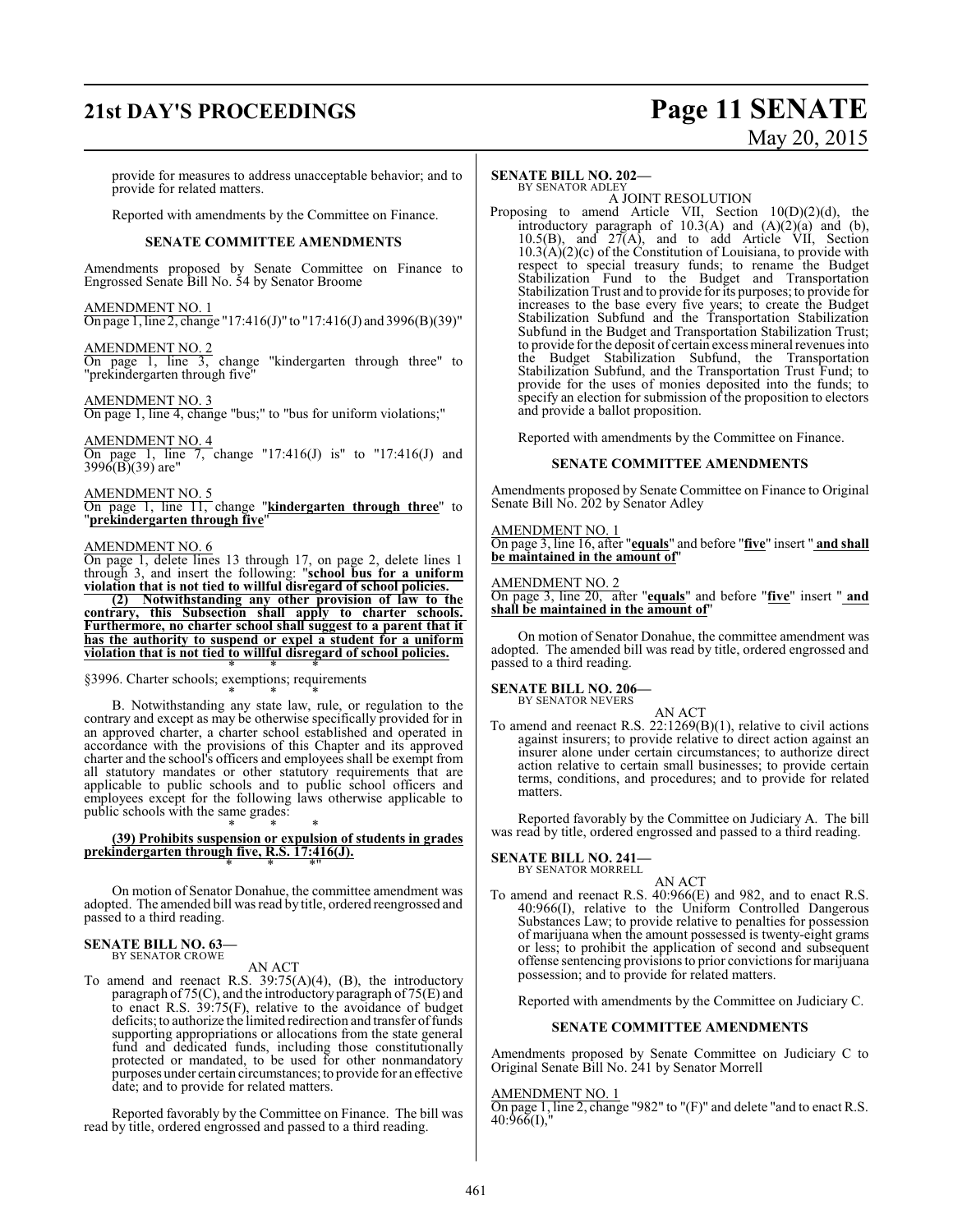# **Page 12 SENATE 21st DAY'S PROCEEDINGS**

## May 20, 2015

#### AMENDMENT NO. 2

On page 1, line 4, change "twenty-eight" to "fourteen"

#### AMENDMENT NO. 3

On page 1, delete lines 5 and 6 and insert the following: "to provide relative to penalties for possession of marijuana when the amount possessed is fourteen grams or more, but less than two and one-half pounds; to provide relative to a cleansing period for certain offenses; to provide relative to the possession of more than two and one-half pounds and less than sixty pounds of marijuana; and to provide for related matters."

#### AMENDMENT NO. 4

On page 1, line 8, change "982" to "(F)" and at the end of the line delete "and R.S."

#### AMENDMENT NO. 5

On page 1, delete line 9, and insert "to read as follows:"

#### AMENDMENT NO. 6

On page 1, delete line 14, and insert "E.(1) Possession of marijuana<del>, or synthetic cannabinoids</del>. (1)**(a)** Except as provided"

#### AMENDMENT NO. 7

On page 1, line 15, change "**Subsections E, F, and I**" to "**Subsection** F" and delete "first"

#### AMENDMENT NO. 8

On page 1, line 17, delete "or synthetic cannabinoids" and delete "fined" and insert the following: "**punished as follows:**

**(i) On a first conviction, wherein the offender possesses fourteen grams or less, the offender shall be fined not more than three hundred dollars and imprisoned in the parish jail for not more than fifteen days.**

**(ii) On a first conviction, wherein the offender possesses more than fourteen grams, but less than two and one-half pounds, the offender shall be fined not more than five hundred dollars and imprisoned in the parish jail for not more than six months.**

**(iii) For the purposes of this Subparagraph, a prior conviction shall not include a violation of the provisions of Items (i) and (ii) of this Subparagraph if more than two years have elapsed since the person completed any sentence, deferred adjudication, or period of probation or parole based on the conviction, and the person has not been convicted of any other violation of the Uniform Controlled Dangerous Substances Act during the two year period, and has no criminal charge pending against him.**"

#### AMENDMENT NO. 9

On page 2, delete lines 1 and 2

#### AMENDMENT NO. 10

On page 2, at the beginning of line 3, change "(2)(a)" to "**(b)**" and change "**Subsections F, G, and I**" to "Subsection F"

### AMENDMENT NO. 11

On page 2, at the end of line 5, delete "or"

#### AMENDMENT NO. 12

On page 2, at the beginning ofline 6, delete "synthetic cannabinoids," and after "fined not" delete the remainder of the line and insert: "**more than one thousand dollars, imprisoned in the parish jail** for not more than six months, or both.

#### AMENDMENT NO. 13

On page 2, delete lines 7 through 12

#### AMENDMENT NO. 14

On page 2, at the beginning of line 13, change "(3)" to "**(c)(i)**" and change "**Subsections F, G, and I**" to "Subsection F"

#### AMENDMENT NO. 15

On page 2, line 16, delete "or synthetic cannabinoids"

AMENDMENT NO. 16

On page 2, line 17, after "more than" delete the remainder of the line and insert: "**two years and shall be fined not more than two thousand five hundred dollars.**"

#### AMENDMENT NO. 17

On page 2, delete line 18, and insert the following:

"**(ii) If the court places the offender on probation, the probation shall provide for a minimum condition that he participate in a court-approved substance abuse program and perform four eight-hour days of court-approved community service activities. Any costs associated with probation shall be paid by the offender.**

**(d)(i) Except as provided in Subsection F of this Section, on a fourth or subsequent conviction for violation of Subsection C of this Section with regard to marijuana, tetrahydrocannabinol or chemical derivatives thereof, the offender shall be sentenced to imprisonment with or without hard labor for not more than eight years, and shall be fined not more than five thousand dollars.**

**(ii) If the court places the offender on probation, the probation shall provide for a minimum condition that he participate in a court-approved substance abuse program and perform four eight-hour days of court-approved community service activities. Any costs associated with probation shall be paid by the offender.**"

#### AMENDMENT NO. 18

On page 2, at the beginning of line 19, change "(4)" to "**(e)**" and change "**966(I)**" to "**966(E)(1)(a)(iii)**"

#### AMENDMENT NO. 19

On page 2, line 22, delete "or synthetic cannabinoids"

#### AMENDMENT NO. 20

On page 2, delete lines 25 through 29 and insert:

"(5) **(f)** A **Except as provided in R.S. 40:966(E)(1)(a)(iii), a** conviction for the violation of any other statute or ordinance with the same elements as R.S. 40:966(B)(3) prohibiting the distributing or dispensing or possession with intent to distribute or dispense marijuana, of marijuana, tetrahydrocannabinol or chemical derivatives thereof, or synthetic cannabinoids shall be considered as a prior conviction for the purposes of this Subsection relating to penalties for second, third, or subsequent offenders.

**(g) If the court places the offender on probation, the probation shall provide for a minimum condition that he participate in a court-approved substance abuse program and perform four eight-hour days of court-approved community service activities. Any costs associated with probation shall be paid by the offender.**

(2) **Possession of synthetic cannabinoids. (a) Except as provided in Subsections F and G of this Section, on a first conviction for violation of Subsection C of this Section with regard to synthetic cannabinoids, the offender shall be fined not more than five hundred dollars, imprisoned for not more than six months, or both.**

**(b) Except as provided in Subsections F and G of this Section, on a second conviction for violation of Subsection C of this Section with regard to synthetic cannabinoids, the offender shall be fined not less than two hundred fifty dollars nor more than two thousand dollars, imprisoned with or without hard labor for not more than five years, or both.**

**(c) Except as provided in Subsections F and G of this Section, on a third or subsequent conviction for violation of Subsection C of this Section with regard to synthetic cannabinoids, the offender shall be sentenced to imprisonment with or without hard labor for not more than twenty years, and may, in addition, be fined not more than five thousand dollars.**

**(d) A conviction for the violation of any other provision of law or ordinance with the same elements as Subsection C of this Section prohibiting the possession of synthetic cannabinoids shall**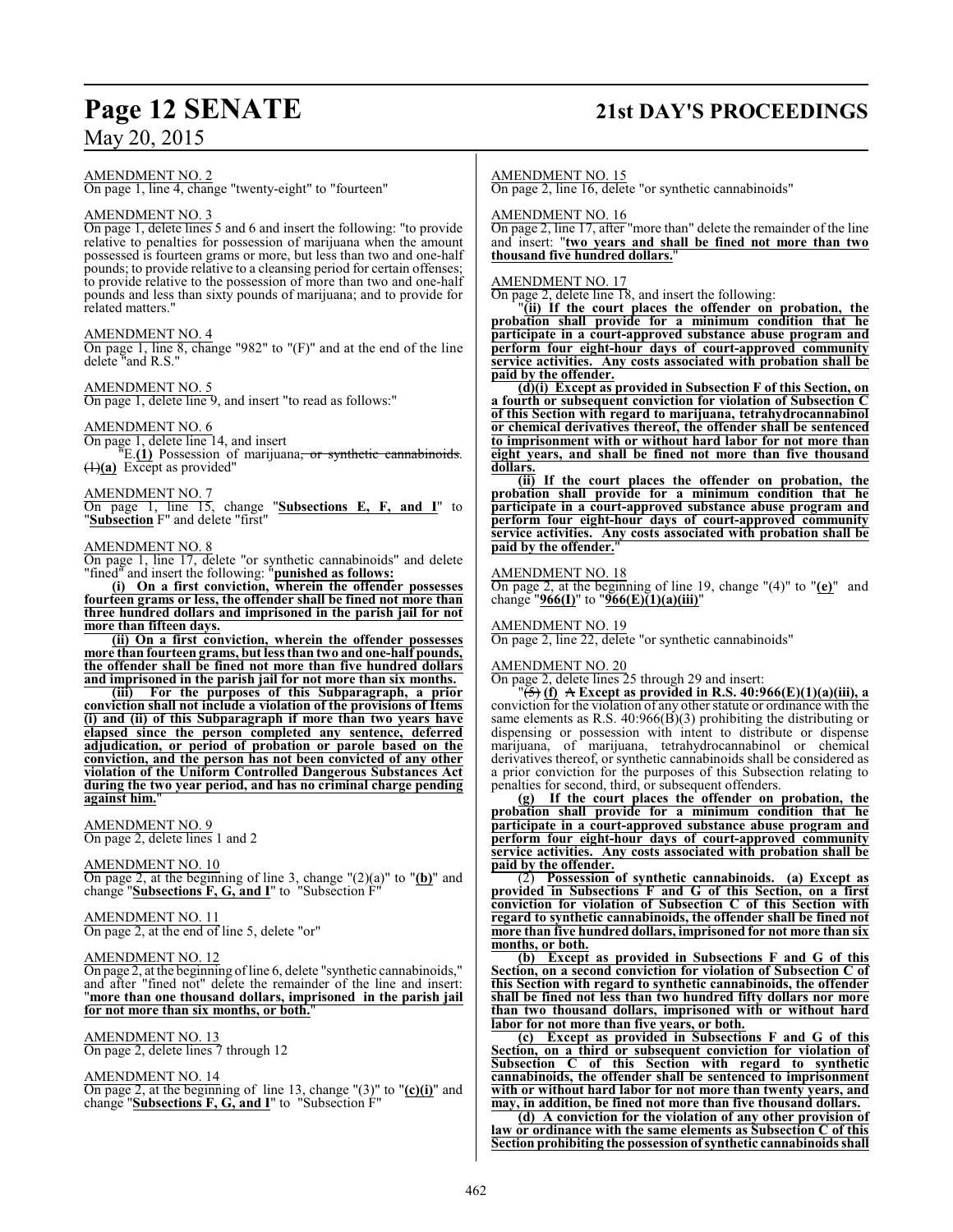# **21st DAY'S PROCEEDINGS Page 13 SENATE** May 20, 2015

**be considered a prior conviction for the purposes of this Paragraph relating to penalties for second, third, or subsequent offenses.**

**(e) A conviction for the violation of any other provision of law or ordinance with the same elements as Paragraph (B)(3) of this Section prohibiting the distributing or dispensing or possession with intent to distribute or dispense synthetic cannabinoids shall be considered a prior conviction for the purposes of this Paragraph relating to penalties for second, third, or subsequent offenses.**

**(f) If the court places the offender on probation, the probation shall provide for a minimum condition that he participate in a court-approved substance abuse program and perform four eight-hour days of court-approved community service activities. Any costs associated with probation shall be paid by the offender.**

F. Except as otherwise authorized in this Part:

(1) **Any person who knowingly or intentionally possesses two and one-half pounds or more, but less than sixty pounds of marijuana, tetrahydrocannabinol or chemical derivatives thereof, or synthetic cannabinoids shall be sentenced to serve a term of imprisonment at hard labor of not less than two years, nor more than ten years, and to pay a fine of not less than ten thousand dollars nor more than thirty thousand dollars.**

**(2)** Any person who knowingly or intentionally possesses sixty pounds or more, but less than two thousand pounds of marijuana, tetrahydrocannabinol or chemical derivatives thereof, or synthetic cannabinoids shall be sentenced to serve a term of imprisonment at hard labor of not less than five years, nor more than thirty years, and to pay a fine of not less than fifty thousand dollars nor more than one hundred thousand dollars.

(2) **(3)** Any person who knowingly or intentionally possesses two thousand pounds or more, but less than ten thousand pounds of marijuana, tetrahydrocannabinol or chemical derivatives thereof, or synthetic cannabinoids shall be sentenced to serve a term of imprisonment at hard labor of not less than ten years nor more than forty years, and to pay a fine of not less than one hundred thousand dollars nor more than four hundred thousand dollars.

(3) **(4)** Any person who knowingly or intentionally possesses ten thousand pounds or more of marijuana, tetrahydrocannabinol or chemical derivatives thereof, or synthetic cannabinoids shall be sentenced to serve a term of imprisonment at hard labor of not less than twenty-five years, nor more than forty years and to pay a fine of not less than four hundred thousand dollars nor more than one million dollars.

\* \* \*"

AMENDMENT NO. 21

On page 3, delete lines 1 through 29 and on page 4, delete line 1

On motion of Senator Kostelka, the committee amendment was adopted. The amended bill was read by title, ordered engrossed and passed to a third reading.

#### **SENATE BILL NO. 259—** BY SENATOR ADLEY

AN ACT

To amend and reenact the introductory paragraph of R.S. 39:94(A),  $(A)(2)(a)$  and  $(b)$ , and  $97(B)$  and to enact R.S. 39:94 $(A)(2)(c)$ , relative to special treasury funds; to rename the Budget Stabilization Fund the Budget and Transportation Stabilization Trust and to provide for its purposes; to provide for increases to the base every five years; to create the Budget Stabilization Subfund and the Transportation Stabilization Subfund in the Budget and Transportation Stabilization Trust; to provide for the deposit of certain excess mineral revenues into the Budget Stabilization Subfund, the Transportation Stabilization Subfund, and the Transportation Trust Fund; to provide for the uses of monies deposited into the funds; to provide for effectiveness; and to provide for related matters.

Reported with amendments by the Committee on Finance.

#### **SENATE COMMITTEE AMENDMENTS**

Amendments proposed by Senate Committee on Finance to Original Senate Bill No. 259 by Senator Adley

#### AMENDMENT NO. 1

On page 3, line 1, after "**equals**" and before "**five**" insert "**and shall be maintained in the amount of** "

#### AMENDMENT NO. 2

On page 3, line 5, after "**equals**" and before "**five**" insert "**and shall be maintained in the amount of** "

On motion of Senator Donahue, the committee amendment was adopted. The amended bill was read by title, ordered engrossed and passed to a third reading.

#### **House Bills and Joint Resolutions on Second Reading Reported by Committees**

#### **HOUSE BILL NO. 9—**

BY REPRESENTATIVE HILL AN ACT

To enact R.S. 11:1732(14)(a)(ix), relative to participation in the Municipal Employees' Retirement System; to authorize participation by certain employers; to provide employee qualifications for such participation; and to provide for related matters.

Reported favorably by the Committee on Retirement. The bill was read by title and referred to the Legislative Bureau.

#### **HOUSE BILL NO. 10—**

BY REPRESENTATIVE PEARSON

AN ACT To amend and reenact R.S. 11:728(C), relative to the purchase of service credit in the Teachers' Retirement System of Louisiana for out-of-state service; to provide relative to the purchase of service credit for teaching service at an out-of-state nonpublic school; to provide relative to calculation and payment of purchase price for such service credit; to provide requirements for establishing such service credit; and to provide for related matters.

Reported favorably by the Committee on Retirement. The bill was read by title and referred to the Legislative Bureau.

#### **HOUSE BILL NO. 12—**

BY REPRESENTATIVES BROWN AND FANNIN AND SENATORS GALLOT, KOSTELKA, AND LONG

AN ACT To enact R.S. 47:302.55, 322.48, and 332.54, relative to the disposition of certain sales tax collections in Grant Parish; to establish the Grant Parish Economic Development Fund as a special fund in the state treasury; to provide for the deposit of monies in the fund; to provide for the use of such monies; to

provide for an effective date; and to provide for related matters. Reported favorably by the Committee on Finance. The bill was read by title and referred to the Legislative Bureau.

# **HOUSE BILL NO. 18—** BY REPRESENTATIVE JONES

AN ACT

To enact R.S. 1:55(E)(1)(g), relative to legal holidays; to establish the Friday of the Black Bear Festival as a legal holiday in the parish of St. Mary; to authorize the clerk of court of the Sixteenth Judicial District Court to close the clerk's office in observance ofthe legal holiday; to provide for an exception; and to provide for related matters.

Reported favorably by the Committee on Judiciary A. The bill was read by title and referred to the Legislative Bureau.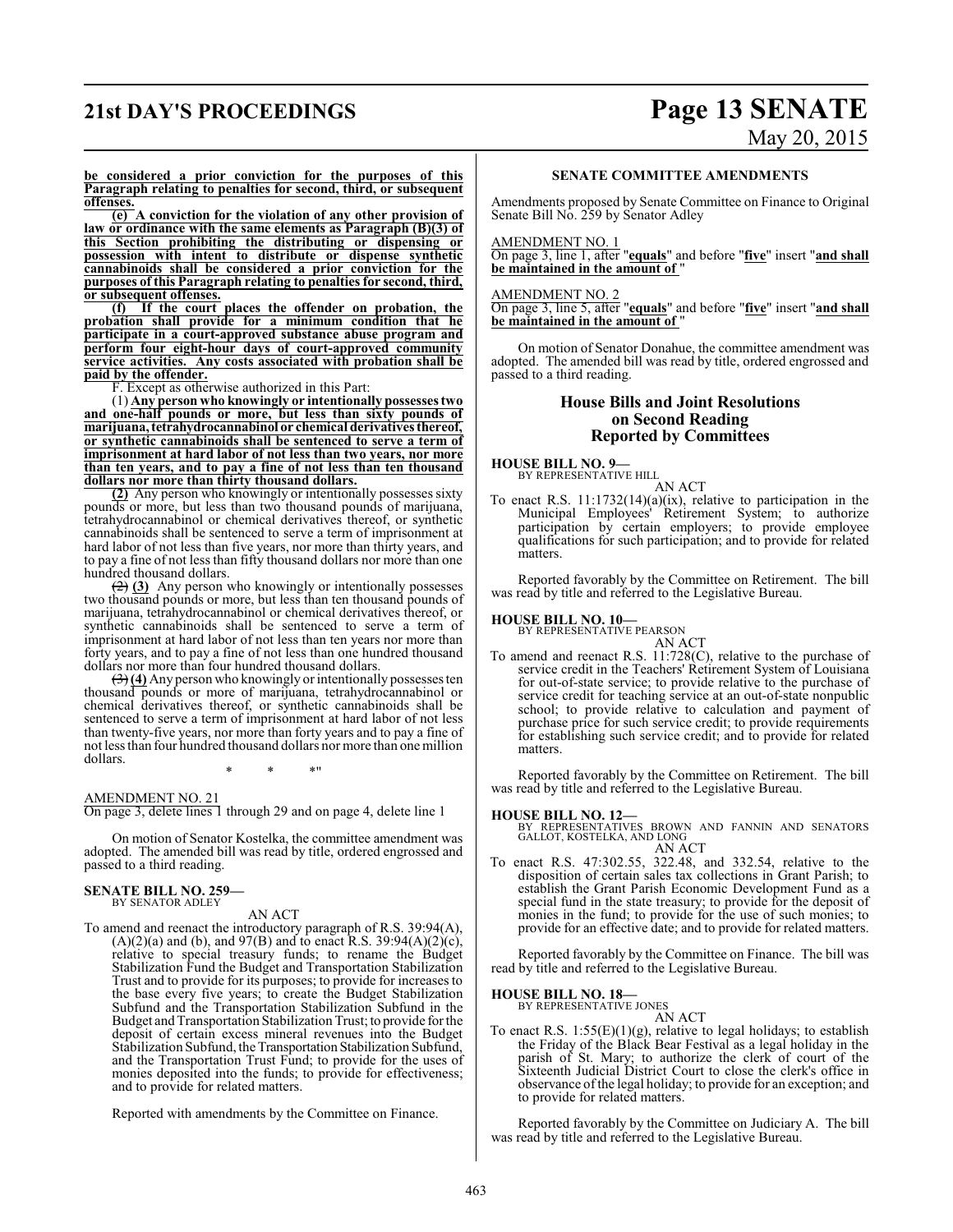#### **HOUSE BILL NO. 27—**

BY REPRESENTATIVE MILLER AN ACT

To amend and reenact R.S. 11:1528, relative to deferred retirement benefits from the Clerks of Court Retirement and Relief Fund; to provide relative to the qualifications for such retirement for certain members; and to provide for related matters.

Reported favorably by the Committee on Retirement. The bill was read by title and referred to the Legislative Bureau.

# **HOUSE BILL NO. 39—** BY REPRESENTATIVE TIM BURNS

AN ACT

To enact R.S. 11:1869, relative to payment of employee contributions to the Municipal Employees' Retirement System; to authorize payment of all or part of such contributions by the city of Mandeville; and to provide for related matters.

Reported with amendments by the Committee on Retirement.

#### **SENATE COMMITTEE AMENDMENTS**

Amendments proposed by Senate Committee on Retirement to Engrossed House Bill No. 39 by Representative Tim Burns

#### AMENDMENT NO. 1

On page 1, at the end of line 15, insert the following: "The payments authorized pursuant to this Section shall become effective thirty days after a favorable vote of the governing authority authorizing the use of additional public funds that would otherwise be deducted from employees' salaries.

On motion of Senator Guillory, the committee amendment was adopted. The amended bill was read by title and referred to the Legislative Bureau.

# **HOUSE BILL NO. 44—** BY REPRESENTATIVE MILLER

AN ACT

To enact R.S. 11:2225.4, relative to the Municipal Police Employees' Retirement System; to provide with respect to unfunded accrued liability of the system; to provide for payment by certain employers in certain circumstances; to provide for calculation and payment of amounts due; to provide for collection of past due amounts; and to provide for related matters.

Reported favorably by the Committee on Retirement. The bill was read by title and referred to the Legislative Bureau.

**HOUSE BILL NO. 46—** BY REPRESENTATIVES REYNOLDS, HOFFMANN, HOLLIS, IVEY, MILLER, JONES, MONTOUCET, OURSO, PRICE, AND TALBOT AN ACT

To amend and reenact R.S. 11:586(A)(introductory paragraph) and (B), 587, 589, 590(B) and (C), and 591(A), relative to benefits for children of certain wildlife agents in the enforcement division of the Department of Wildlife and Fisheries, to authorize receipt of benefits, in certain circumstances, after a child reaches majority; to provide relative to the marital status of such child and his eligibility for benefits; and to provide for related matters.

Reported favorably by the Committee on Retirement. The bill was read by title and referred to the Legislative Bureau.

#### **HOUSE BILL NO. 48—**

BY REPRESENTATIVE THIBAUT AN ACT

To enact R.S. 11:107.1(D)(4), relative to funding deposit accounts established within certain statewide retirement systems; to provide relative to authorized uses of account funds; and to provide for related matters.

Reported with amendments by the Committee on Retirement.

# **Page 14 SENATE 21st DAY'S PROCEEDINGS**

#### **SENATE COMMITTEE AMENDMENTS**

Amendments proposed by Senate Committee on Retirement to Engrossed House Bill No. 48 by Representative Thibaut

#### AMENDMENT NO. 1

On page 1, line 2, after "To" insert "amend and reenact R.S. 11:107.1(D)(introductory paragraph) and to"

#### AMENDMENT NO. 2

On page 1, line 9, after "Section 1." insert "R.S. 11:107.1(D)(introductory paragraph) is hereby amended and reenacted and"

#### AMENDMENT NO. 3

On page 1, delete line 12, and insert

"D. Beginning with the first valuation on or after December 31, 2008, the Notwithstanding any provisions of law to the contrary, the

On motion of Senator Guillory, the committee amendment was adopted. The amended bill was read by title and referred to the Legislative Bureau.

#### **HOUSE BILL NO. 56—**

BY REPRESENTATIVE HOFFMANN AN ACT

To enact R.S. 11:105(A)(7) and (E), 106(A)(5) and (D), 107(A)(6) and  $(C)$ , and  $107.1(A)(6)$  and  $(I)$ , relative to the District Attorneys' Retirement System; to authorize the board of trustees of the system to modify employer contribution rates in certain circumstances; to require promulgation of rules for such modification; to establish a funding deposit account within the system; and to provide for related matters.

Reported with amendments by the Committee on Retirement.

#### **SENATE COMMITTEE AMENDMENTS**

Amendments proposed by Senate Committee on Retirement to Engrossed House Bill No. 56 by Representative Hoffmann

#### AMENDMENT NO. 1

On page 1, line 1, after "To enact" delete the remainder of the line and on line 2, delete "and (I)" and insert "R.S. 11:1658 and 1659"

#### AMENDMENT NO. 2

On page 1, line 11, after "Section 1." delete the remainder of the line and delete lines 12 through 19, delete page 2, and on page 3 delete lines 1 through 5 and insert the following: "R.S. 11:1658 and 1659 are hereby enacted to read as follows:

§1658. Employer contributions; maintaining rates; increasing rates; reducing rate decreases

A. Notwithstanding the provisions of R.S. 11:103 and 104, in any fiscal year the board of trustees is authorized to take any of the following actions:

(1) Maintain the net direct employer contribution rate in effect at the time that a decrease would otherwise occur pursuant to R.S. 11:103.

(2) Require a net direct contribution rate of up to three percentage points more than the rate determined under R.S. 11:103.

(3) Set the employer contribution rate at any point between the previous year's employer contribution rate and a decreased rate that would otherwise occur pursuant to R.S. 11:103.

B. Any excess funds resulting from application of Subsection (A) of this Section shall be combined with any contribution surplus or offset by any contribution shortfall, and the resulting balance, if greater than zero, shall be accumulated in the funding deposit account pursuant to R.S. 11:1659.

. Any contribution rate adjustment pursuant to the provisions of this Section shall be made by promulgation of rules adopted in accordance with the provisions of the Administrative Procedure Act. §1659. Funding deposit account

A.(1) There shall be established a funding deposit account for the system. The account shall be credited and charged as provided in this Section.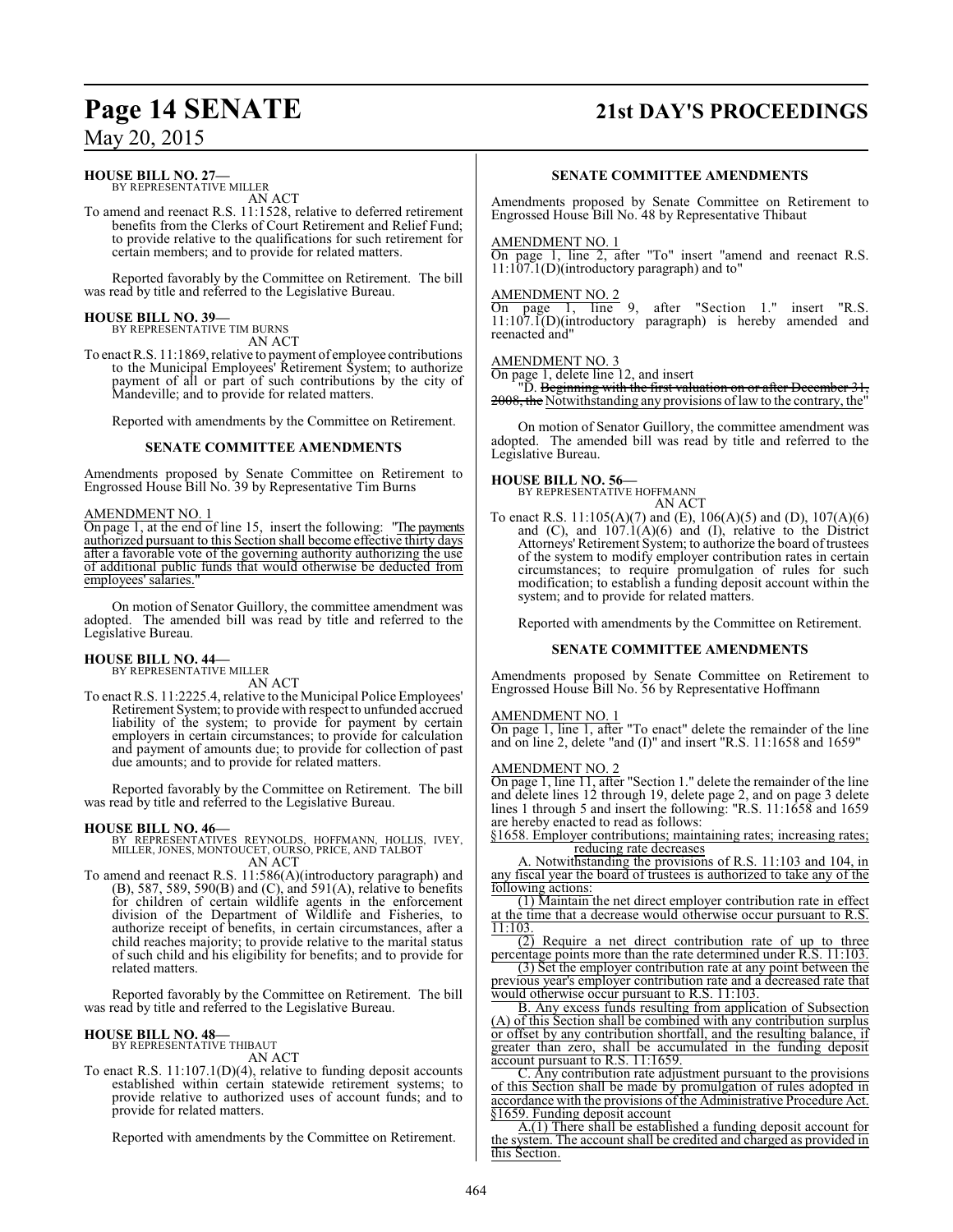# **21st DAY'S PROCEEDINGS Page 15 SENATE**

# May 20, 2015

(2) Notwithstanding any provision oflawto the contrary, for any fiscal year in which the board of trustees exercises the authority granted in R.S. 11:1658 to set the net direct employer contribution rate higher than the minimum recommended rate pursuant to R.S. 11:103, all surplus funds collected by the system shall be credited to the system's funding deposit account.

B. The funds in the account shall earn interest annually at the board-approved actuarial valuation interest rate, and the interest shall be credited to the account at least once a year.

The board of trustees may in any fiscal year direct that funds from the account be charged for the following purposes:

(1) To reduce the present value of future normal costs.

(2) To pay all or a portion of any future net direct employer contributions.

(3) To provide for a cost-of-living adjustment, pursuant to R.S. 11:1638.

D. In no event shall the funds charged from the account exceed the outstanding account balance.

E. If the board of trustees elects to charge funds from the funding deposit account pursuant to Paragraph  $(C)(2)$  of this Section, the percent reduction in the minimum recommended employer contribution rate otherwise applicable shall be determined by dividing the interest-adjusted value of the charges from the funding deposit account by the projected payroll for the fiscal year for which the contribution rate is to be reduced.

F. For funding purposes, any asset value utilized in the calculation of the actuarial value of assets of a system shall exclude the funding deposit account balance as ofthe asset determination date for the calculation.

G. For all purposes other than funding, the funds in the account shall be considered assets of the system.

H. The authority granted to the board of trustees pursuant to Subsection (C) of this Section shall be exercised by promulgation of rules in accordance with the provisions of the Administrative Procedure Act."

On motion of Senator Guillory, the committee amendment was adopted. The amended bill was read by title and recommitted to the Committee on Finance.

#### **HOUSE BILL NO. 72—** BY REPRESENTATIVE MACK

AN ACT

To amend and reenact R.S. 40:964(Schedule I)(F)(12) through (27) and to enact R.S. 40:964(Schedule I)(C)(60) through (63) and  $(E)(10)$  and  $(11)$ , and R.S. 40:989.1(F) and 989.2(F), and to repeal R.S. 40:964(Schedule I)(F)(28), relative to the Uniform Controlled Dangerous Substances Law; to add certain substances to Schedule I of the Uniform Controlled Dangerous Substances Law; to amend provisions of law regarding synthetic cannabinoids; to provide for exceptions for certain dietary supplements; and to provide for related matters.

Reported with amendments by the Committee on Judiciary C.

#### **SENATE COMMITTEE AMENDMENTS**

Amendments proposed by Senate Committee on Judiciary C to Reengrossed House Bill No. 72 by Representative Mack

#### AMENDMENT NO. 1

On page 1, line 2, after "R.S. 40:964(Schedule I)(F)(12) through" change "(27)" to "(28)"

AMENDMENT NO. 2 On page 1, line 4, after "989.2(F)," delete "and to repeal R.S. 40:964(Schedule I)(F)(28),"

#### AMENDMENT NO. 3

On page 1, line 10, after "R.S. 40:964(Schedule I)(F)(12) through" change " $(27)$ " to " $(28)$ "

#### AMENDMENT NO. 4

On page 4, at the beginning of line 1 after  $(15)$ " change "Naphthylindole carboxylates" to "Naphthylindolecarboxylates"

#### AMENDMENT NO. 5

On page 5, between lines 24 and 25, insert the following: ( 2 8 ) 1 -me t h o x y- 3 , 3 - d ime t h y l- 1 - o x o b u t a n y l- 2 yl- (1-cyclohexylmethyl)- 1H-indazole-3-carboxylate"

#### AMENDMENT NO. 6

On page 6, delete line 13

#### AMENDMENT NO. 7

On page 6, at the beginning of line 14, change "Section 3." to Section 2."

On motion of Senator Kostelka, the committee amendment was adopted. The amended bill was read by title and recommitted to the Committee on Finance.

## **HOUSE BILL NO. 103—** BY REPRESENTATIVE ADAMS

AN ACT

To enact R.S. 15:1314(A)(4), relative to electronic surveillance; to provide relative to obtaining a court order to use electronic surveillance equipment; to authorize the attorney general and certain employees of the office of the attorney general to apply for a court order to use electronic surveillance equipment; and to provide for related matters.

Reported favorably by the Committee on Judiciary C. The bill was read by title and referred to the Legislative Bureau.

**HOUSE BILL NO. 118—** BY REPRESENTATIVES JIM MORRIS AND CARMODY AN ACT

To amend and reenact R.S. 13:2583.3(A) and (B), relative to constables; to provide with respect to the constable of a justice of the peace court in Caddo Parish; to provide for the appointment of one deputy constable; and to provide for related matters.

Reported with amendments by the Committee on Judiciary B.

#### **SENATE COMMITTEE AMENDMENTS**

Amendments proposed by Senate Committee on Judiciary B to Engrossed House Bill No. 118 by Representative Jim Morris

#### AMENDMENT NO. 1

On page 1, line 2, after "and (B)" and before the comma "," insert "and 2593"

#### AMENDMENT NO. 2

On page 1, line 4, after "constable;" and before "and to" insert "to require legal representation by the attorney general for deputy constables;

#### AMENDMENT NO. 3

On page 1, line 6, after "and (B)" and before the "are hereby" insert "and 2593"

#### AMENDMENT NO. 4

On page 2, after line 8, add the following:

"§2593. Legal representation by the attorney general

A. It is hereby declared to be the public policy of this state that the state, through the attorney general, shall provide legal representation to a justice of the peace or a constable, constable, or deputy constable of this state in all claims, demands, or suits, if such a claim, demand, or suit arises out of the discharge of his duties and within the scope of his office and the claim, demand, or suit did not result from his intentional wrongful act or gross negligence.

B. Within five days after a justice of the peace or constable, constable, or deputy constable is served with any summons, complaint, process, notice, demand, or pleading, he shall deliver the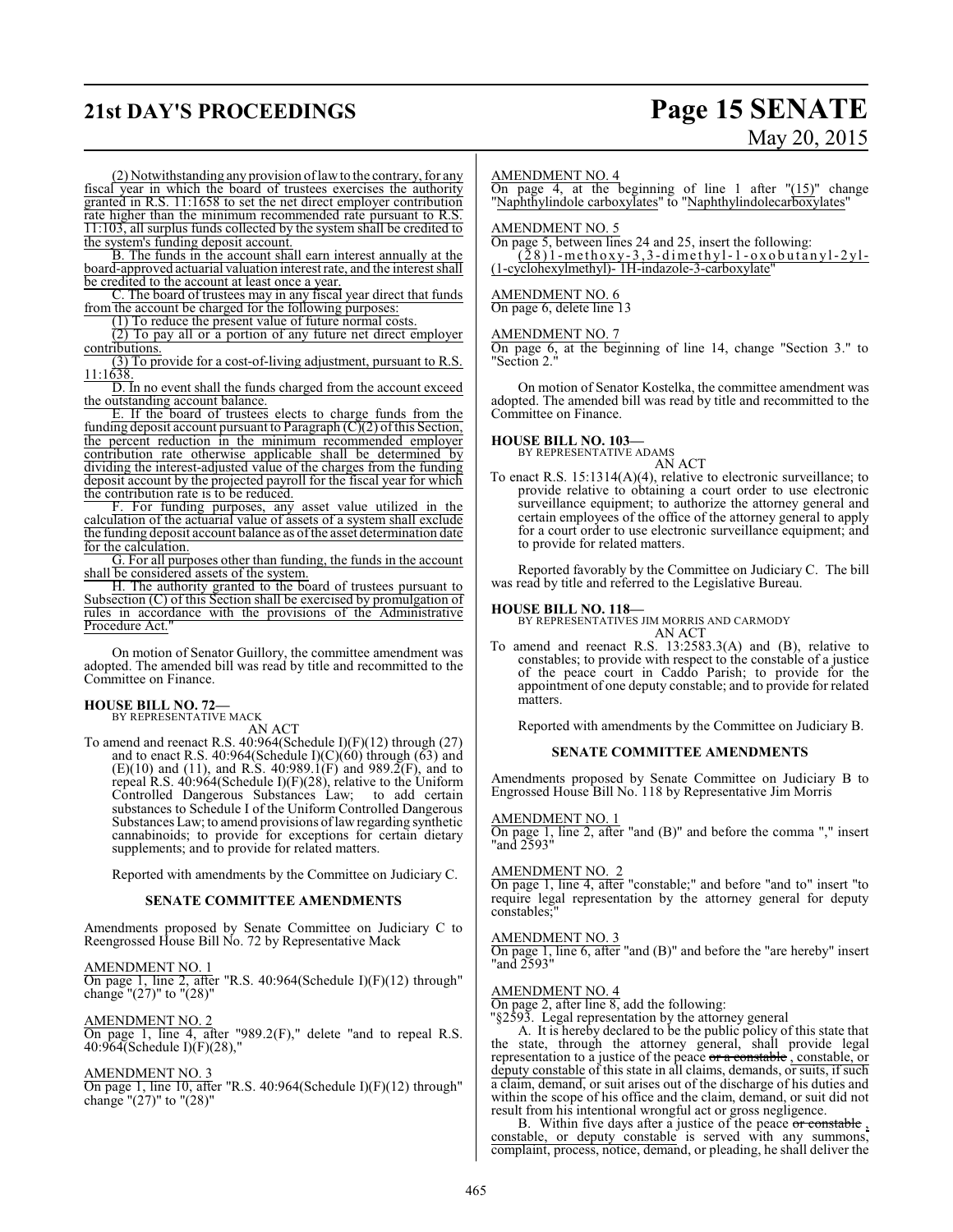# **Page 16 SENATE 21st DAY'S PROCEEDINGS**

## May 20, 2015

original or a copy thereof to the attorney general. If, after thorough investigation by the attorney general, it appears that the defendant was not acting in the discharge of his duties and within the scope of his office at the time of the alleged act or omission, or that he was acting in an intentionally wrongful manner or was grossly negligent, the attorney general's office shall decline representation and the state shall not be responsible for providing any representation to him.

C. The decision of the attorney general not to defend a justice of the peace or constable, constable, or deputy constable, and any and all information obtained by him as a result of the investigations conducted pursuant to Subsection B shall be considered confidential and shall not be admissible as evidence in any legal proceeding and no reference thereto shall be made in any trial or hearing.

D. Nothing in this Section shall in any way impair, limit, or modify the rights and obligations of any insurer under any policy of insurance or impair the right of the individual to obtain private counsel in his own behalf.

This Section shall not be construed as creating a right of indemnification by a justice of the peace  $\sigma$  constable, constable, or deputy constable against the state for any claim, demand, suit, or judgment whatsoever."

On motion of Senator Morrell, the committee amendment was adopted. The amended bill was read by title and referred to the Legislative Bureau.

# **HOUSE BILL NO. 120—** BY REPRESENTATIVE SHADOIN

AN ACT

To amend and reenact R.S.  $35:191(W)(1)(b)$  and to repeal R.S. 35:191(W)(9), relative to notaries public; to repeal the termination date relative to provisional notary commissions; to delete the termination date within which a provisional notary candidate may take the uniform exam; and to provide for related matters.

Reported with amendments by the Committee on Judiciary A.

#### **SENATE COMMITTEE AMENDMENTS**

Amendments proposed by Senate Committee on Judiciary A to Engrossed House Bill No. 120 by Representative Shadoin

#### AMENDMENT NO. 1

On page 1, line 2, after  $\sqrt{(W)(1)}$  and " delete the remainder of the line and insert "(9), relative to"

#### AMENDMENT NO. 2

On page 1, line 7, delete "is" and insert "and (9) are"

#### AMENDMENT NO. 3

On page 1, line 16, delete "and before August 1, 2016," and insert "and before August 1, 2016 2017,

#### AMENDMENT NO. 4

On page 1, delete line 21 and insert the following:

"(9) The provisions of this Subsection shall expire on August 1, 2016 2017, and any commission granted pursuant to this Subsection shall also expire on that date, except if the notary has, subsequent to issuance of a commission pursuant to this Subsection, passed all components of the examination provided by R.S. 35:191.1 on or before August 1, 2016 2017."

On motion of Senator Nevers, the committee amendment was adopted. The amended bill was read by title and referred to the Legislative Bureau.

# **HOUSE BILL NO. 127—** BY REPRESENTATIVE PRICE

AN ACT

To amend and reenact R.S. 47:332.23(B), relative to the St. James Parish Enterprise Fund; to specify the recipient of monies from the fund; to provide for use of monies appropriated from the fund; to provide for an effective date; and to provide for related matters.

Reported with amendments by the Committee on Finance.

#### **SENATE COMMITTEE AMENDMENTS**

Amendments proposed by Senate Committee on Finance to Engrossed House Bill No. 127 by Representative Price

#### AMENDMENT NO. 1

 $\overline{\text{On page 1, line 18, change}}$  "as" to " $\overline{\text{as}}$  for"

On motion of Senator Donahue, the committee amendment was adopted. The amended bill was read by title and referred to the Legislative Bureau.

#### **HOUSE BILL NO. 134—**

BY REPRESENTATIVE FANNIN AN ACT

To amend and reenact R.S. 13:4751(C)(2), relative to petitions for the name change of a minor; to provide relative to persons entitled to service ofthe petition and persons entitled to consent to a name change; and to provide for related matters.

Reported favorably by the Committee on Judiciary A. The bill was read by title and referred to the Legislative Bureau.

- **HOUSE BILL NO. 143—**<br>BY REPRESENTATIVES MORENO, ABRAMSON, BADON, BARROW, BOUIE, BROADWATER, TIM BURNS, BURRELL, CONNICK, COX,<br>EDWARDS, GUILLORY, HARRISON, HAZEL, HENRY, HILL,<br>HOFFMANN, HOWARD, HUNTER, KLÉCKLEY, NANCY LAND
- To amend and reenact R.S. 4:176(B) and R.S. 46:1816(C) and to enact R.S. 27:94, 252, and 394 and R.S. 46:1816(B)(8), relative to unclaimed prize money; to establish a time period for collecting unclaimed jackpot tickets from electronic gaming devices; to provide that unclaimed money from pari-mutuel tickets and unclaimed jackpot tickets shall be used for certain expenses associated with health care services of victims of sexually-oriented criminal offenses; to provide for the submission of funds to the state treasurer; to provide that the state treasurer deposit the collected funds into the Crime Victims Reparations Fund; to establish the use of such funds collected; and to provide for related matters.

Reported with amendments by the Committee on Judiciary B.

#### **SENATE COMMITTEE AMENDMENTS**

Amendments proposed by Senate Committee on Judiciary B to Reengrossed House Bill No. 143 by Representative Moreno

#### AMENDMENT NO. 1

On page 2, delete line 4, and insert "the licensee shall each day accumulate the sum equal to the amount of the unclaimed"

## AMENDMENT NO. 2

On page 2, at the end of line 5, after "monies" delete the comma "," and insert "that expire that day. On or before the fifteenth of the first month following the end of a calendar-year quarter, the licensee shall remit"

#### AMENDMENT NO. 3

On page 2, line 7, after "46:1816(B)(8)" insert "an amount equal to the accumulated total for the previous calendar-year quarter

#### AMENDMENT NO. 4

On page 2, line 28, after "shall" delete the remainder of the line and insert "each day accumulate the sum equal to the amount of"

#### AMENDMENT NO. 5

On page 3, line 1, after "monies" delete the comma "," and insert "that expire that day. On or before the fifteenth of the first month following the end of a calendar-year quarter, the licensee shall remit"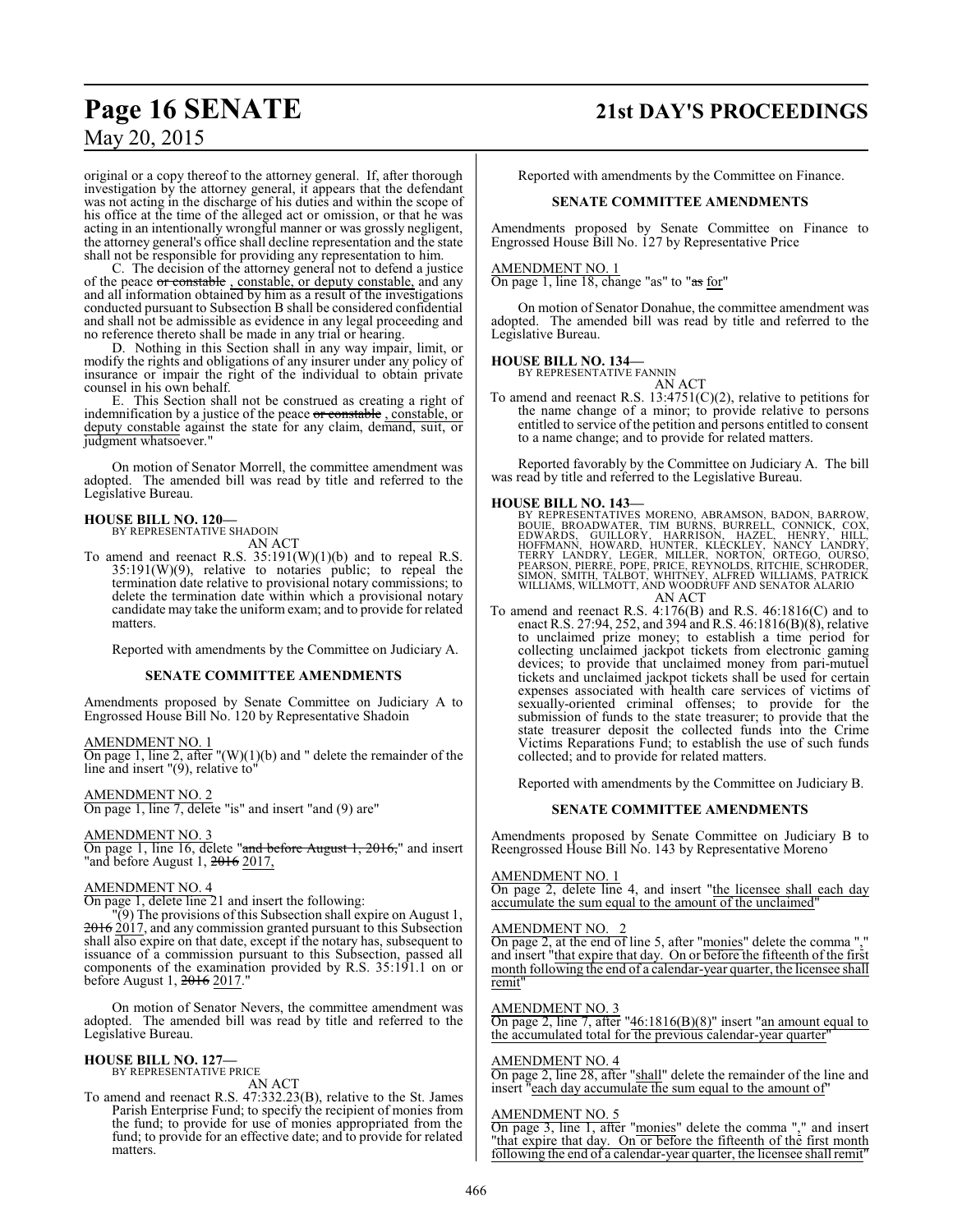# **21st DAY'S PROCEEDINGS Page 17 SENATE**

# May 20, 2015

#### AMENDMENT NO. 6

On page 3, line 2, after "46:1816(B)(8)" insert "an amount equal to the accumulated total for the previous calendar-year quarter"

#### AMENDMENT NO. 7

On page 3, line 19, after "shall" delete the remainder of the line and insert "each day accumulate the sum equal to the amount of"

#### AMENDMENT NO. 8

On page 3, line 21, after "monies" delete the comma "," and insert "that expire that day. On or before the fifteenth of the first month following the end of a calendar-year quarter, the licensee shall remit"

#### AMENDMENT NO. 9

On page 3, line 22, after "46:1816(B)(8)" insert "an amount equal to the accumulated total for the previous calendar-year quarter"

#### AMENDMENT NO. 10

On page 4, line 9, after "shall" delete the remainder of the line and insert "each day accumulate the sum equal to the amount of"

#### AMENDMENT NO. 11

On page 4, line 11, after "monies" delete the comma "," and insert "that expire that day. On or before the fifteenth of the first month following the end of a calendar-year quarter, the licensee shall remit"

#### AMENDMENT NO. 12

On page 4, line 12, after "46:1816(B)(8)" insert "an amount equal to the accumulated total for the previous calendar-year quarter"

On motion of Senator Morrell, the committee amendment was adopted. The amended bill was read by title and referred to the Legislative Bureau.

# **HOUSE BILL NO. 162—** BY REPRESENTATIVE LORUSSO

AN ACT

To amend and reenact R.S. 29:11(D), relative to the contracting authority of the adjutant general; to provide for alternative contracting methods by the National Guard Bureau to be authorized by the adjutant general when a certain amount of federal funds are utilized for projects; and to provide for related matters.

Reported with amendments by the Committee on Judiciary B.

#### **SENATE COMMITTEE AMENDMENTS**

Amendments proposed by Senate Committee on Judiciary B to Engrossed House Bill No. 162 by Representative Lorusso

#### AMENDMENT NO. 1

On page 1, line 15, after "contrary," delete the remainder of the line

#### AMENDMENT NO. 2

On page 1, line 16, delete "last three months of any federal fiscal year,

#### AMENDMENT NO. 3

On page 2, line 3, after "authority" insert "to provide the state matching dollars"

#### AMENDMENT NO. 4

On page 2, line 4, after "only" insert "during the last three months of the federal fiscal year and"

On motion of Senator Morrell, the committee amendment was adopted. The amended bill was read by title and referred to the Legislative Bureau.

#### **HOUSE BILL NO. 197—**

BY REPRESENTATIVES SHADOIN AND ABRAMSON AN ACT

To amend and reenact R.S. 37:221(A), (B)(1) and (2), and (C)(1) and (2), relative to the Judges and Lawyers Assistance Program of the Louisiana State Bar Association; to provide for a statement of public policy; to provide relative to privilege and confidentiality; to provide relative to civil immunity; and to provide for related matters.

Reported favorably by the Committee on Judiciary A. The bill was read by title and referred to the Legislative Bureau.

**HOUSE BILL NO. 204—** BY REPRESENTATIVES FOIL AND NANCY LANDRY AN ACT

To amend and reenact R.S. 9:315.1(C)(8) and Code of Civil Procedure Articles  $74.2(A)$  and  $2592(8)$  and to enact R.S.  $9:315.1(C)(9)$  and  $315.22(E)$  and Code of Civil Procedure Article 10(A)(9), relative to child support for adult child with disabilities; to provide for deviations from the child support guidelines; to provide for the awarding ofsupport; to provide for the application of the child support guidelines; to provide for subject matter jurisdiction; to provide for venue; to provide for the use of summary proceedings; and to provide for related matters.

Reported favorably by the Committee on Judiciary A. The bill was read by title and referred to the Legislative Bureau.

# **HOUSE BILL NO. 231—** BY REPRESENTATIVE THIERRY

AN ACT

To amend and reenact R.S.  $13:971(B)(1)(a)$ ,  $(2)$ , and  $(7)$ , relative to court reporter fees; to authorize an increase in court reporter fees for the Twenty-Seventh Judicial District Court; to provide for an effective date; and to provide for related matters.

Reported with amendments by the Committee on Finance.

#### **SENATE COMMITTEE AMENDMENTS**

Amendments proposed by Senate Committee on Finance to Engrossed House Bill No. 231 by Representative Thierry

#### AMENDMENT NO. 1

On page 2, line 11, change "recommendation" to " recommendation that such costs meet the applicable guidelines"

On motion of Senator Donahue, the committee amendment was adopted. The amended bill was read by title and referred to the Legislative Bureau.

# **HOUSE BILL NO. 232—** BY REPRESENTATIVE ARNOLD

AN ACT

To amend and reenact R.S. 26:2(12) and 241(10), (11), and (12) and to repeal R.S. 26:85.1 and 273(C), relative to the regulation of alcohol manufacturers and brewers; to authorize manufacturers and brewers to sell certain quantities of alcoholic beverages at their facilities; to require the remission of sales and excise taxes for the sale of certain products by manufacturers; to require manufacturers to obtain a state health permit; to repeal provisions of law relative to the issuance of certain retail permits; to provide for definitions; and to provide for related matters.

Reported favorably by the Committee on Judiciary B. The bill was read by title and referred to the Legislative Bureau.

**HOUSE BILL NO. 250—** BY REPRESENTATIVES LEGER, BILLIOT, CHANEY, SMITH, AND THIERRY

AN ACT To amend and reenact R.S.  $17:1874(B)(3)$  and  $(C)(4)$  and to enact R.S. 17:1874(B)(4) and (5) and ( $\ddot{C}$ )( $\ddot{5}$ ), relative to the Workforce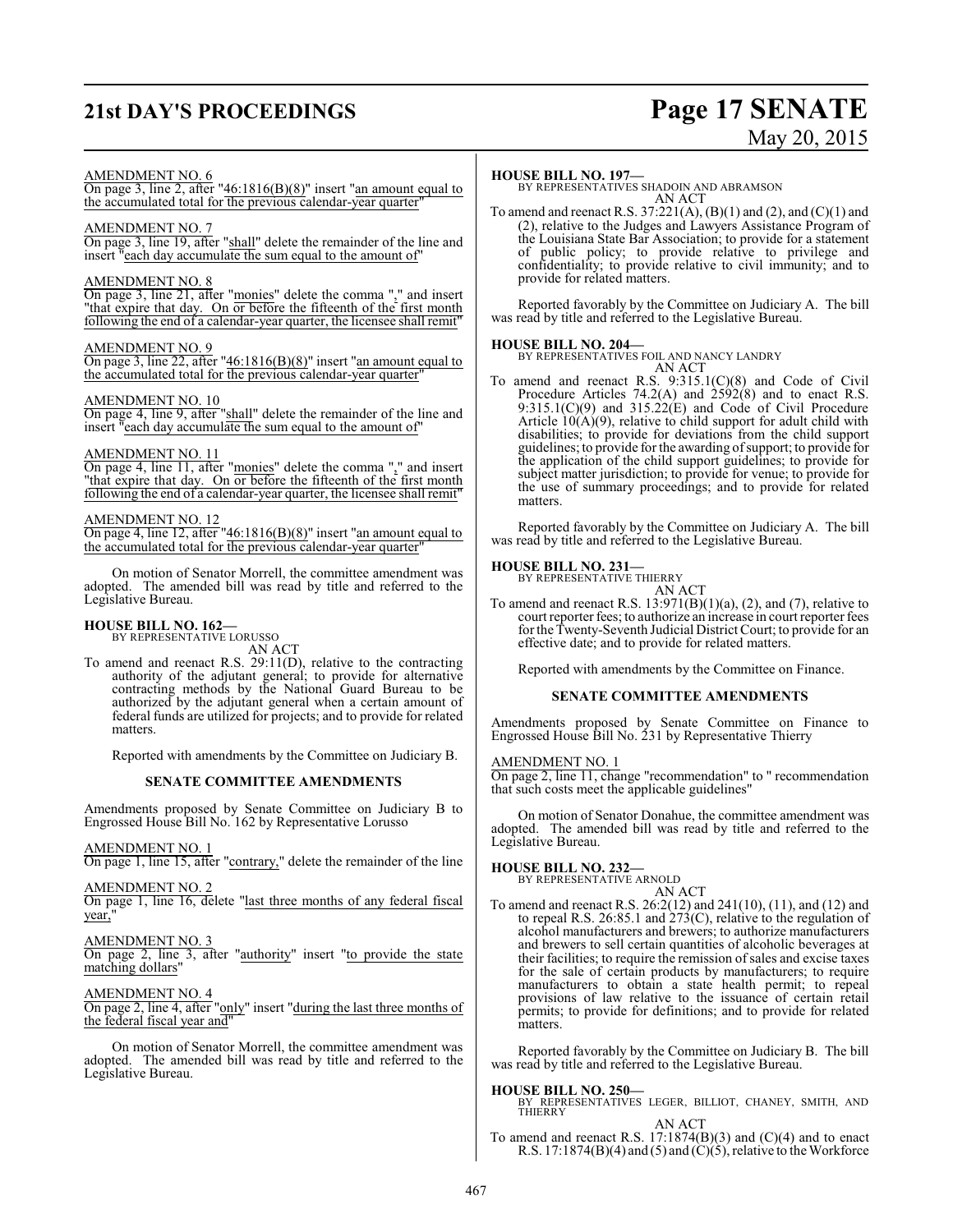# **Page 18 SENATE 21st DAY'S PROCEEDINGS**

## May 20, 2015

TrainingRapid Response Fund; to authorize additional deposits into the fund; to require a private match for the use of additional deposits into the fund; and to provide for related matters.

Reported with amendments by the Committee on Finance.

#### **SENATE COMMITTEE AMENDMENTS**

Amendments proposed by Senate Committee on Finance to Engrossed House Bill No. 250 by Representative Leger

#### AMENDMENT NO. 1

On page 1, at the end of line 2, delete "and" and at the beginning of line  $3$ , delete " $(5)$ "

AMENDMENT NO. 2 On page 1, line 8, delete "and (5)"

#### AMENDMENT NO. 3

On page 1, delete line 15, and insert the following: "to ten million dollars. No additional appropriations shall be made to the fund. Monies in the fund shall be appropriated, administered and used solely as provided in Paragraphs  $(1)$ ,  $(2)$ ,  $(3)$ , and  $(5)$  of Subsection C of this Section."

#### AMENDMENT NO. 4

On page 1, line 17, after "such as" delete the remainder of the line, and on line 18, delete "dedications," and insert "donations"

#### AMENDMENT NO. 5

On page 2, delete lines 1 and 2

#### AMENDMENT NO. 6

On page 2, line 17, change "private match" to "private match and the appraised value thereof"

On motion of Senator Donahue, the committee amendment was adopted. The amended bill was read by title and referred to the Legislative Bureau.

#### **HOUSE BILL NO. 271—** BY REPRESENTATIVE BILLIOT

AN ACT

To amend and reenact Code of Criminal Procedure Articles 893(A),  $(B)(1)(a)(iv)(aa)$  and (bb), and  $(B)(1)(b)$  and  $894(A)(6)$  and  $(7)$ ,  $(B)(1)$ , and  $(D)(1)$ , relative to probation; to provide relative to the duration of probation for a defendant participating in a drug division probation program or a driving while intoxicated or sobriety court program; to increase the maximum duration of the probation period for these defendants to eight years; and to provide for related matters.

Reported with amendments by the Committee on Judiciary C.

### **SENATE COMMITTEE AMENDMENTS**

Amendments proposed by Senate Committee on Judiciary C to Reengrossed House Bill No. 271 by Representative Billiot

#### AMENDMENT NO. 1

On page 1, line 3, after  $\lq (B)(1)(b)$ " delete "and" and insert a comma "," and after "(D)(1)," insert "and Section 4 of Act No. 389 of the 2013 Regular Session of the Legislature,"

#### AMENDMENT NO. 2

On page 1, at the beginning of line 7 after "eight years;" insert the following: "to provide relative to substance abuse probation programs provided by the Department of Public Safety and Corrections; to provide relative to the termination of such programs;

#### AMENDMENT NO.

On page 4, after line 24, insert the following:

"Section 2. Section 4 of Act No. 389 of the 2013 Regular Session of the Legislature is hereby amended and reenacted to read as follows:

Section 4. The provisions of Section 1 of this Act shall become null, void, and have no effect on August 1, 2016 2020, and thereafter."

On motion of Senator Kostelka, the committee amendment was adopted. The amended bill was read by title and referred to the Legislative Bureau.

**HOUSE BILL NO. 273—** BY REPRESENTATIVE BURRELL AN ACT

To repeal Title XVIII of Book III of the Civil Code, comprised of Civil Code Articles 3084 through 3098, relative to respite; to provide for the repeal of all provisions governing voluntary and forced respite; and to provide for related matters.

Reported favorably by the Committee on Judiciary A. The bill was read by title and referred to the Legislative Bureau.

**HOUSE BILL NO. 284—** BY REPRESENTATIVE LOPINTO AND SENATOR GALLOT AN ACT

To amend and reenact Code of Criminal Procedure Articles 976, 977(C)(introductory paragraph) and (1), 978(B)(1) and (3), 979, 980(C) and (D), 984(C), 988, 989, and 992 and to enact Code of Criminal Procedure Articles 894.5, 977(C)(3), 984(D), 986(C), and 996, relative to expungement; to provide for a time limitation for an expungement for an arrest for operating a vehicle while intoxicated involving the use of a pretrial diversion program; to provide for the eligibility to expunge certain convictions; to prohibit the expungement of a record of arrest and conviction for misdemeanor stalking; to provide with respect to the expungement of arrest and conviction records of certain felony convictions of violations of the Uniform Controlled Dangerous Substances Act; to provide for the service of expungement motions through United States mail; to provide with respect to time periods for objecting to a motion to expunge records; to amend procedures involving the expungement of records for violations of the operation of a motor vehicle while intoxicated; to provide with respect to the forms required for expungements; to provide for the amendment of forms to include names of the appropriate court ordering the expungement of records; to amend expungement forms to provide a fee waiver for juvenile drug court participants; to provide forms for expungement by redaction; to provide forms for submission of data to the Department of Public Safety and Corrections, office of motor vehicles, regarding driving while intoxicated offenses; to provide for applicability; to provide for time limitations to make an objection to an expungement and the setting of a contradictory hearing regarding an objection; and to provide for related matters.

Reported favorably by the Committee on Judiciary C. The bill was read by title and referred to the Legislative Bureau.

#### **HOUSE BILL NO. 297—**

BY REPRESENTATIVES BURRELL AND JACKSON AN ACT

To enact R.S. 14:67.1 and 67.2, relative to theft; to create the crimes of theft of livestock and theft of timber; to provide for definitions; to provide for criminal penalties; to provide for duties of enforcement and investigation; and to provide for related matters.

Reported favorably by the Committee on Judiciary C. The bill was read by title and referred to the Legislative Bureau.

**HOUSE BILL NO. 350—** BY REPRESENTATIVES NANCY LANDRY, ORTEGO, ROBIDEAUX, AND THIERRY AND SENATOR GUILLORY AN ACT

To amend and reenact R.S. 13:2582(A)(2) and 2583(A)(2)(b), relative to justice of the peace courts; to exempt certain justices of the peace and constables from office qualifications relative to age requirements; and to provide for related matters.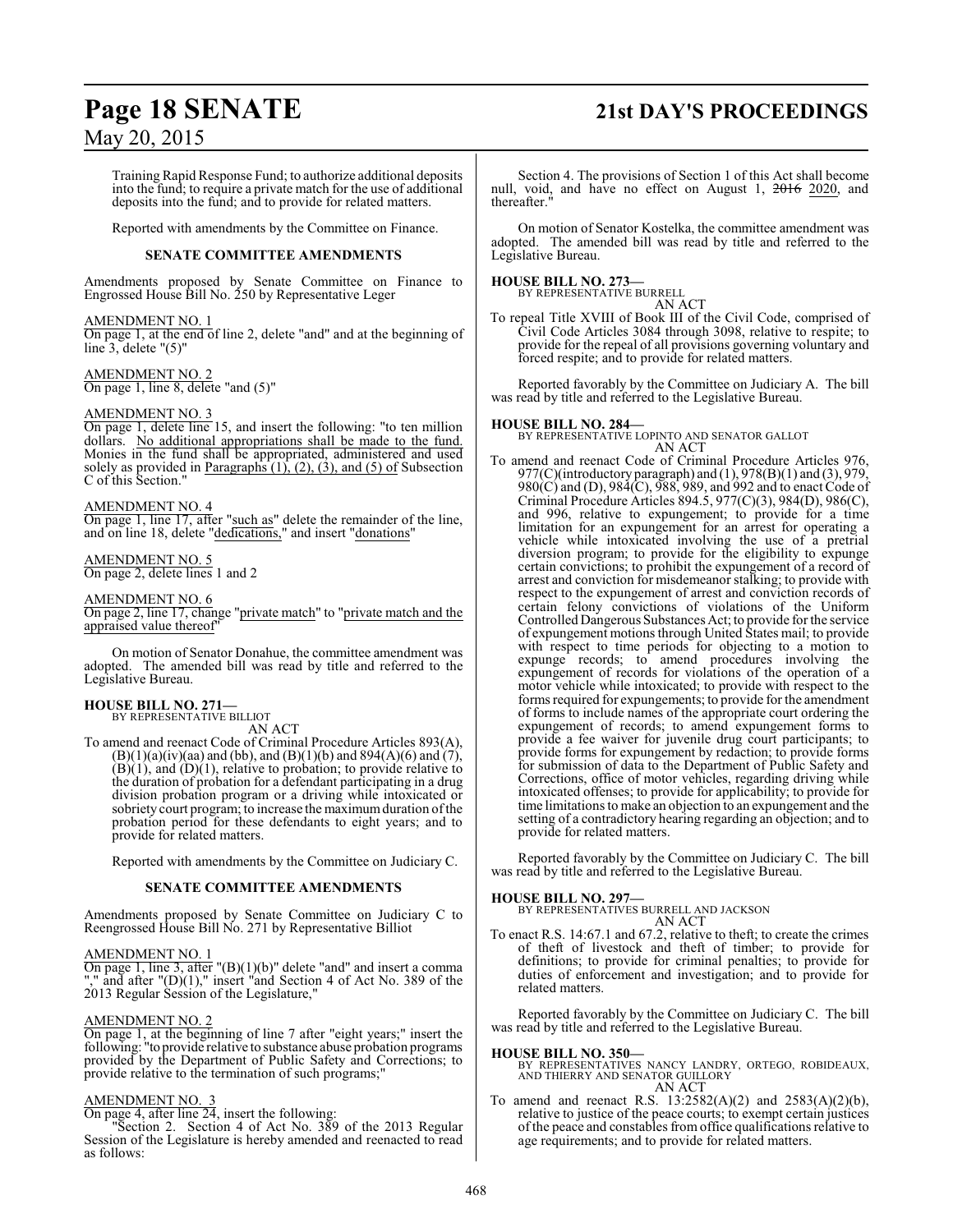# **21st DAY'S PROCEEDINGS Page 19 SENATE**

Reported favorably by the Committee on Judiciary A. The bill was read by title and referred to the Legislative Bureau.

#### **HOUSE BILL NO. 386—**

BY REPRESENTATIVES LEGER, BILLIOT, CHANEY, CONNICK, FOIL, SMITH, AND THIERRY AN ACT

To amend and reenact R.S. 39:91(C) and to enact R.S. 39:91(D), relative to the Deepwater Horizon Economic Damages Collection Fund; to dedicate interest earnings from the fund to higher education; and to provide for related matters.

Reported with amendments by the Committee on Finance.

#### **SENATE COMMITTEE AMENDMENTS**

Amendments proposed by Senate Committee on Finance to Engrossed House Bill No. 386 by Representative Leger

#### AMENDMENT NO. 1

On page 1, line 2, change "R.S. 39:91(C) and to enact R.S. 39:91(D)" to "R.S.  $39:91(B)(1)$  and (2) and (C) and to enact R.S.  $39:91(B)(4)$ and (D)"

#### AMENDMENT NO. 2

On page 1, line 3, after "dedicate" and before "interest" insert "economic damage proceeds and"

#### AMENDMENT NO. 3

On page 1, delete line 6 and insert the following:

"Section 1. R.S.  $39:91(B)(1)$  and (2) and (C) are hereby amended and reenacted and R.S.  $39:91(B)(4)$  and (D) are"

#### AMENDMENT NO. 4

On page 1, between lines 9 and 10, insert the following:

"B. Within thirty days of each receipt of economic damages proceeds from the DWH litigation, the treasurer shall make the following deposits:

(1) Forty-five Forty percent of each such receipt of economic damages proceeds to the Budget Stabilization Fund until that fund reaches the amount statutorily mandated by R.S. 39:94.

 $(2)$  Forty-five Forty percent of each such receipt of economic damages proceeds to the Medicaid Trust Fund for the Elderly provided for in R.S. 46:2691 until an amount not to exceed seven hundred million dollars has been deposited into such fund.

\* \* \* (4) Ten percent of each such receipt of economic damages proceeds to the Board of Regents to be equitably allocated to public postsecondary education institutions in the state in accordance with Article VIII, Section 5(D)(4) of the Constitution of Louisiana. \* \* \*"

On motion of Senator Donahue, the committee amendment was adopted. The amended bill was read by title and referred to the Legislative Bureau.

# **HOUSE BILL NO. 425—** BY REPRESENTATIVE HAZEL

AN ACT

To amend and reenact R.S. 29:26.1(B)(10), relative to National Guard death and disability benefits; to restrict certain federal rating decisions fromthe definition of "qualifying disability" for National Guardsmen; and to provide for related matters.

Reported favorably by the Committee on Judiciary B. The bill was read by title and referred to the Legislative Bureau.

**HOUSE BILL NO. 439—** BY REPRESENTATIVE NANCY LANDRY AN ACT

To amend and reenact R.S. 9:1783(B), 1821, 1822, 1891, 1894, 1904, 1905, 1953, 2026, 2028, 2031, 2087(B), 2096, and 2158, and to enact R.S. 9:2047 and 2114.1 and Chapter 1-C of Code Title II of Code Book III of Title 9 of the Louisiana Revised Statutes of 1950, to be comprised of R.S. 9:2263, relative to the Louisiana

# May 20, 2015

Trust Code; to provide for who may be trustee; to provide for when testamentary trusts are created; to provide for when inter vivos trusts are created; to provide for creation of classes; to provide for representation; to provide for general rules for classes of beneficiaries; to provide for interest in income for members of the same class; to provide for assignment of interest in trusts and termination of trusts for mixed private and charitable purposes; to provide for termination or modification to prevent impairment of trust purposes and termination of small trusts; to provide for concurrence of settlors in termination; to provide for delegation of the right to amend; to provide for delegating trustee performance; to provide for co-trustees; to provide for the power to adjust by a trustee; to provide for the revocation of inter vivos trusts upon divorce; to provide for the allocation of different powers to different trustees; to provide for trusts for the care of an animal; and to provide for related matters.

Reported with amendments by the Committee on Judiciary A.

#### **SENATE COMMITTEE AMENDMENTS**

Amendments proposed by Senate Committee on Judiciary A to Engrossed House Bill No. 439 by Representative Nancy Landry

#### AMENDMENT NO. 1

On page 10, at the end of line 8, insert "The recitation by the trustee in a power of attorney that he has approved the specific terms of the transaction shall be sufficient to demonstrate that the trustee has delegated to the mandatary the performance of a ministerial duty.

On motion of Senator Nevers, the committee amendment was adopted. The amended bill was read by title and referred to the Legislative Bureau.

**HOUSE BILL NO. 476—** BY REPRESENTATIVE LOPINTO AN ACT

To amend and reenact R.S.  $13:5401(B)(1)(a)$ ,  $(3)(a)$ , and  $(7)(c)$  and  $(C)(1)$  and to enact R.S. 13:5401(B)(3)(c) and (7)(d) and (e) and (C)(9), relative to reentry courts; to provide for the payment of costs associated with reentry court; to provide for sentencing options for violations of reentry probation; to provide with respect to eligibility for participation in reentry court programs; to provide for penalties for failure to complete reentry probation successfully; to provide for the definition of a technical violation; to authorize the creation of a reentry division of the Twenty-Fifth Judicial District Court; and to provide for related matters.

Reported favorably by the Committee on Judiciary B. The bill was read by title and referred to the Legislative Bureau.

#### **HOUSE BILL NO. 489—**

BY REPRESENTATIVES STOKES, BADON, BILLIOT, WESLEY BISHOP,<br>BOUIE, BROWN, HENRY BURNS, TIM BURNS, CARTER, CHANEY,<br>CONNICK, COX, HARRISON, HAZEL, HILL, HOWARD, IVEY, JAMES,<br>MIKE JOHNSON, NANCY LANDRY, MILLER, MORENO, OURSO,<br>P

AN ACT

To enact R.S. 14:283.2, relative to the nonconsensual disclosure of private images; to create the crime of nonconsensual disclosure of a private image; to provide for elements of the offense; to provide for criminal penalties; to provide for definitions; to provide for exceptions; and to provide for related matters.

Reported with amendments by the Committee on Judiciary C.

#### **SENATE COMMITTEE AMENDMENTS**

Amendments proposed by Senate Committee on Judiciary C to Reengrossed House Bill No. 489 by Representative Stokes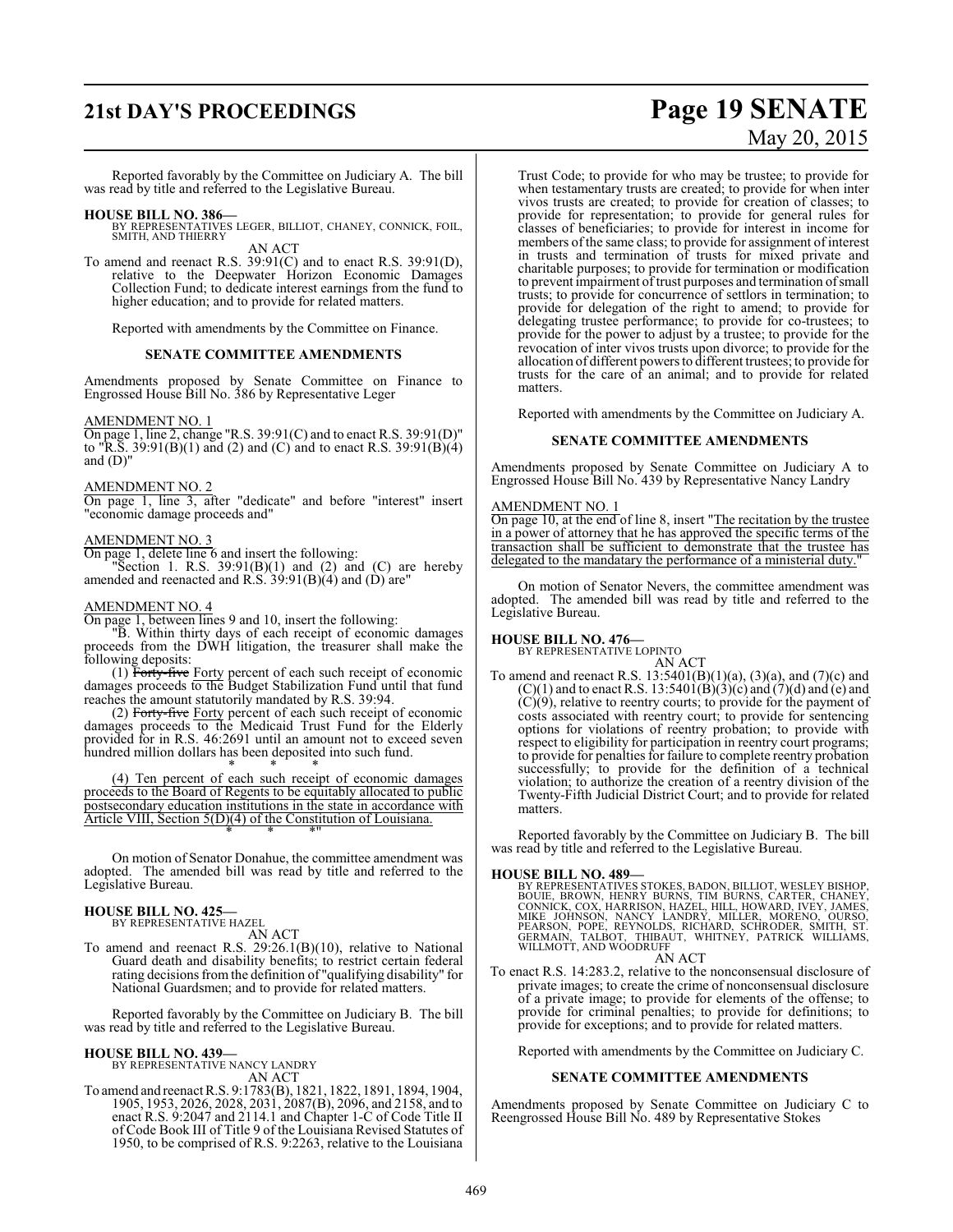# **Page 20 SENATE 21st DAY'S PROCEEDINGS**

May 20, 2015

#### AMENDMENT NO. 1

On page 2, line 4, after "image," change "or" to "and"

On motion of Senator Kostelka, the committee amendment was adopted. The amended bill was read by title and referred to the Legislative Bureau.

# **HOUSE BILL NO. 609—** BY REPRESENTATIVE ROBERT JOHNSON

AN ACT

To amend and reenact Chapter 1 of Title XIII of the Louisiana Children's Code, formerly comprised of Articles 1301.1 through 1308.2, to be comprised of Articles 1301.1 through1309.3, and R.S. 46:236.3(I), relative to family support enforcement; to provide for a revision of the Uniform Interstate Family Support Act; to provide with respect to procedures for the registration, recognition, enforcement, and modification of family support orders; to extend applicability to foreign countries; to provide for jurisdiction; to provide procedures applicable to initiating and responding tribunals; to provide for the duties of the Department of Children and Family Services; to provide definitions; to provide with respect to income withholding to enforce a child support obligation; and to provide for related matters.

Reported favorably by the Committee on Judiciary A. The bill was read by title and referred to the Legislative Bureau.

**HOUSE BILL NO. 625—** BY REPRESENTATIVES SIMON, ARMES, COX, HARRISON, HAZEL, HODGES, HOFFMANN, HOWARD, ROBERT JOHNSON, LORUSSO, MORENO, JAY MORRIS, ORTEGO, PRICE, REYNOLDS, ST. GERMAIN, THIBAUT, AND WILLMOTT

AN ACT To amend and reenact Children's Code Articles 101, 625(A) and (D), 640(A), 641, 644(A)(7), 645(A), 646(D), 674, 675(B), 682(B)(5), 689, 700, 702(C)(5) and (J), 720(A), 724(B), 1133, and 1134 andR.S. 46:283(C)(1)(a)(introductory paragraph) and to enact Children's Code Articles  $640(C)$ ,  $644(A)(8)$  and  $(9)$ , 646(E), 682(B)(6), 684(E)(5), 702(K), 710(A)(4), 724.1, and R.S.  $46:283(C)(1)(a)(v)$  and (D), relative to children who enter state custody through child in need of care proceedings; to authorize means of delivery of documents, notifications, and reports relating to such proceedings; to require instruction to persons before the court relative to achieving permanency in child placement; to provide for duties of persons to advise the court of the whereabouts of relatives of children involved in child in need of care proceedings; to provide relative to case plans and case review reports for children involved in such proceedings; to provide relative to hearings and dispositions on custody, safety plans, and permanency; to provide for notice of filing of surrender of parental rights; to provide for temporary and successor guardianship; to establish a standard applicable to parental decisions by foster caregivers; to provide relative to training for prospective foster care providers; and to provide for related matters.

Reported favorably by the Committee on Judiciary A. The bill was read by title and referred to the Legislative Bureau.

#### **HOUSE BILL NO. 687—**

BY REPRESENTATIVE HAZEL

AN ACT

To amend and reenact R.S. 9:2092(B)(2) and to enact R.S. 9:2029.1 and  $2092(B)(1)(g)$ , relative to the recordation of an extract of trust; to provide limitations under certain conditions on the transfer of property owned by a trust; to provide for certain information included in a recorded extract of trust; to provide for the effectiveness against third parties; and to provide for related matters.

Reported with amendments by the Committee on Judiciary A.

#### **SENATE COMMITTEE AMENDMENTS**

Amendments proposed by Senate Committee on Judiciary A to Engrossed House Bill No. 687 by Representative Hazel

#### AMENDMENT NO. 1

On page 1, line 16, after "located", insert a period and delete the rest of line 16 and lines 17 and 18.

On motion of Senator Nevers, the committee amendment was adopted. The amended bill was read by title and referred to the Legislative Bureau.

# **HOUSE BILL NO. 696—** BY REPRESENTATIVE ABRAMSON

AN ACT

To amend and reenact Code of Civil Procedure Article 966, relative to motions for summary judgment; to provide for certain procedures at the hearing on a motion for summary judgment; to provide for the filing and consideration of certain documents; to provide for the burden of proof; and to provide for related matters.

Reported with amendments by the Committee on Judiciary A.

#### **SENATE COMMITTEE AMENDMENTS**

Amendments proposed by Senate Committee on Judiciary A to Reengrossed House Bill No. 696 by Representative Abramson

AMENDMENT NO. 1

On page 8, after line 26, insert:

"Section 2. The provisions of this Act shall not apply to any motion for summary judgment pending adjudication or appeal on the effective date of this Act.

Section 3. The provisions of this Act shall become effective on January 1, 2016."

On motion of Senator Nevers, the committee amendment was adopted. The amended bill was read by title and referred to the Legislative Bureau.

# **HOUSE BILL NO. 697—** BY REPRESENTATIVE ABRAMSON

AN ACT To amend and reenact Code of Civil Procedure Articles 2636(8) and 2637(F) and R.S. 13:3733.1(A)(introductory paragraph), (2), and (4), (C), and (E) and to enact Code of Civil Procedure Article 2636(9) and R.S. 13:3733.1(A)(5) and (6), (L), and 3733.2, relative to electronic obligations records and electronic signatures; to deem financial institution records and promissory notes containing electronic signatures to be authentic evidence; to provide for electronic signatures regarding evidence which need not be authentic; to provide for definitions; to modify the certificate required to deemreproductions as authentic evidence; to provide for the transferability of rights, authority, and protections relative to the use of reproductions; to provide for obligations records containing electronic signatures; to allowfor a presumption of authenticity; to provide for a certification form; to exempt collateral mortgage notes; and to provide for related matters.

Reported favorably by the Committee on Judiciary A. The bill was read by title and referred to the Legislative Bureau.

**HOUSE BILL NO. 722—**<br>BY REPRESENTATIVES BILLIOT, ARMES, BOUIE, COX, GISCLAIR,<br>HILL, HONORE, HOWARD, JONES, NANCY LANDRY, TERRY LANDRY,<br>MONTOUCET, MORENO, NORTON, ORTEGO, PRICE, PUGH, PYLANT,<br>SMITH, ST. GERMAIN, AND WOODRU

- AN ACT
- To amend and reenact R.S. 46:2131, 2132(3) and (4), 2135(A)(introductory paragraph), 2136(A)(introductory paragraph), and  $2140(A)$  and  $\overline{(C)}(2)(g)$ , and  $\overline{(3)}(b)$ , relative to domestic abuse assistance; to provide relative to domestic abuse between dating partners; to provide relative to non-physical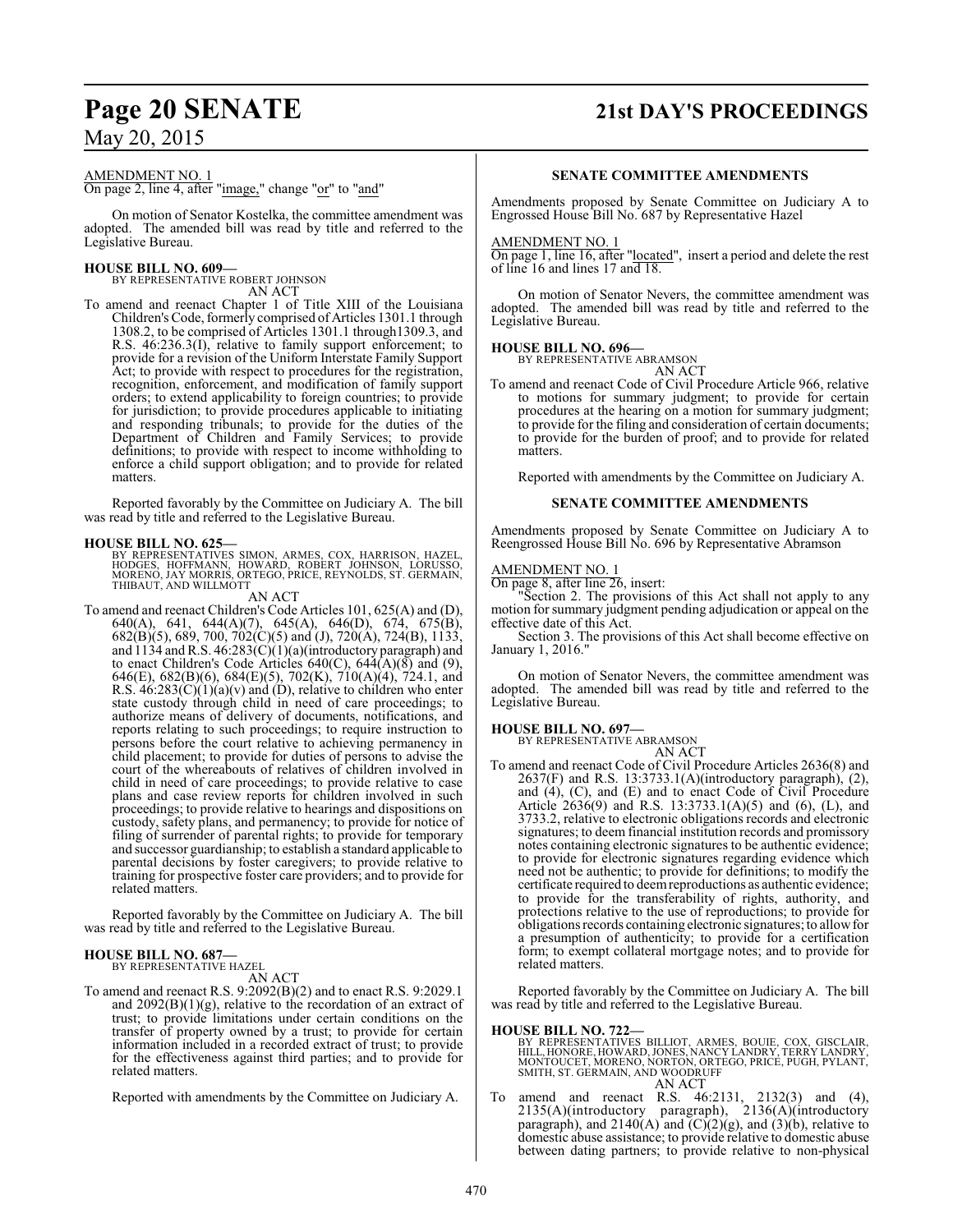# **21st DAY'S PROCEEDINGS Page 21 SENATE**

# May 20, 2015

offenses; to provide relative to the issuance of temporary restraining orders; to provide relative to the granting of protective orders; to provide relative to duties of law enforcement officers; and to provide for related matters.

Reported favorably by the Committee on Judiciary B. The bill was read by title and referred to the Legislative Bureau.

#### **HOUSE BILL NO. 835— (Substitute for House Bill No. 194 by Representative Moreno)**

BY REPRESENTATIVES MORENO, ADAMS, ARNOLD, BADON,<br>BARROW,BILLIOT,BOUIE,BROWN,BURRELL,CONNICK,EDWARDS,<br>GAINES, GAROFALO, GISCLAIR, HARRISON, HAZEL, JACKSON,<br>JAMES, JEFFERSON, MIKE JOHNSON, ROBERT JOHNSON, NANCY<br>LANDRY,LEGER,

AN ACT

To amend and reenact R.S. 13:5713(F) andR.S. 15:622(A)(2) and (4) and R.S. 46:1802(4), (7) through (10), 1806(B), (C), and (D),  $1809(B)(3)$  and  $(4)(a)$ , and  $1817(A)$  and to enact Part XLIV of Chapter 5 of Title 40 of the Louisiana Revised Statutes of 1950, to be comprised of R.S. 40:1300.41, and R.S. 46:1802(10.1),  $(11)$ ,  $(12)$ , and  $(13)$ ,  $1806(E)$ , and  $1807(B)(7)$  and to repeal R.S. 40:2109.1, relative to the treatment and billing of victims of a sexually-oriented criminal offense; to require the coroner to examine victims; to require the use of a barcode to maintain confidentiality; to provide for the transfer of evidence; to provide for the forensic medical examination; to provide for ancillary healthcare services; to require a regional sexual assault response plan; to provide for input by stakeholders; to provide procedures for the billing of services provided to a victim; to authorize certain licensure disciplinary actions for violations; to provide relative to forensic medical examinations; to provide for certain application requirements for reparations relative to victims of sexually-oriented criminal offenses; to require the Crime Victims Reparations Board to promulgate rules and regulations; to provide for certain eligibility provisions; to provide for notification requirements; to provide for definitions; and to provide for related matters.

Reported with amendments by the Committee on Judiciary B.

#### **SENATE COMMITTEE AMENDMENTS**

Amendments proposed by Senate Committee on Judiciary B to Reengrossed House Bill No. 835 by Representative Moreno

AMENDMENT NO. 1

On page 1, line 4, after "enact" and before "Part" insert "R.S. 15:623 and"

AMENDMENT NO. 2

On page 2, line 14, after "reenacted" and before "to read" insert "and R.S. 15:623 is hereby enacted"

#### AMENDMENT NO. 3

On page 3, between lines 8 and 9, insert the following: §623. Submission of sexual assault collection kits

A. Within thirty days of receiving a sexual assault collection kit for a reported case involving an unknown suspect, the criminal justice agency shall submit the sexual assault collection kit to a forensic laboratory for testing.

B. If a prosecuting agencymakes an official request for analysis of a sexual assault collection kit, the criminal justice agency shall submit the sexual assault collection kit to a forensic laboratory within thirty days of receiving the request from the prosecuting agency."

#### AMENDMENT NO. 4

On page 4, at the beginning of line 11, change "barcode" to "code"

#### AMENDMENT NO. 5

On page 7, line 18, change "shall" to "may"

#### AMENDMENT NO. 6

On page 10, between lines 7 and 8, insert the following: "(4) The annual response plan shall be approved by the stakeholders as provided for in Paragraph (3) of this Subsection.

On motion of Senator Morrell, the committee amendment was adopted. The amended bill was read by title and referred to the Legislative Bureau.

#### **Senate Bills and Joint Resolutions Returned from the House of Representatives with Amendments**

#### **SENATE BILL NO. 4—**

BY SENATOR ALARIO AND REPRESENTATIVES BILLIOT AND GISCLAIR AN ACT

To name the new bridge across Caminada Pass to Grand Isle on LA 1 in Jefferson Parish as the "Andy Valence Memorial Bridge"; and to provide for related matters.

The bill was read by title. Returned from the House of Representatives with amendments:

#### **HOUSE COMMITTEE AMENDMENTS**

Amendments proposed by House Committee on Transportation, Highways, and Public Works to Engrossed Senate Bill No. 4 by Senator Alario

AMENDMENT NO. 1

On page 1, line 3, after "Andy" and before "Valence" insert "P."

AMENDMENT NO. 2

On page 1, line 6, after "Andy" and before "Valence" insert "P."

Senator Chabert moved to concur in the amendments proposed by the House.

#### **ROLL CALL**

The roll was called with the following result:

| Mr. President<br>Adley<br>Allain<br>Amedee<br>Appel<br><b>Broome</b><br>Brown<br><b>Buffington</b><br>Chabert<br>Claitor<br>Cortez<br>Donahue<br>Total - 36 | Erdey<br>Gallot<br>Guillory<br>Heitmeier<br>Johns<br>Kostelka<br>LaFleur<br>Martiny<br>Mills<br>Morrell<br>Morrish<br>Murray | <b>Nevers</b><br>Peacock<br>Perry<br>Peterson<br>Riser<br>Smith, G.<br>Smith, J.<br>Tarver<br>Thompson<br>Walsworth<br>Ward<br>White |
|-------------------------------------------------------------------------------------------------------------------------------------------------------------|------------------------------------------------------------------------------------------------------------------------------|--------------------------------------------------------------------------------------------------------------------------------------|
|                                                                                                                                                             | <b>NAYS</b>                                                                                                                  |                                                                                                                                      |
| Total $-0$                                                                                                                                                  | ABSENT                                                                                                                       |                                                                                                                                      |
| Crowe                                                                                                                                                       | Dorsey-Colomb                                                                                                                | Long                                                                                                                                 |

Total - 3

The Chair declared the Senate concurred in the amendments proposed by the House.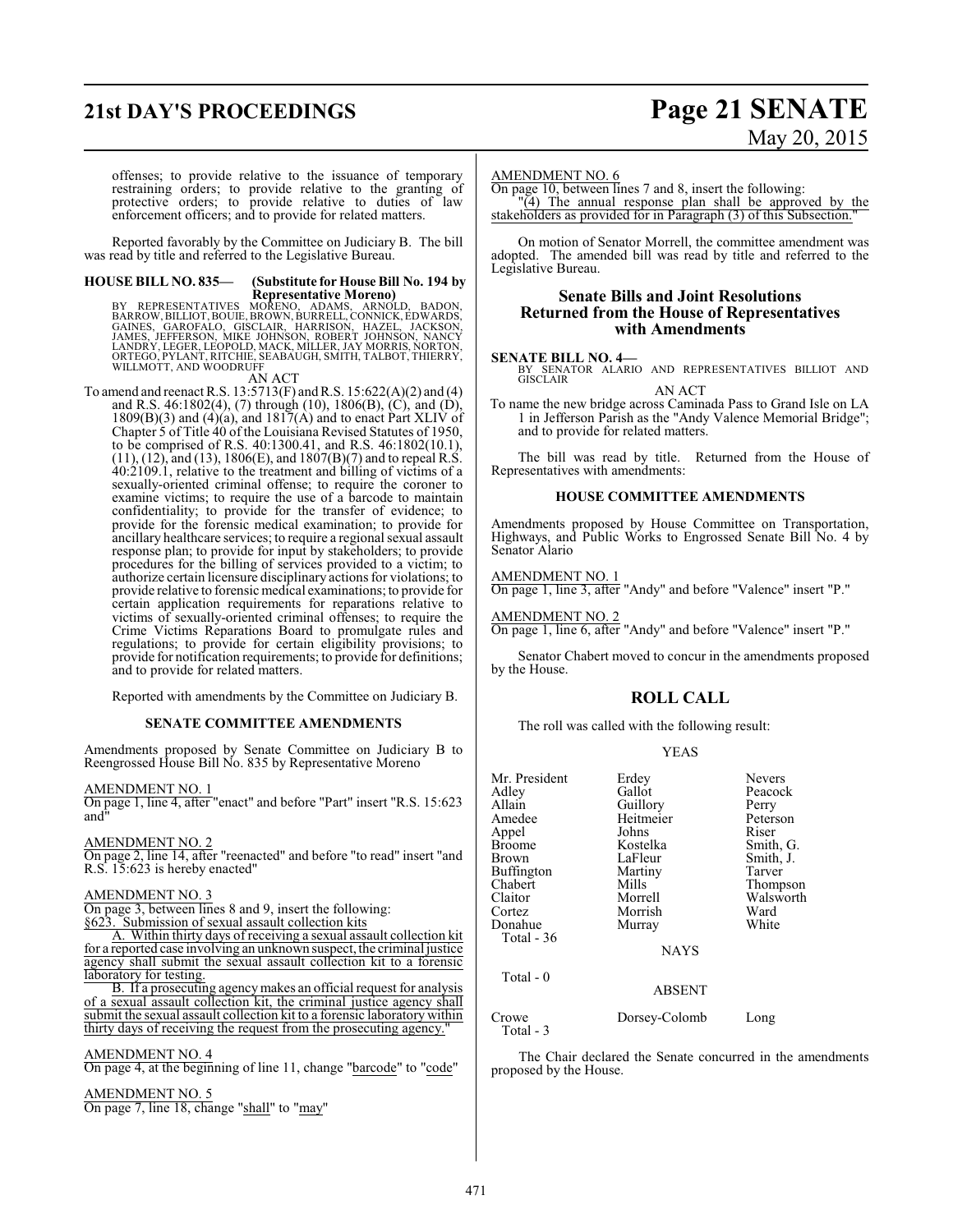## **SENATE BILL NO. 7—**

BY SENATOR GUILLORY AN ACT

To designate certain highways and bridges in the state highway system; to designate the intersection of Louisiana Highway 182 and Louisiana Highway 358 in Opelousas as the "St. Landry Parish Memorial Intersection"; to designate the US 190 bridge in Krotz Springs as the "Sal and Frank Diesi Bridge"; and to provide for related matters.

The bill was read by title. Returned from the House of Representatives with amendments:

#### **HOUSE COMMITTEE AMENDMENTS**

Amendments proposed by House Committee on Transportation, Highways, and Public Works to Engrossed Senate Bill No. 7 by Senator Guillory

#### AMENDMENT NO. 1

On page 1, line 5, after "the" and before "and" change ""Sal and Frank Diesi Bridge";" to ""Frank and Sal Diesi Bridge";"

#### AMENDMENT NO. 2

On page 1, line 11, after "the" change ""Sal and Frank Diesi Bridge"" to ""Frank and Sal Diesi Bridge""

#### AMENDMENT NO. 3

On page 1, between lines 11 and 12, insert the following:

"Section 3. The intersection of Louisiana Highway 182 and Harry Gilbeau Road in Opelousas, Louisiana to the intersection of Louisiana Highway 182 and Louisiana Highway 358 is hereby designated as the "St. Landry Parish Veterans Memorial Highway"."

AMENDMENT NO. 4

On page 1, at the beginning of line 12, change "Section 3." to "Section 4.

## **LEGISLATIVE BUREAU AMENDMENTS**

Amendments proposed by Legislative Bureau to Engrossed Senate Bill No. 7 by Senator Guillory

#### AMENDMENT NO. 1

In House Committee Amendment No. 3 proposed by the House Committee on Transportation, Highways, and Public Works to Engrossed Senate Bill No. 7, on page 1, line 9, following "Section 3." change "The" to "That portion of Louisiana Highway 182 from the"

#### AMENDMENT NO. 2

In House Committee Amendment No. 3 proposed by the House Committee on Transportation, Highways, and Public Works to Engrossed Senate Bill No. 7, on page 1, line 9, following "Harry" and before "Road" change "Gilbeau" to "Guilbeau"

#### AMENDMENT NO. 3

In House Committee Amendment No. 3 proposed by the House Committee on Transportation, Highways, and Public Works to Engrossed Senate Bill No. 7, on page 1, line 10, following "Louisiana" insert "

Senator Guillory moved to concur in the amendments proposed by the House.

## **ROLL CALL**

The roll was called with the following result:

#### YEAS

| Mr. President | Erdey     | <b>Neve</b> |
|---------------|-----------|-------------|
| Adley         | Gallot    | Peaco       |
| Allain        | Guillory  | Perry       |
| Amedee        | Heitmeier | Riser       |

Nevers Peacock<br>Perry

**Page 22 SENATE 21st DAY'S PROCEEDINGS**

Appel Johns Smith, G.<br>Broome Kostelka Smith, J. Broome Kostelka Smith,<br>Brown LaFleur Tarver LaFleur Tarver<br>
Long Thompson Buffington Long<br>Chabert Martiny Martiny Walsworth<br>
Mills Ward Claitor Mills Ward<br>Cortez Morrell White Morrell Crowe Morrish<br>
Donahue Murray Donahue Total - 37 **NAYS** Total - 0

Dorsey-Colomb Peterson Total - 2

The Chair declared the Senate concurred in the amendments proposed by the House.

ABSENT

# **SENATE BILL NO. 67—**<br>BY SENATOR WHITE

AN ACT

To enact R.S. 32:402(C)(5), relative to motor vehicles; to provide a licensing exception for law enforcement officers to operate certain law enforcement vehicles; and to provide for related matters.

The bill was read by title. Returned from the House of Representatives with amendments:

#### **HOUSE COMMITTEE AMENDMENTS**

Amendments proposed by House Committee on Transportation, Highways, and Public Works to Engrossed Senate Bill No. 67 by Senator White

#### AMENDMENT NO. 1

On page 1, line 2, after "R.S. 32:402(C)(5)" and before the comma "," insert "and (F)"

#### AMENDMENT NO. 2

On page 1, line 3, after "vehicles" and before the semi-colon ";" insert "; to provide relative to licensing requirements of certain operators of vehicles in limited circumstances"

#### AMENDMENT NO. 3

On page 1, line 6, after "R.S.  $32:402(C)(5)$ " change "is" to "and (F) are"

#### AMENDMENT NO. 4

On page 2, between lines 4 and 5, insert the following:

"**F. The exceptions provided for in Subsection C of this Section shall only apply to drivers licensed by the state of Louisiana and drivers licensed by a state with which Louisiana has a reciprocity agreement.**"

#### **HOUSE FLOOR AMENDMENTS**

Amendments proposed by Representative Ourso to Engrossed Senate Bill No. 67 by Senator White

#### AMENDMENT NO. 1

In House Committee Amendment No. 4 proposed by the House Committee on Transportation, Highways and Public Works on May 11, 2015 and adopted by the House of Representatives on May 13, 2015, on line 10, after "**F.**" insert "**(1)**" and after line 12, insert the following:

"**(2) The exceptions in Subparagraphs (C)(1), (2), (4), and (5) of this Section shall only apply to the operation of commercial motor vehicles for which the particular exception applies when those commercial motor vehicles are equipped with audible and visual signals and the operation of the commercial motor vehicle**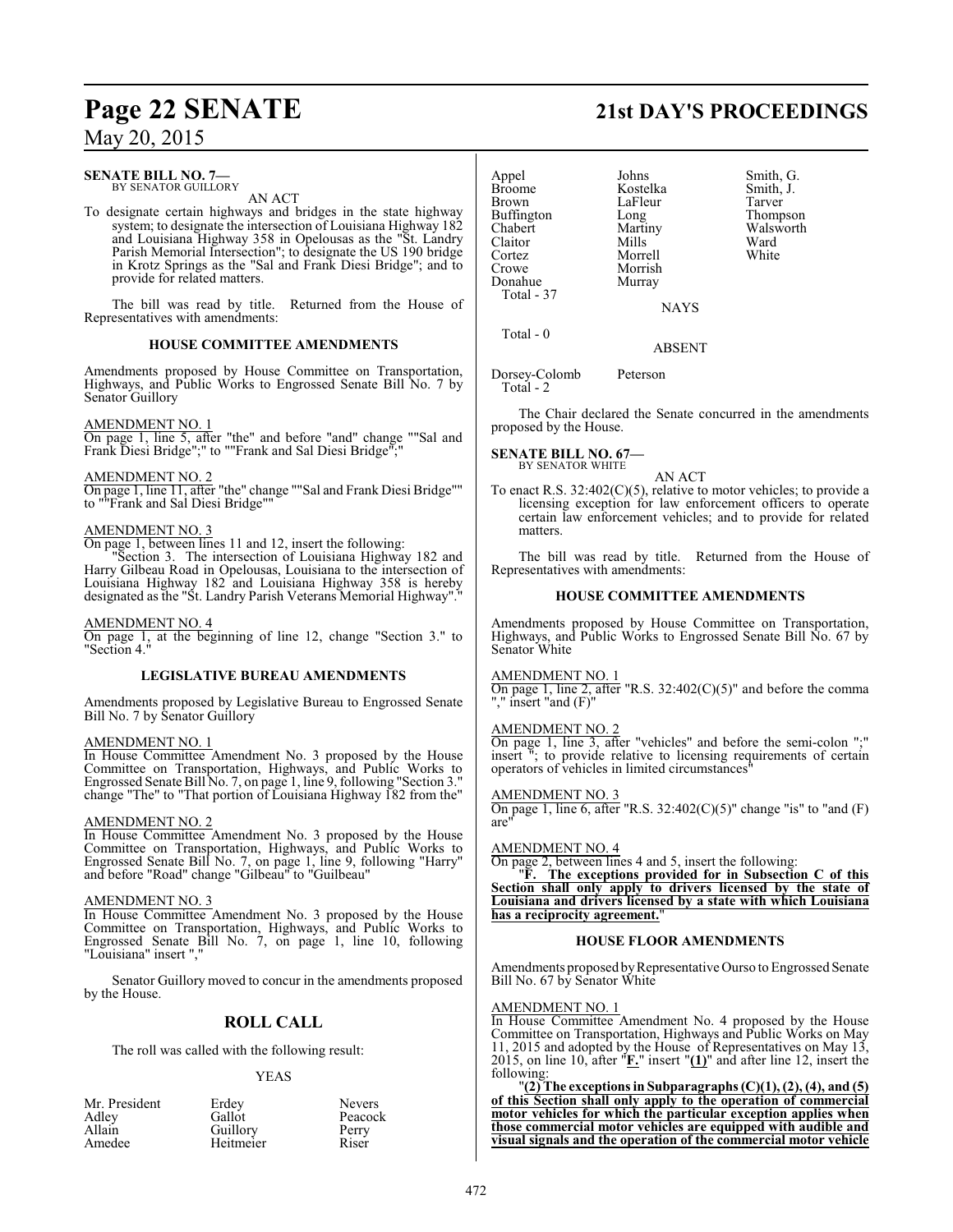# **21st DAY'S PROCEEDINGS Page 23 SENATE**

# May 20, 2015

**is necessary for the preservation of life or property or in the execution of emergency governmental functions.**"

Senator White moved to concur in the amendments proposed by the House.

## **ROLL CALL**

The roll was called with the following result:

YEAS

| Mr. President | Erdey       | <b>Nevers</b> |
|---------------|-------------|---------------|
| Adley         | Gallot      | Peacock       |
| Allain        | Guillory    | Perry         |
| Amedee        | Heitmeier   | Peterson      |
| Appel         | Johns       | Riser         |
| <b>Broome</b> | Kostelka    | Smith, G.     |
| Brown         | LaFleur     | Smith, J.     |
| Buffington    | Long        | Tarver        |
| Chabert       | Martiny     | Thompson      |
| Claitor       | Mills       | Walsworth     |
| Cortez        | Morrell     | Ward          |
| Crowe         | Morrish     | White         |
| Donahue       | Murray      |               |
| Total - 38    |             |               |
|               | <b>NAYS</b> |               |
|               |             |               |

Total - 0

#### ABSENT

Dorsey-Colomb

Total - 1

The Chair declared the Senate concurred in the amendments proposed by the House.

#### **SENATE BILL NO. 213—**

BY SENATORS WALSWORTH, ERDEY, NEVERS AND THOMPSON AN ACT

To enact R.S. 47:463.71.1, 463.183 and 463.184, relative to motor vehicle special prestige license plates; to provide for the Eagle Scouts special prestige license plate; to provide for the "Louisiana Licensed Professional Geoscientist" special prestige license plate; to provide for the Society of St. Vincent de Paul of Louisiana special prestige license plate; to provide for creation, issuance, and design of the license plate; to provide relative to the fee for the plate; to authorize the promulgation of rules and regulations relative to the creation and implementation of the prestige license plate; and to provide for related matters.

The bill was read by title. Returned from the House of Representatives with amendments:

#### **HOUSE COMMITTEE AMENDMENTS**

Amendments proposed by House Committee on Transportation, Highways, and Public Works to Reengrossed Senate Bill No. 213 by Senator Walsworth

#### AMENDMENT NO. 1

On page 1, line 2, after "R.S. 47:463.71.1, 463.183" delete "and" and insert a comma ","

#### AMENDMENT NO. 2

On page 1, line 2, after "463.184" and before the comma "," insert ", and 463.185"

#### AMENDMENT NO. 3

On page 1, line 6, after "plate;" insert "to provide for the Southern University and A&M College Marching Band special prestige license plate;"

#### AMENDMENT NO. 4

On page 1, at the beginning of line 7, change "plate" to "plates"

#### AMENDMENT NO. 5

On page 1, line 7, after "for the" change "plate" to "plates"

## AMENDMENT NO. 6

On page 1, line 9, after "license" change "plate" to "plates"

#### AMENDMENT NO. 7

On page 1, line 11, after "R.S. 47:463.71.1, 463.183" delete "and" and insert a comma ","

#### AMENDMENT NO. 8

On page 1, line 11, after "463.184" insert a comma "," and "and 463.185"

#### AMENDMENT NO. 9

On page 4, after line 12, insert the following:

"**§463.185. Special prestige license plate; "Southern University and A&M College Marching Band"**

**A. The secretary of the Department of Public Safety and Correctionsshall establish a special prestige motor vehicle license plate for the Southern University and A&M College Marching Band. The plate shall be restricted to use on passenger cars, pickup trucks, vans, and recreational vehicles. The secretary shall work in conjunction with the director of the Southern University and A&M College marching band to select the color and design of the plates, provided that the plate shall comply with all requirements of R.S. 47:463(A)(3).**

**B. The prestige license plate shall be issued, upon application, to any citizen of Louisiana in the same manner as any other motor vehicle license plate.**

**C. The charge for this special license plate shall be the standard motor vehicle license tax imposed by Article VII, Section 5 of the Constitution of Louisiana, plus an annual royalty fee of twenty-five dollars for each plate, to be collected by the department every two years upon renewal of the plate, and a handling fee of three dollars and fifty cents for each plate to be retained by the department to offset a portion of administrative costs. The annual royalty fee shall be paid by the department to the Southern University System Foundation for deposit into the Human Jukebox Fund, and the Southern University System Foundation shall utilize such funds solely for academic and financial-need based scholarships for band members and financial assistance for band trips and activities.**

**D. The secretary shall adopt rules and regulations as are necessary to implement the provisions of this Section.**"

#### **LEGISLATIVE BUREAU AMENDMENTS**

Amendments proposed byLegislative Bureau to Reengrossed Senate Bill No. 213 by Senator Walsworth

#### AMENDMENT NO. 1

In House Committee Amendment No. 7 proposed by the House Committee on Transportation, Highways, and Public Works on page 1, line 15, following "delete "and"" delete the remainder of the line

#### AMENDMENT NO. 2

In House Committee Amendment No 9 proposed by the House Committee on Transportation, Highways, and Public Works on page 1, line 27, following "**design of the**" and before "**,**" change "**plates**" to "**plate**"

#### AMENDMENT NO. 3

In House Committee Amendment No. 9 proposed by the House Committee on Transportation, Highways, and Public Works on page 2, line 5, following "**and**" and before the end of the line change "**financial-need based**" to "**financial-need-based**"

#### AMENDMENT NO. 4

On page 3, line 26, following "**design of the**" and before "**,**" change "**plates**" to "**plate**"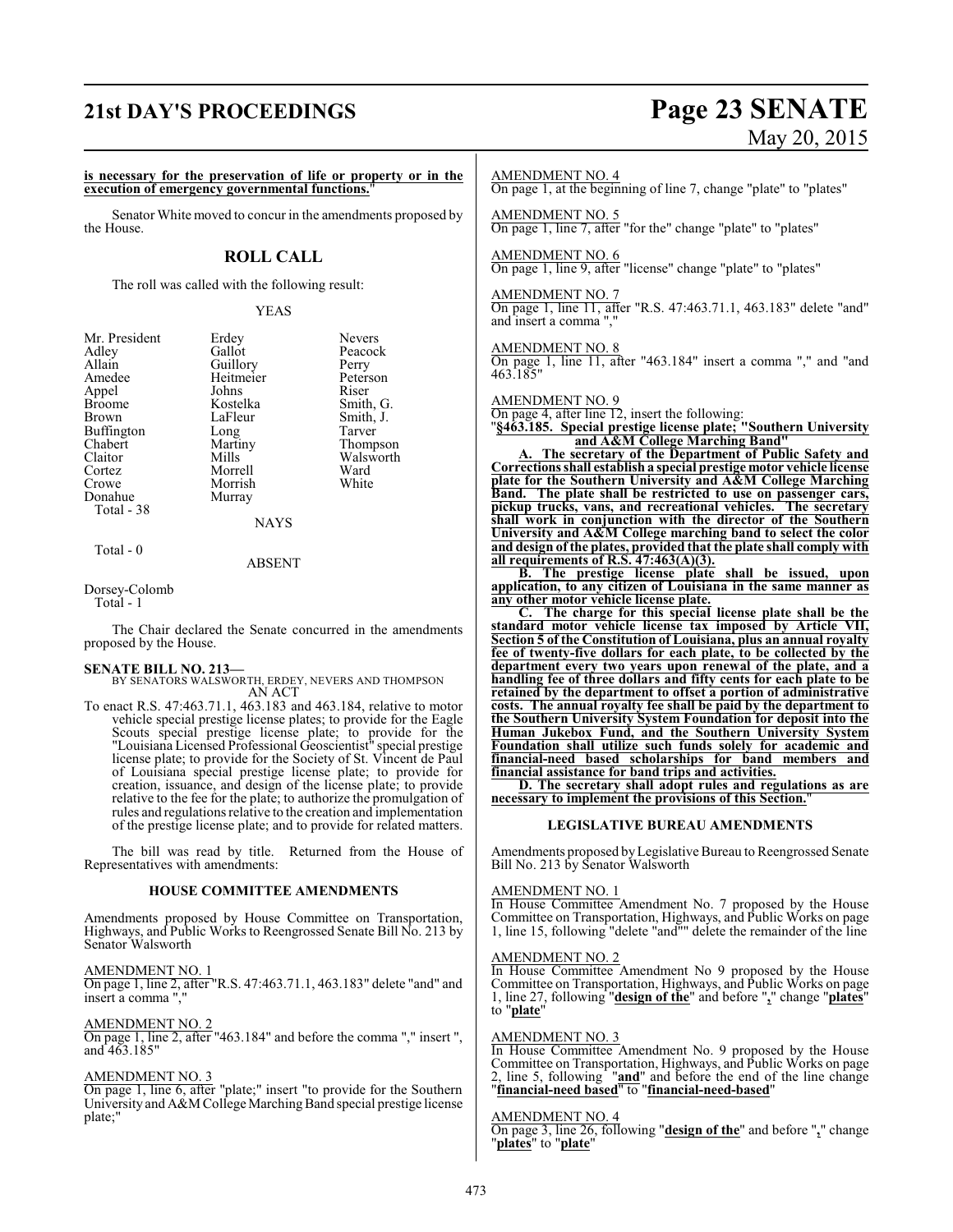Senator Walsworth moved to concur in the amendments proposed by the House.

#### **ROLL CALL**

The roll was called with the following result:

#### YEAS

Nevers Peacock<br>Perry

Smith, G. Smith, J. Tarver Thompson Walsworth<br>Ward

White

| Erdey     | Never                                         |
|-----------|-----------------------------------------------|
| Gallot    | Peaco                                         |
| Guillory  | Perry                                         |
| Heitmeier | Riser                                         |
| Johns     | Smith                                         |
| Kostelka  | Smith                                         |
| LaFleur   | Tarve                                         |
|           | Thom                                          |
|           | Walsy                                         |
|           | Ward                                          |
|           | White                                         |
| Morrish   |                                               |
|           |                                               |
|           |                                               |
| NAYS      |                                               |
|           | Long<br>Martiny<br>Mills<br>Morrell<br>Murray |

Total - 0

#### ABSENT

Dorsey-Colomb Peterson Total - 2

The Chair declared the Senate concurred in the amendments proposed by the House.

#### **SENATE BILL NO. 220—** BY SENATOR CHABERT

AN ACT

To amend and reenact R.S. 38:3086.21 and 3086.24, relative to the Bayou Lafourche Fresh Water District; to provide definitions; to provide the district with additional powers; to authorize the district to acquire and sell certain property; to authorize the promulgation of certain rules, regulations, and ordinances; to provide penalties; to provide terms, conditions, and requirements; and to provide for related matters.

The bill was read by title. Returned from the House of Representatives with amendments:

#### **LEGISLATIVE BUREAU AMENDMENTS**

Amendments proposed by Legislative Bureau to Reengrossed Senate Bill No. 220 by Senator Chabert

AMENDMENT NO. 1

On page 2, line 22, at the beginning of the line and before "in" change "constitution" to "**Constitution of Louisiana**"

AMENDMENT NO. 2

On page 2, line 28, following "**time**" and before "**.**" change "**acquired by it**" to "**after such property or interest has been acquired by it**"

#### AMENDMENT NO. 3

On page 5, line 29, following "where" and before threaten" change "same" to "**they**"

#### AMENDMENT NO. 4

On page 6, line 25, following "for" and before "Bayou" delete "said"

#### AMENDMENT NO. 5

On page 7, line 11, following "of" and before "board" change "said" to "**the**"

# **Page 24 SENATE 21st DAY'S PROCEEDINGS**

AMENDMENT NO. 6

On page 7, line 22, following "execute" and before "contracts" delete "such"

#### **HOUSE FLOOR AMENDMENTS**

Amendments proposed by Representative Barrow to Reengrossed Senate Bill No. 220 by Senator Chabert

#### AMENDMENT NO. 1

On page 2, at the beginning of line 22, before "in" change "constitution" to "**Constitution of Louisiana**"

#### AMENDMENT NO. 2

On page 2, line 28, after "**time**" and before the period "**.**" change "**acquired by it**" to "**after such property or interest has been acquired by it**"

#### AMENDMENT NO. 3

On page 5, line 29, after "where" and before "threaten" change "same" to "**they**"

#### AMENDMENT NO. 4

On page 6, line 25, after "for" and before "Bayou" delete "said"

#### AMENDMENT NO. 5 On page 7, line 11, after "of" and before "board" change "said" to "**the**"

AMENDMENT NO. 6

On page 7, line 22, after "execute" and before "contracts" delete "such"

Senator Chabert moved to concur in the amendments proposed by the House.

## **ROLL CALL**

The roll was called with the following result:

#### YEAS

| Mr. President | Erdey       | <b>Nevers</b> |
|---------------|-------------|---------------|
| Adley         | Gallot      | Peacock       |
| Allain        | Guillory    | Perry         |
| Amedee        | Heitmeier   | Peterson      |
| Appel         | Johns       | Riser         |
| <b>Broome</b> | Kostelka    | Smith, G.     |
| Brown         | LaFleur     | Smith, J.     |
| Buffington    | Long        | Tarver        |
| Chabert       | Martiny     | Thompson      |
| Claitor       | Mills       | Walsworth     |
| Cortez        | Morrell     | Ward          |
| Crowe         | Morrish     | White         |
| Donahue       | Murray      |               |
| Total - 38    |             |               |
|               | <b>NAYS</b> |               |
| Total - 0     |             |               |

#### ABSENT

Dorsey-Colomb Total - 1

The Chair declared the Senate concurred in the amendments proposed by the House.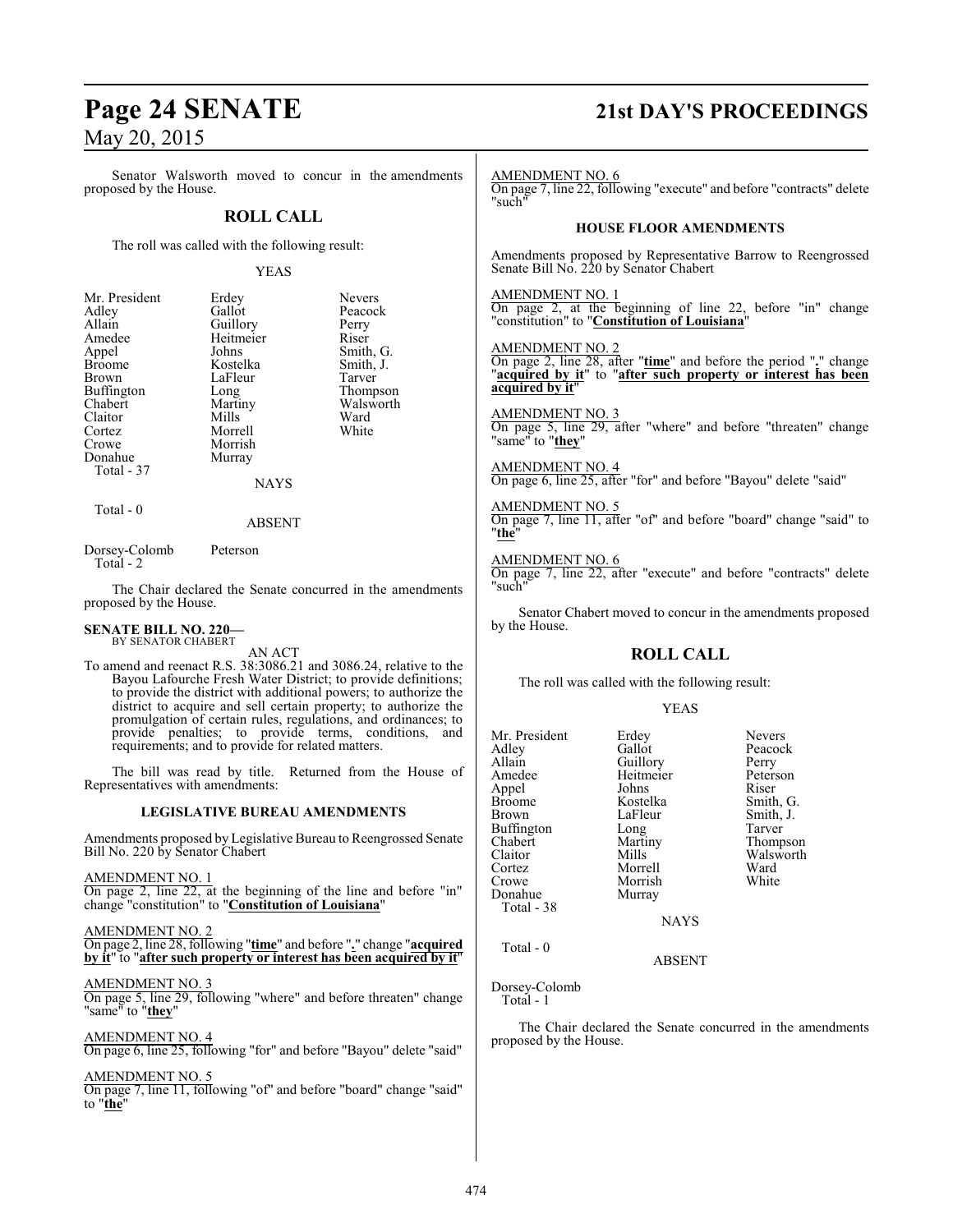# **21st DAY'S PROCEEDINGS Page 25 SENATE**

# May 20, 2015

#### **Senate Bills and Joint Resolutions on Third Reading and Final Passage**

#### **SENATE BILL NO. 41—** BY SENATOR ALLAIN

AN ACT

To amend and reenact R.S. 30:88(A), (B), (C), (E), (F), (G), and (H),  $91(B)(1)$ ,  $93(A)(1)$ , and the introductory paragraph of  $(A)(3)$ , and to enact R.S. 30:91(B)(5), relative to the Louisiana Oilfield Site Restoration Law; to provide relative to oilfield site trust accounts; to require a site-specific trust account for certain oilfield sites; to provide relative to orphaned oilfield sites; to provide for the procedure prior to declaring a site orphaned; to provide certain penalties; to provide relative to the recovery of site restoration costs; to provide for certain monetary limits and their effects; to provide certain terms, conditions, requirements, and procedures; and to provide for related matters.

On motion of Senator Allain, the bill was read by title and returned to the Calendar, subject to call.

#### **SENATE BILL NO. 43—** BY SENATOR APPEL

AN ACT

To amend and reenact R.S. 49:969 and 970, and to enact R.S. 17:6.1 and R.S. 49:968.1, relative to the State Board of Elementary and Secondary Education; to require the board to adopt rules in accordance with the Administrative Procedure Act for certain programs, statements, guidelines, or requirements for conduct; to provide relative to the approval, amendment, suspension, or rejection of certain proposed or adopted rules by a legislative committee or the governor; and to provide for related matters.

#### **Floor Amendments**

Senator Appel proposed the following amendments.

#### **SENATE FLOOR AMENDMENTS**

Amendments proposed by Senator Appel to Engrossed Senate Bill No. 43 by Senator Appel

AMENDMENT NO. 1 On page 1, line 7, between "governor;" and "and to" insert "to provide for effectiveness;

AMENDMENT NO. 2 On page 3, line 12, change "the Act" to "the Acts"

AMENDMENT NO. 3 On page 3, line 13, delete "of this" insert "and as House Bill No. 542 of the"

On motion of Senator Appel, the amendments were adopted.

The bill was read by title. Senator Appel moved the final passage of the amended bill.

## **ROLL CALL**

The roll was called with the following result:

#### YEAS

| Mr. President | Donahue   | Morrish       |
|---------------|-----------|---------------|
| Adley         | Erdey     | Murray        |
| Allain        | Gallot    | <b>Nevers</b> |
| Amedee        | Guillory  | Peacock       |
| Appel         | Heitmeier | Peterson      |
| Broome        | Johns     | Riser         |
| Brown         | Kostelka  | Smith, G.     |
| Buffington    | LaFleur   | Tarver        |
| Chabert       | Long      | Thompson      |
| Claitor       | Martiny   | Walsworth     |

| Cortez<br>Crowe    | Mills<br>Morrell | Ward<br>White |
|--------------------|------------------|---------------|
| Total - $36$       | <b>NAYS</b>      |               |
| Perry<br>Total - 1 |                  |               |

Dorsey-Colomb Smith, J. Total - 2

P<sub>p</sub>

The Chair declared the amended bill was passed, ordered reengrossed and sent to the House. Senator Appel moved to reconsider the vote by which the bill was passed and laid the motion on the table.

ABSENT

#### **SENATE BILL NO. 132—**

BY SENATOR NEVERS

AN ACT To enact R.S. 17:3161.1, 3165.2 and 3168(6), relative to the articulation and transfer of postsecondary academic credit; to provide relative to reverse transfer agreements; to provide relative to awarding academic and workforce education credit to veterans for military education, training, or experience; to provide relative to the transfer of certain academic credits earned by veterans and their spouses; to provide for the responsibilities of the Statewide Articulation and Transfer Council; to provide for reports; and to provide for related matters.

The bill was read by title. Senator Nevers moved the final passage of the bill.

## **ROLL CALL**

The roll was called with the following result:

#### YEAS

|           | <b>Nevers</b>               |
|-----------|-----------------------------|
|           | Peacock                     |
|           | Perry                       |
| Heitmeier | Peterson                    |
| Johns     | Riser                       |
| Kostelka  | Smith, G.                   |
| LaFleur   | Smith, J.                   |
| Long      | Tarver                      |
| Martiny   | Thompson                    |
| Mills     | Walswort                    |
| Morrell   | Ward                        |
| Morrish   | White                       |
| Murray    |                             |
|           |                             |
| NAYS      |                             |
|           | Erdey<br>Gallot<br>Guillory |

Perry Smith, J. Thompson Walsworth<br>Ward

**AYS** 

Total - 0

Dorsey-Colomb

Total - 1

The Chair declared the bill was passed and ordered it sent to the House. Senator Nevers moved to reconsider the vote by which the bill was passed and laid the motion on the table.

ABSENT

**SENATE BILL NO. 157** BY SENATOR MARTINY

## AN ACT

To amend and reenact R.S.  $13:352(A)(1)$ ,  $(2)$ , and  $(6)$ , relative to certain fees charged by the courts of appeal; to provide for an increase in certain fees for the courts of appeal; to provide for an effective date; and to provide for related matters.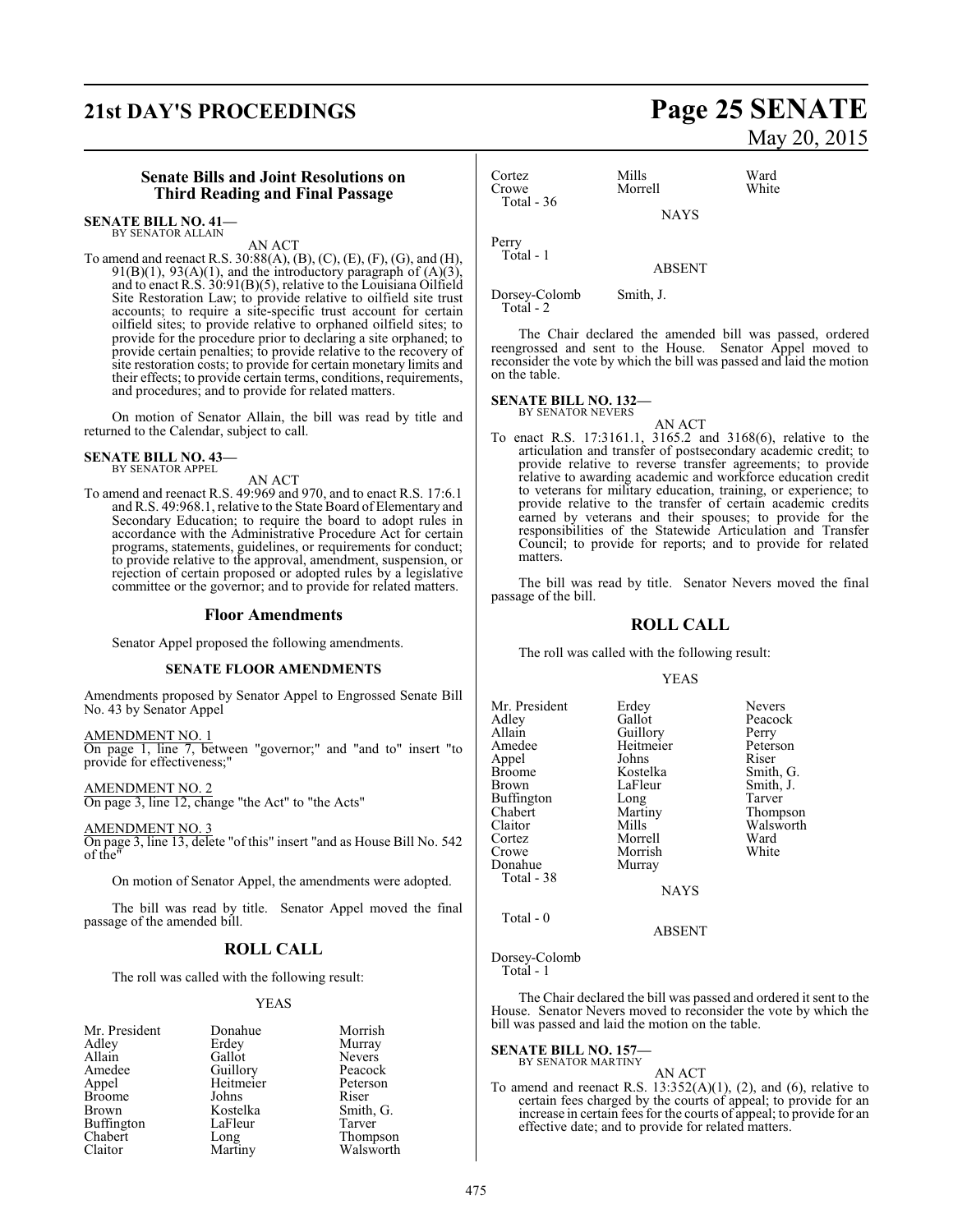# **Page 26 SENATE 21st DAY'S PROCEEDINGS** May 20, 2015

The bill was read by title. Senator Martiny moved the final passage of the bill.

### **ROLL CALL**

The roll was called with the following result:

#### YEAS

Peacock<br>Perry

Smith, G.<br>Smith, J.

Walsworth<br>Ward

| Mr. Presidei    |
|-----------------|
| Adley<br>Allain |
|                 |
| Amedee          |
| Appel           |
| <b>Broome</b>   |
| <b>Brown</b>    |
| Buffington      |
| Chabert         |
| Claitor         |
| Cortez          |
| Crowe           |
| Donahue         |
| Total - 37      |

external Erdey<br>
Mexical Erdey<br>
Gallot Peacoc Guillory Perry<br>Heitmeier Riser Heitmeier<br>Johns Kostelka Smith,<br>LaFleur Tarver LaFleur<br>Long Long Thompson<br>Martiny Walsworth Mills Ward<br>
Morrell White Morrell Morrish Murray

Peterson Total - 1

#### ABSENT

NAYS

Dorsey-Colomb Total - 1

The Chair declared the bill was passed and ordered it sent to the House. Senator Martiny moved to reconsider the vote by which the bill was passed and laid the motion on the table.

#### **SENATE BILL NO. 249—** BY SENATOR WARD

AN ACT

To enact Part III of Chapter 43 of Title 17 of the Louisiana Revised Statutes of 1950, to be comprised of R.S. 17:4033, relative to school choice; to create and provide for the School Choice Loan Fund; to provide for qualifications and criteria for eligibility for such loans; to provide for the adoption of rules to govern the issuance, use, and repayment of such loans; and to provide for related matters.

#### **Floor Amendments**

Senator Ward proposed the following amendments.

#### **SENATE FLOOR AMENDMENTS**

Amendments proposed by Senator Ward to Engrossed Senate Bill No. 249 by Senator Ward

#### AMENDMENT NO. 1

On page 2, line 27, after "**statements.**" and before "**The**" insert the following: "**The rules shall provide that loan funding appropriated by the legislature be prioritized to fundapplications from public schools or public school districts, while funding from nonpublic sources be prioritized to fund applications from nonpublic schools.**"

On motion of Senator Ward, the amendments were adopted.

The bill was read by title. Senator Ward moved the final passage of the amended bill.

## **ROLL CALL**

The roll was called with the following result:

#### YEAS

Mr. President Erdey Murray<br>Adley Gallot Nevers Adley Gallot Nevers<br>
Allain Guillory Peacocl Allain Guillory Peacock<br>Amedee Heitmeier Perry Appel Johns<br>Broome Kostelka Broome Kostelka Smith, G.<br>Brown LaFleur Smith, J. Buffington Long<br>Chabert Martiny Chabert Martiny Thompson<br>Claitor Mills Walsworth Claitor Mills Walsworth<br>
Cortez Morrell Ward Donahue Total - 36

Heitmeier Perry<br>Johns Riser Morrell Ward<br>
Morrish White

LaFleur Smith, J.<br>Long Tarver

NAYS

## ABSENT

#### Crowe Dorsey-Colomb Total - 2

Peterson Total - 1

The Chair declared the amended bill was passed, ordered reengrossed and sent to the House. Senator Ward moved to reconsider the vote by which the bill was passed and laid the motion on the table.

#### **SENATE BILL NO. 278—** BY SENATOR BROWN

AN ACT

To enact R.S. 33:4570.15, relative to recreation districts; to create and provide for the North Lafourche Recreation Enhancement District; to provide for the status, boundaries, and governing authority of the district; to provide for the powers and duties of the district's governing authority; and to provide for related matters.

The bill was read by title. Senator Brown moved the final passage of the bill.

#### **ROLL CALL**

The roll was called with the following result:

#### YEAS

| Mr. President | Erdey         | Murray        |
|---------------|---------------|---------------|
| Adley         | Gallot        | <b>Nevers</b> |
| Amedee        | Guillory      | Peacock       |
| Appel         | Heitmeier     | Perry         |
| <b>Broome</b> | Johns         | Peterson      |
| Brown         | Kostelka      | Riser         |
| Buffington    | LaFleur       | Smith, G.     |
| Chabert       | Long          | Tarver        |
| Claitor       | Martiny       | Thompson      |
| Cortez        | Mills         | Walsworth     |
| Crowe         | Morrell       | Ward          |
| Donahue       | Morrish       | White         |
| Total - 36    |               |               |
|               | <b>NAYS</b>   |               |
| Total $-0$    |               |               |
|               | <b>ABSENT</b> |               |
| Allain        | Dorsey-Colomb | Smith, J.     |

Total - 3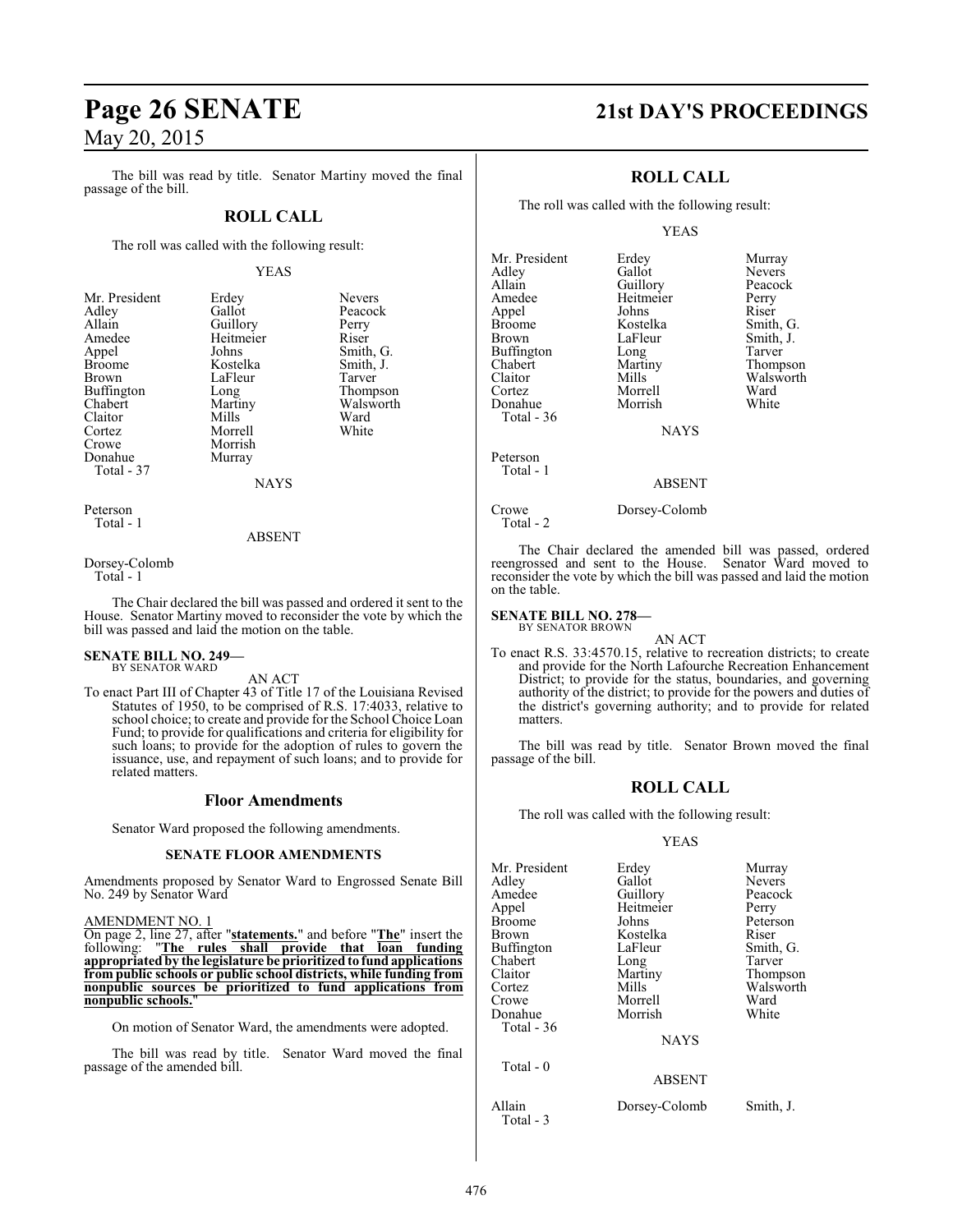# **21st DAY'S PROCEEDINGS Page 27 SENATE**

# May 20, 2015

The Chair declared the bill was passed and ordered it sent to the House. Senator Brown moved to reconsider the vote by which the bill was passed and laid the motion on the table.

#### **SENATE BILL NO. 282—** BY SENATOR MORRELL

AN ACT

To repeal R.S. 38:330.12.1(C)(6), (7), and (8), relative to the Non-Flood Protection Asset Management Authority; to repeal the appointment of certain members; and to provide for related matters.

The bill was read by title. Senator Morrell moved the final passage of the bill.

## **ROLL CALL**

The roll was called with the following result:

#### YEAS

| Mr. President     | Erdey       | <b>Nevers</b> |
|-------------------|-------------|---------------|
| Adley             | Gallot      | Peacock       |
| Allain            | Guillory    | Perry         |
| Amedee            | Heitmeier   | Peterson      |
| Appel             | Johns       | Riser         |
| <b>Broome</b>     | Kostelka    | Smith, G.     |
| Brown             | LaFleur     | Smith, J.     |
| <b>Buffington</b> | Long        | Tarver        |
| Chabert           | Martiny     | Thompson      |
| Claitor           | Mills       | Walsworth     |
| Cortez            | Morrell     | Ward          |
| Crowe             | Morrish     | White         |
| Donahue           | Murray      |               |
| Total - 38        |             |               |
|                   | <b>NAYS</b> |               |

Total - 0

ABSENT

Dorsey-Colomb Total - 1

The Chair declared the bill was passed and ordered it sent to the House. Senator Morrell moved to reconsider the vote by which the bill was passed and laid the motion on the table.

#### **Senate Bills and Joint Resolutions on Third Reading and Final Passage, Subject to Call**

#### **Called from the Calendar**

Senator Buffington asked that Senate Bill No. 61 be called from the Calendar.

**SENATE BILL NO. 61—** BY SENATOR BUFFINGTON

AN ACT

To enact R.S. 46:1069.1, relative to hospital service districts; to provide for leasing and operating a licensed nursing home; to provide for an effective date; and to provide for related matters.

#### **Floor Amendments**

Senator Buffington proposed the following amendments.

#### **SENATE FLOOR AMENDMENTS**

Amendments proposed by Senator Buffington to Engrossed Senate Bill No. 61 by Senator Buffington

#### AMENDMENT NO. 1

On page 1, line 12, after "**within**" delete the remainder of the line and lines 13 and 14, and insert: "**the boundaries of that hospital service district or outside the boundaries of that hospital service district but within the state of Louisiana.**"

AMENDMENT NO. 2 On page 1, line 15, after "**operate a**" insert "**licensed**"

AMENDMENT NO. 3 On page 2, line 1, after "**written**" insert "**prior**"

AMENDMENT NO. 4 On page 2, line 5, delete "**a**" and insert "**the**"

AMENDMENT NO. 5 On page 2, line 5, after "**home**" insert "**.**"

#### AMENDMENT NO. 6

On page 2, delete lines 6, 7, 8, and 9 and insert:

"**(3) If the governing authority of the parish in which the licensed nursing home is located objects in writing within the required sixty days, and after a good-faith effort is made to reach an**"

AMENDMENT NO. 7 On page 2, line 10, before "**nursing**" insert "**licensed**"

AMENDMENT NO. 8 On page 2, delete lines 12 and 13, and insert: "**operate the licensed nursing home.**"

AMENDMENT NO. 9 On page 2, line 14, delete "**D.**" and insert "**C.**"

AMENDMENT NO. 10 On page 2, line 14, before "**nursing**" insert "**licensed**"

AMENDMENT NO. 11 On page 2, line 20, before "**nursing**" insert "**licensed**"

On motion of Senator Buffington, the amendments were adopted.

#### **Floor Amendments**

Senator Cortez proposed the following amendments.

#### **SENATE FLOOR AMENDMENTS**

Amendments proposed by Senator Cortez to Engrossed Senate Bill No. 61 by Senator Buffington

#### AMENDMENT NO. 1

On page 2, line 17, after "**census**" delete "**or**" and insert a "**,**"

AMENDMENT NO. 2

On page 2, line 19, after "**census**" insert "**, or in any parish having a population of not less than two hundred nineteen thousand and not more than two hundred twenty-eight thousand according to the latest federal decennial census**"

On motion of Senator Cortez, the amendments were adopted.

The bill was read by title. Senator Buffington moved the final passage of the amended bill.

## **ROLL CALL**

The roll was called with the following result: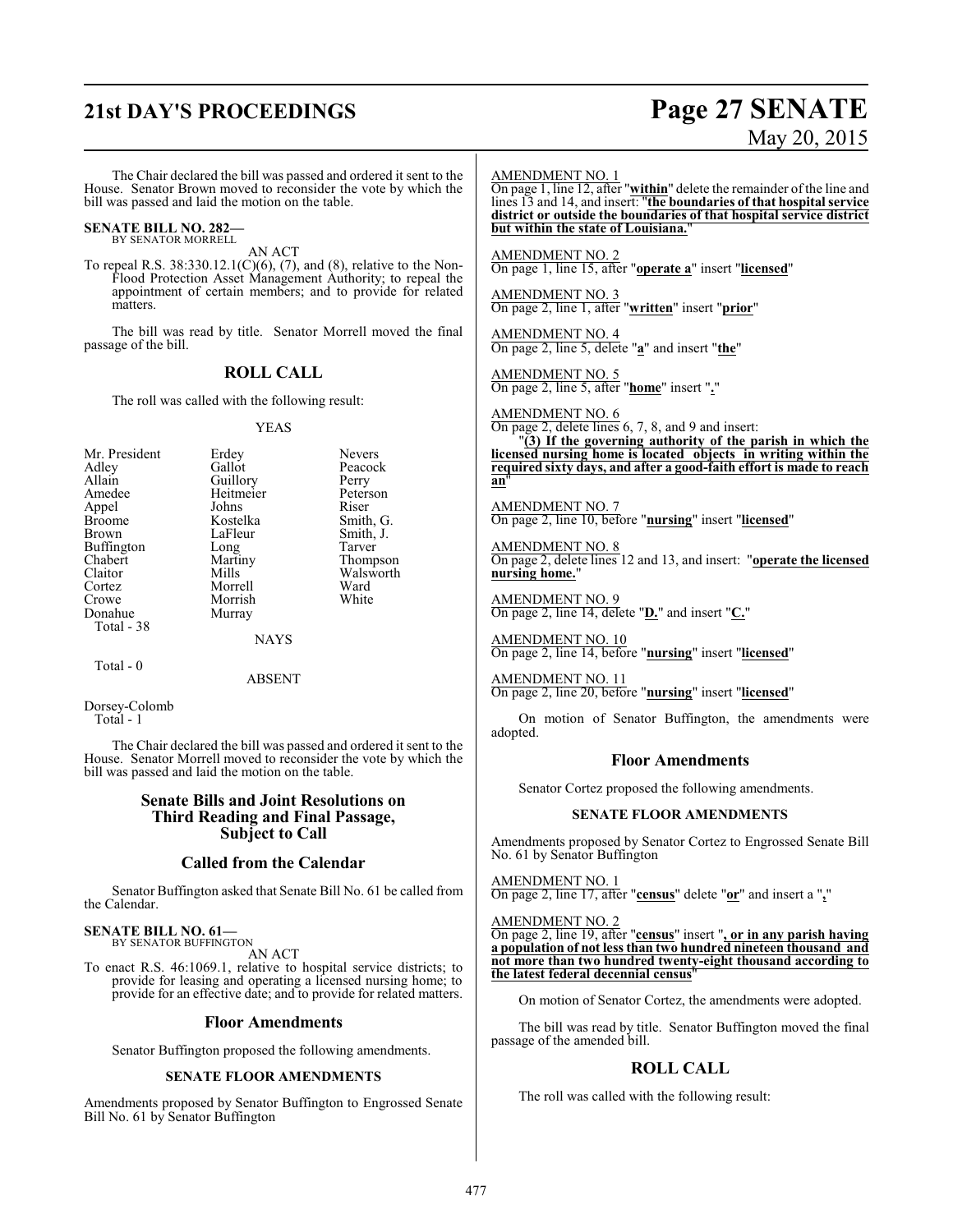# **Page 28 SENATE 21st DAY'S PROCEEDINGS** May 20, 2015

#### YEAS

Mr. President Erdey Nevers<br>Adley Gallot Peacock Adley Gallot Peacc<br>
Allain Guillory Perry Allain Guillory Perry<br>
Amedee Heitmeier Riser Amedee Heitmeier<br>Appel Johns Broome Kostelka Smith, J.<br>Brown LaFleur Tarver Buffington Long<br>Chabert Martiny Chabert Martiny Walsworth<br>Claitor Mills Ward Claitor Mills Ward Cortez Morrell White<br>
Crowe Morrish Crowe Morrish<br>
Donahue Murray Total - 37

Johns Smith, G.<br>Kostelka Smith, J. LaFleur Tarver<br>
Long Thompson

**NAYS** 

Murray

Peterson Total - 1

#### ABSENT

Dorsey-Colomb Total - 1

The Chair declared the amended bill was passed, ordered reengrossed and sent to the House. Senator Buffington moved to reconsider the vote by which the bill was passed and laid the motion on the table.

## **House Concurrent Resolutions on Second Reading Reported by Committees**

#### **HOUSE CONCURRENT RESOLUTION NO. 130—** BY REPRESENTATIVE PRICE

A CONCURRENT RESOLUTION

To request the Louisiana School Employees' Retirement System and the Louisiana School Boards Association to jointly develop and implement an appeals process for disputes arising from audits performed by the retirement system relative to privatized positions and to report the findings and details of the appeals process to the legislature by December 1, 2015.

Reported with amendments by the Committee on Retirement.

#### **SENATE COMMITTEE AMENDMENTS**

Amendments proposed by Senate Committee on Retirement to Original House Concurrent Resolution No. 130 by Representative Price

#### AMENDMENT NO. 1

On page 1, between lines 6 and 7, insert the following:

"WHEREAS, the Board of Trustees of the Louisiana School Employees' Retirement System is charged with properly administering all laws relative to the systemincludingR.S. 11:1195.1 and 1195.2; and"

#### AMENDMENT NO. 2

On page 1, line 19, after "jointly develop" delete the remainder of the line in its entirety and insert in lieu thereof "a process for appealing to the board of trustees any disputes arising"

#### AMENDMENT NO. 3

On page 1, line 20, after "retirement system" insert "staff"

On motion of Senator Guillory, the committee amendment was adopted.

#### **Floor Amendments**

Senator Guillory proposed the following amendments.

#### **SENATE FLOOR AMENDMENTS**

Amendments proposed by Senator Guillory to Original House Concurrent Resolution No. 130 by Representative Price

#### AMENDMENT NO. 1

In the set of Senate Committee Amendments proposed by the Senate Committee on Retirement and adopted by the Senate on May 20, 2015, on page 1, line 4, change "properly" to "the fiduciary duty of"

On motion of Senator Guillory, the amendments were adopted.

The resolution was read by title. Senator Guillory moved to concur in the amended House Concurrent Resolution.

#### **ROLL CALL**

The roll was called with the following result:

#### YEAS

| Mr. President | Erdey       | <b>Nevers</b> |
|---------------|-------------|---------------|
| Adley         | Gallot      | Peacock       |
| Allain        | Guillory    | Perry         |
| Amedee        | Heitmeier   | Peterson      |
| Appel         | Johns       | Riser         |
| Broome        | Kostelka    | Smith, G.     |
| Brown         | LaFleur     | Smith, J.     |
| Buffington    | Long        | Tarver        |
| Chabert       | Martiny     | Thompson      |
| Claitor       | Mills       | Walsworth     |
| Cortez        | Morrell     | Ward          |
| Crowe         | Morrish     | White         |
| Donahue       | Murray      |               |
| Total - 38    |             |               |
|               | <b>NAYS</b> |               |
|               |             |               |

ABSENT

Dorsey-Colomb

Total - 0

Total - 1

The Chair declared the Senate had concurred in the amended House Concurrent Resolution and ordered it returned to the House.

#### **Rules Suspended**

Senator Murray asked for and obtained a suspension of the rules to revert to the Morning Hour.

#### **Message from the House**

#### **CONCURRING IN SENATE CONCURRENT RESOLUTIONS**

May 20, 2015

To the Honorable President and Members of the Senate:

I am directed to inform your honorable body that the House of Representatives has finally concurred in the following Senate Concurrent Resolutions:

**SENATE CONCURRENT RESOLUTION NO. 66—BY SENATORS CHABERT AND PEACOCK AND REPRESENTATIVE GISCLAIR** A CONCURRENT RESOLUTION

To memorialize the Congress of the United States to take action against illegal, unreported, and unregulated fishing in Louisiana's sovereign waters by passing H.R. 774, the Illegal, Unreported, and Unregulated Fishing Enforcement Act of 2015.

Reported without amendments.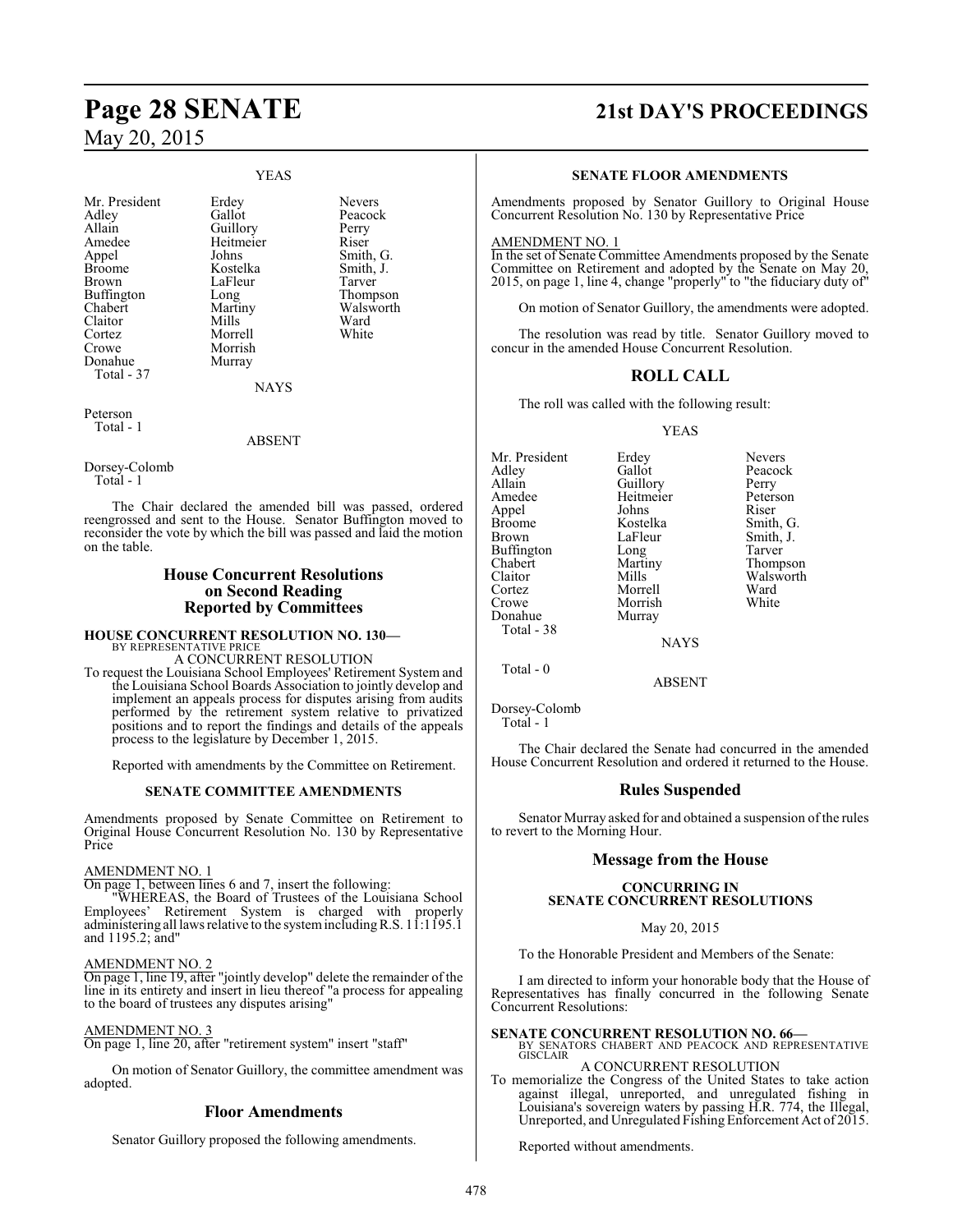# **21st DAY'S PROCEEDINGS Page 29 SENATE**

#### **SENATE CONCURRENT RESOLUTION NO. 79—**

BY SENATOR CLAITOR AND REPRESENTATIVE CARTER A CONCURRENT RESOLUTION

To urge and request each city, parish, and other local public school board to provide for high school student interaction with the school board in an informative, advisory, and nonvoting capacity.

Reported without amendments.

**SENATE CONCURRENT RESOLUTION NO. 83**<br>BY SENATORS THOMPSON, ADLEY, ALARIO, AMEDEE, APPEL,<br>BROWN, BUFFINGTON, CHABERT, CORTEZ, CROWE, DONAHUE,<br>ERDEY, GALLOT, KOSTELKA, LAFLEUR, LONG, MILLS, MORRISH,<br>MURRAY, NEVERS, RISER, W A CONCURRENT RESOLUTION

To urge and request the Louisiana Wildlife and Fisheries Commission to change the name of the Sicily Island Hills Wildlife Management Area to the J.C. "Sonny" Gilbert Wildlife Management Area.

Reported without amendments.

# **SENATE CONCURRENT RESOLUTION NO. 101—**<br>BY SENATOR NEVERS AND REPRESENTATIVE RITCHIE<br>A CONCURRENT RESOLUTION

To commend Al J. Ransome for his service to the state of Louisiana and as a pioneer in the field of unemployment compensation cost control management.

Reported without amendments.

#### **SENATE CONCURRENT RESOLUTION NO. 103—**

BY SENATORS ALARIO, ADLEY, ALLAIN, AMEDEE, APPEL, BROOME,<br>BROWN, BUFFINGTON, CHABERT, CLAITOR, CORTEZ, CROWE,<br>DONAHUE, DORSEY-COLOMB, ERDEY, GALLOT, GUILLORY,<br>HEITMEIER, JOHNS, KOSTELKA, LAFLEUR, LONG, MARTINY, MILLS,<br>MORR A CONCURRENT RESOLUTION

To express the sincere condolences of the Legislature of Louisiana upon the passing of former Senate comptroller and dedicated public servant, Edwin William "Bill" Curry, and to commemorate a life well spent in service to his country and his state.

Reported without amendments.

## **SENATE CONCURRENT RESOLUTION NO. 104—** BY SENATOR CLAITOR AND REPRESENTATIVE FOIL A CONCURRENT RESOLUTION

To commend James B. Smith upon his graduation from college at the age of sixteen.

Reported without amendments.

Respectfully submitted, ALFRED W. SPEER Clerk of the House of Representatives

#### **Message from the House**

#### **ASKING CONCURRENCE IN HOUSE BILLS AND JOINT RESOLUTIONS**

#### May 20, 2015

To the Honorable President and Members of the Senate:

I am directed to inform your honorable body that the House of Representatives has finally passed and asks your concurrence in the following House Bills and Joint Resolutions:

| HB No. 274 | HB No. 449 | <b>HB</b> No. 137 |
|------------|------------|-------------------|
| HB No. 320 | HB No. 333 | HB No. 283        |

# May 20, 2015

HB No. 391 HB No. 653

Respectfully submitted, ALFRED W. SPEER Clerk of the House of Representatives

#### **House Bills and Joint Resolutions on First Reading**

**HOUSE BILL NO. 137—** BY REPRESENTATIVE HAVARD

AN ACT To amend and reenact R.S. 44:4.1(B)(34) and to enact Chapter 6 of Title 49 of the Louisiana Revised Statutes of 1950, to be comprised of R.S. 49:351 through 357, relative to privatization contracts; to create and provide for the Privatization Review Act; to provide for certain requirements and procedures for certain privatization contracts; to provide for duties of executive branch agencies and agency heads relative to privatization contracts; to provide for the duties of the legislative auditor relative to certain privatization contracts; to provide procedures for legislative review and approval of privatization contracts; to provide for definitions; to provide for certain prohibitions; to provide for the voidability of privatization contracts; to provide relative to the records related to privatization contracts; and to provide for related matters.

The bill was read by title and placed on the Calendar for a second reading.

#### **HOUSE BILL NO. 274—**

BY REPRESENTATIVES FOIL, BARROW, BROADWATER, BURFORD, HENRY BURNS, GUILLORY, HUNTER, RITCHIE, THIBAUT, AND WILLMOTT

#### AN ACT

To enact Subpart VV of Part 1 of Chapter 1 of Subtitle II of Title 47 of the Louisiana Revised Statutes of 1950, to be comprised of R.S. 47:120.291, relative to state individual income tax return checkoffs for certain donations; to provide for a method for individuals to donate all or a portion of any refund due to them to the Louisiana Naval War Memorial Commission; to provide for the administration and disbursement of donated monies; to provide for reporting; to provide for an effective date; and to provide for related matters.

The bill was read by title and placed on the Calendar for a second reading.

# **HOUSE BILL NO. 283—** BY REPRESENTATIVE LEOPOLD

AN ACT

To enact R.S. 56:13, relative to advertisement placement on property of the Department of Wildlife and Fisheries; to provide for sponsorship of signs on state-owned assets; to provide for the authority of the Wildlife and Fisheries Commission; and to provide for related matters.

The bill was read by title and placed on the Calendar for a second reading.

#### **HOUSE BILL NO. 320—**

BY REPRESENTATIVE WOODRUFF AN ACT

To amend and reenact R.S. 17:221.4(A) and (C)(introductory paragraph) and 221.6(A), (E)(introductory paragraph), and (I)(introductory paragraph) and to enact R.S.  $17:221.6(1)(4)$ , relative to high school dropout recovery programs; to provide with respect to funding; to provide for definitions; and to provide for related matters.

The bill was read by title and placed on the Calendar for a second reading.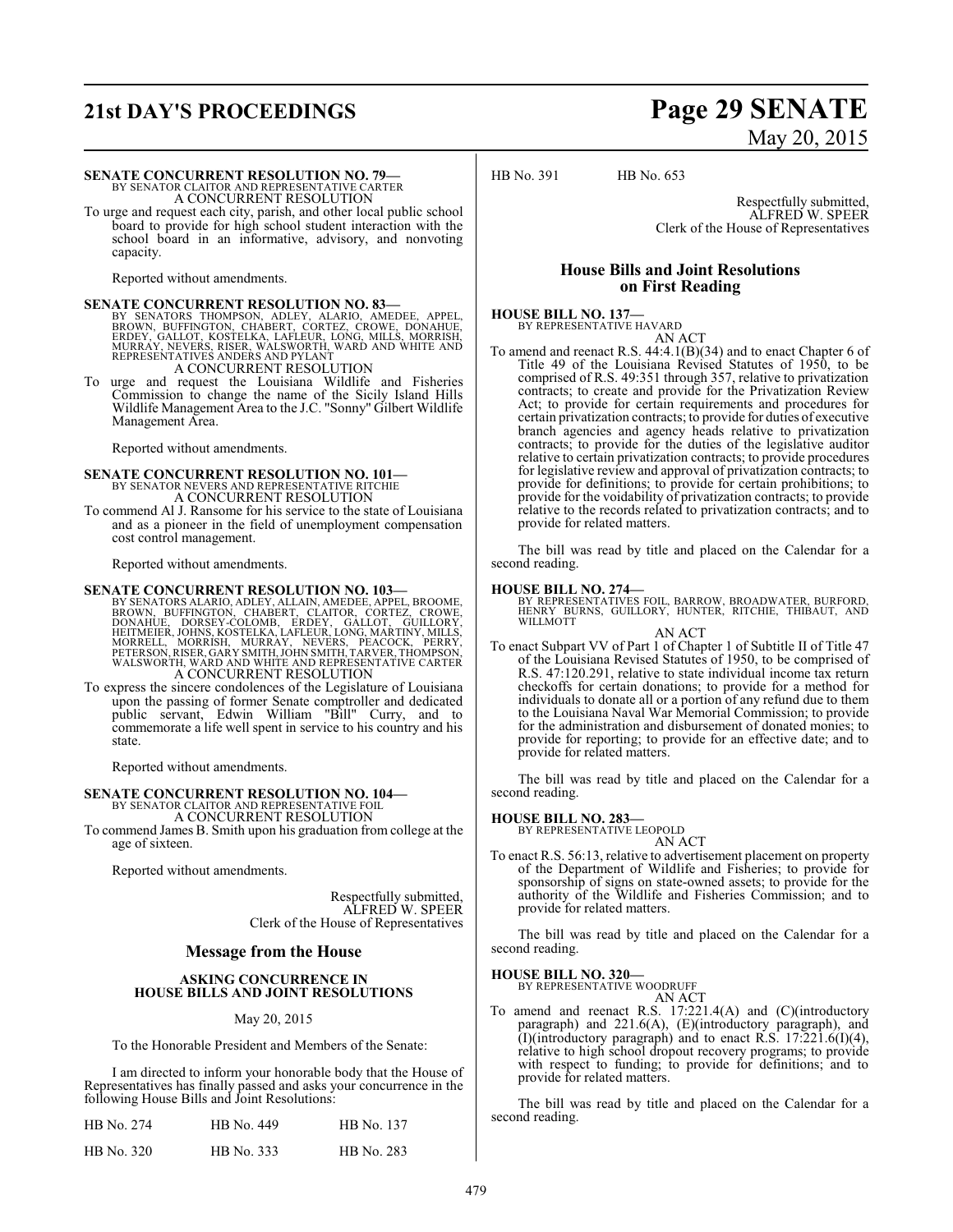#### **HOUSE BILL NO. 333—**

BY REPRESENTATIVES WESLEY BISHOP, BADON, BOUIE, GAINES, AND JACKSON AN ACT

To amend and reenact R.S.  $17:3139.2(2)(a)$  and  $(4)(a)$ , relative to performance agreements between the Board of Regents and certain public universities; to provide relative to the terms of such agreements with respect to remedial courses and developmental study programs offered at certain universities; and to provide for related matters.

The bill was read by title and placed on the Calendar for a second reading.

# **HOUSE BILL NO. 391—** BY REPRESENTATIVE LEOPOLD

AN ACT

To amend and reenact R.S. 47:633(3), relative to the forestry commission's market value determination authority; to provide for a modification in the forestry commission's method of determining the market value of trees, timber, and pulpwood; and to provide for related matters.

The bill was read by title and placed on the Calendar for a second reading.

# **HOUSE BILL NO. 449—** BY REPRESENTATIVE ROBIDEAUX

AN ACT

To amend and reenact R.S.  $47:287.95(F)(3)$  and  $606(A)(1)(a);$ relative to corporate income and corporate franchise tax; to provide for determination of taxable income from sales of certain aircraft manufactured in this state; to provide for the determination of taxable capital from sales of certain aircraft manufactured in this state; to provide for an effective date; and to provide for related matters.

The bill was read by title and placed on the Calendar for a second reading.

#### **HOUSE BILL NO. 653—**

- BY REPRESENTATIVES MIKE JOHNSON, HENRY BURNS, AND REYNOLDS
	- AN ACT
- To amend and reenact R.S. 17:154.1(A)(3), relative to minimum requirements for instructional time; to provide for applicability of such requirements to certain public schools and school systems under certain circumstances; and to provide for related matters.

The bill was read by title and placed on the Calendar for a second reading.

## **Reports of Committees**

The following reports of committees were received and read:

#### **REPORT OF COMMITTEE ON**

## **COMMERCE, CONSUMER PROTECTION AND INTERNATIONAL AFFAIRS**

Senator Daniel R. Martiny, Chairman on behalf of the Committee on Commerce, Consumer Protection and International Affairs, submitted the following report:

May 20, 2015

To the President and Members of the Senate:

I am directed by your Committee on Commerce, Consumer Protection and International Affairs to submit the following report:

# **Page 30 SENATE 21st DAY'S PROCEEDINGS**

#### **HOUSE BILL NO. 298—**

BY REPRESENTATIVE BURRELL AN ACT

To amend and reenact R.S. 51:652(B) and 656(B)(2), relative to the sale of fireworks; to provide for the dates and times during which fireworks may be sold; to provide with respect to the issuance of retailer permits; and to provide for related matters.

Reported favorably.

#### **HOUSE BILL NO. 346—** BY REPRESENTATIVE HOFFMANN AN ACT

To amend and reenact R.S. 37:775(B) and to enact R.S. 37:775(C) and  $795(B)(1)(n)$ , relative to advertising by dentists; to provide for review of advertising; to provide for an advisory opinion; to establish a fee for the review of advertising; to provide for the opportunity to correct an advertisement in lieu of receiving sanctions; to provide for effective dates; and to provide for related matters.

Reported with amendments.

# **HOUSE BILL NO. 365—** BY REPRESENTATIVE JONES

AN ACT

To enact R.S. 8:308.1, relative to interment space in the city of Franklin; to provide relative to ownership of interment spaces in a cemetery governed by the city governing authority; to provide a procedure for clarifying ownership interests in interment spaces under certain circumstances; and to provide for related matters.

Reported favorably.

# **HOUSE BILL NO. 611—** BY REPRESENTATIVE PYLANT

AN ACT

To enact R.S. 37:1431(34) and 1448.3, relative to certain real estate contracts; to define a net listing agreement; to prohibit net listing agreements between real estate brokers and sellers with respect to sales of certain real estate property; and to provide for related matters.

Reported favorably.

**HOUSE BILL NO. 743—**

BY REPRESENTATIVE FOIL AN ACT

To amend and reenact R.S. 12:1-202(B)(5)(introductory paragraph), 1-501(2)(b), 1-502(A)(5), 1-504(A), 1-1435(C), 1-1436(D), (E)(introductory paragraph), (1)(introductory paragraph), and (2), and  $1-1442(A)(2)$  and (C) and to enact R.S.  $12:1-140(25B)$ , 1-502(A)(7), and 1-832(D), relative to corporations; to provide with respect to articles of incorporation; to provide with respect to registered agents and service of process; to provide with respect to judicial determinations relative to withdrawing shareholders; to provide with respect to withdrawal rights; to provide for definitions; to provide for retroactivity; to provide for technical corrections; and to provide for related matters.

Reported with amendments.

#### **HOUSE BILL NO. 833— (Substitute for House Bill No. 594 by Representative Henry)** BY REPRESENTATIVE HENRY

AN ACT

To amend and reenact R.S. 32:1252(12), (23), (25), (26), and (46)(introductory paragraph),  $1254(G)(4)$ ,  $1256.1$ ,  $1257(C)$  and  $(D)(2)$ , 1258(A)(introductory paragraph) and  $(6)$ , 1261(A)(1)(n) and (r), 1264, 1270.5(A), (C), (D)(introductory paragraph), (E), and (J), 1270.17(A)(1)(introductory paragraph) and (c) and (B), and  $1270.29(A)(1)(c)$  and (B), relative to the distribution and sale of vehicles; to provide for definitions; to modify insurance requirements imposed on satellite warranty and repair centers; to provide for specialty vehicle shows; to modify procedural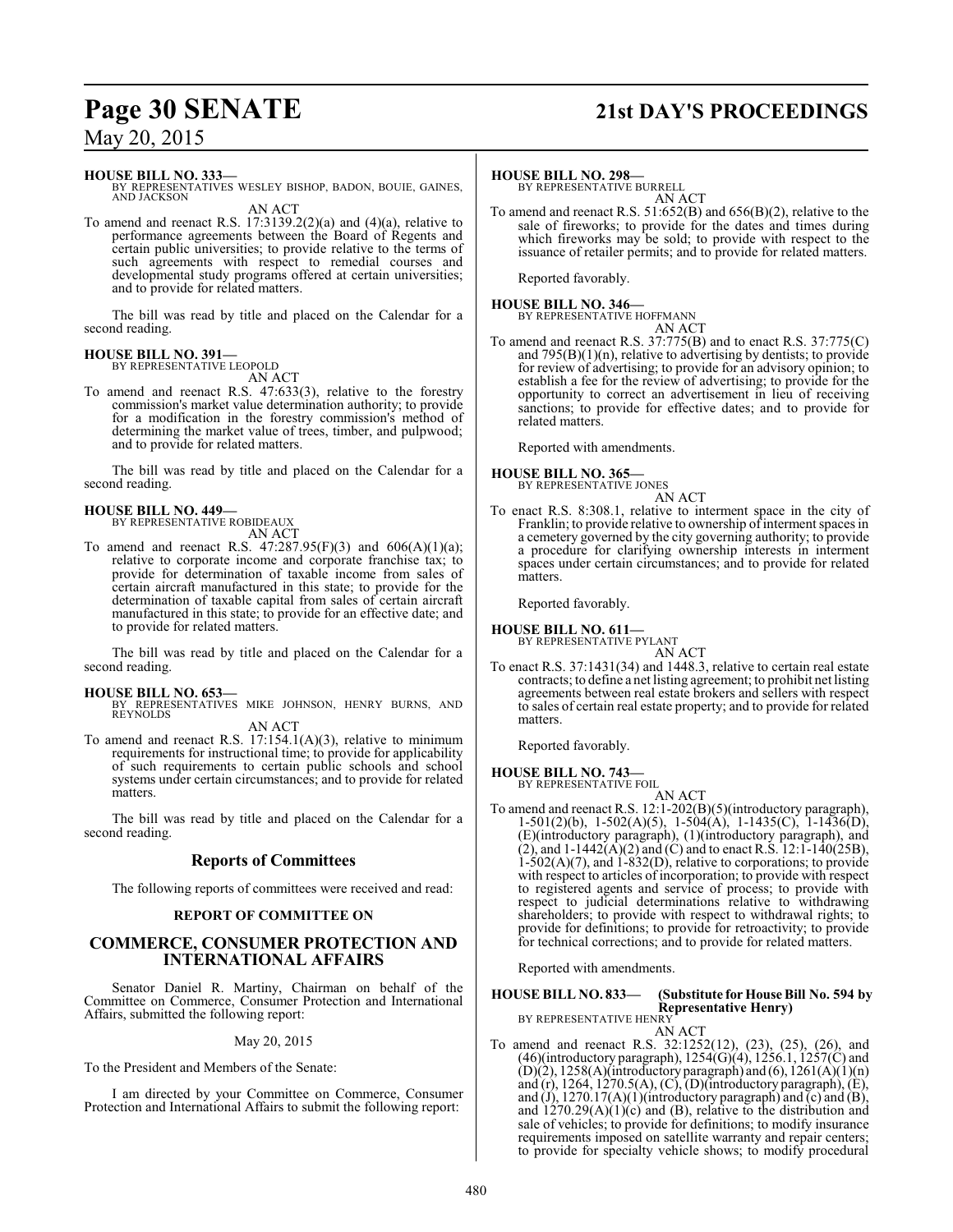requirements relative to protests; to exempt trailers from certain requirements relative to unauthorized acts; to specify damage disclosure requirements relative to new motor vehicles; to modify procedural requirements relative to the termination or failure to renew a marine dealer franchise; to authorize the Louisiana Motor Vehicle Commission to maintain the license of a marine dealer in limited circumstances; to modify repurchasing requirements relative to both motorcycle dealers and all-terrain vehicle dealers; to modify repurchasing requirements relative to recreational vehicles; and to provide for related matters.

Reported with amendments.

Respectfully submitted, DANIEL R. MARTINY Chairman

#### **Privilege Report of the Committee on Senate and Governmental Affairs**

#### **ENROLLMENTS**

Senator Amedee, Chairman on behalf of the Committee on Senate and Governmental Affairs, submitted the following report:

#### May 20, 2015

To the President and Members of the Senate:

I am directed by your Committee on Senate and Governmental Affairs to submit the following report:

The following Senate Bills have been properly enrolled:

#### **SENATE BILL NO. 6—**

BY SENATOR PERRY AND REPRESENTATIVES ADAMS, ARMES,<br>BROWN, COX, CROMER, FOIL, FRANKLIN, GISCLAIR, GUILLORY,<br>GUINN, HENSGENS, HONORE, JAMES, NANCY LANDRY, TERRY<br>LANDRY, MIGUEZ, JAY MORRIS, JIM MORRIS, NORTON, ORTEGO,<br>PEARSON

AN ACT To name U.S. Highway 167 between the southern corporate limits of the village of Maurice and the northern corporate limits of the city of Abbeville in Vermilion Parish the "Deputy Allen Bares, Jr. Memorial Parkway"; and to provide for related matters.

**SENATE BILL NO. 71—**<br>BY SENATOR ERDEY AND REPRESENTATIVES BROWN, GISCLAIR,<br>GUINN, HILL, HODGES, HONORE, HOWARD, TERRY LANDRY, MACK<br>AND NORTON

AN ACT

To enact R.S. 38:90.4(A)(1)(j), relative to the Statewide Flood-Control Program; to provide for information to be included in applications for funding of any flood-control projects; and to provide for related matters.

#### **SENATE BILL NO. 151—** BY SENATOR CORTEZ

AN ACT

To amend and reenact R.S. 48:251.5(B)(1) and (2), 256.5(B),  $256.6(A)(1)$ , and  $256.7(C)$ , relative to public contracts of the Department of Transportation and Development; to provide relative to payment of legal interest on contract balances; to provide relative to filing of statements of amounts due by claimants; to provide relative to cancellation of the inscription of claims and privileges; and to provide for related matters.

## **SENATE BILL NO. 159—** BY SENATOR HEITMEIER

#### AN ACT

To amend and reenact R.S. 48:250.2(A), and to enact R.S. 38:2225.2.5 and R.S. 48:232.1 and 250.2(D), relative to designbuild contracts; to authorize any regional transit authority created by law to let a design-build contract for new ferries on the Mississippi River; to require that the Department of

# **21st DAY'S PROCEEDINGS Page 31 SENATE** May 20, 2015

Transportation and Development give priority to any bridge project which replaces a tunnel; to authorize the Department of Transportation and Development to utilize the design-build method to contract for ferries on the Mississippi River and for a bridge project which replaces a tunnel; and to provide for related matters.

#### **SENATE BILL NO. 161—** BY SENATOR CHABERT

AN ACT To amend and reenact R.S. 36:508.3(D), the introductory paragraph of R.S. 36:508.4(B), R.S. 36:508.4(B)(3) and (C), and Section 3 of Act No. 719 of the 2014 Regular Session of the Legislature, and to enact R.S.  $51:3136(A)(9)$ , relative to the office of multimodal commerce in the Department of Transportation and Development; to provide for divisions in the office of multimodal commerce; to extend the time for creation and approval of an operational plan for the office by the Multimodal Commerce Advisory Commission; to add the commissioner of the office of multimodal commerce as a member of the Louisiana Board of International Commerce; to provide a time to appoint the commissioner of multimodal commerce; and to provide for related matters.

**SENATE BILL NO. 215—** BY SENATOR WALSWORTH

#### AN ACT

To enact R.S. 38:2573, relative to water conservation; to name the dam and spillway at Bayou D'Arbonne Lake; to direct the Department of Transportation and Development to erect and maintain signage; and to provide for related matters.

> Respectfully submitted, "JODY" AMEDEE Chairman

The foregoing Senate Bills were signed by the President of the Senate.

#### **Message from the House**

#### **SIGNED HOUSE BILLS AND JOINT RESOLUTIONS**

May 20, 2015

To the Honorable President and Members of the Senate:

I am directed to inform your honorable body that the Speaker of the House of Representatives has signed the following House Bills and Joint Resolutions:

#### **HOUSE BILL NO. 215—** BY REPRESENTATIVE LEBAS

AN ACT

To amend and reenact R.S. 22:2195, relative to the authority of the commissioner of insurance; to provide relative to a notice of wrongful conduct; to provide for the contents of the notice, including informing the person of the opportunity to show cause as to why regulatory action should not be taken; and to provide for related matters.

#### **HOUSE BILL NO. 227—**

BY REPRESENTATIVE JIM MORRIS AND SENATOR PEACOCK AN ACT

To designate the section of Interstate Highway 49 from the overpass at the interchange with U.S. Highway 71, inCaddo Parish, to the Arkansas state line in memory of Greg Wall, Professional Engineer.